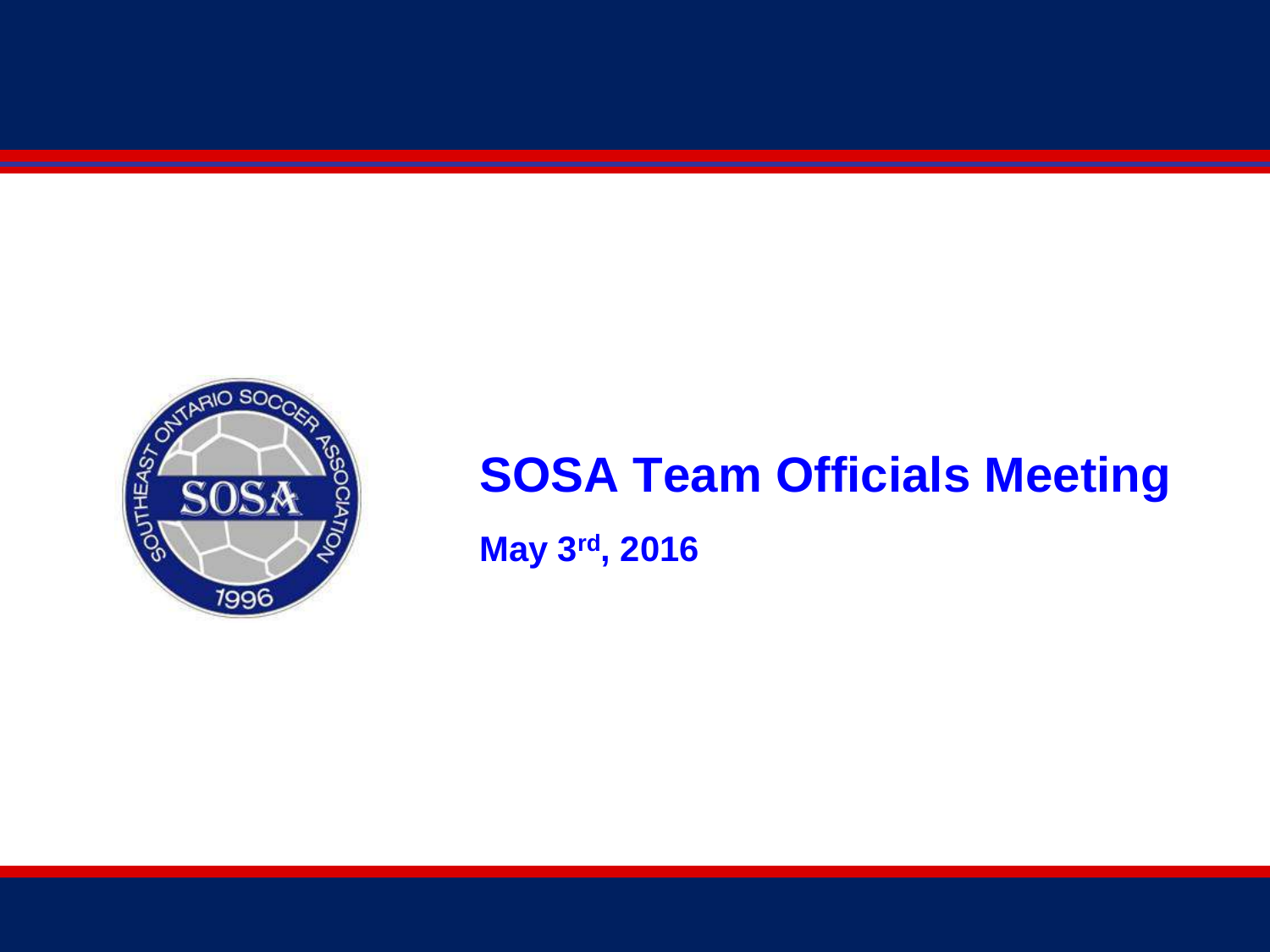

#### Agenda

- Introduction
- Communications
- Schedules
- Team Section- Website
- Unlimited Rosters
- Discipline
- Retreat Line
- Questions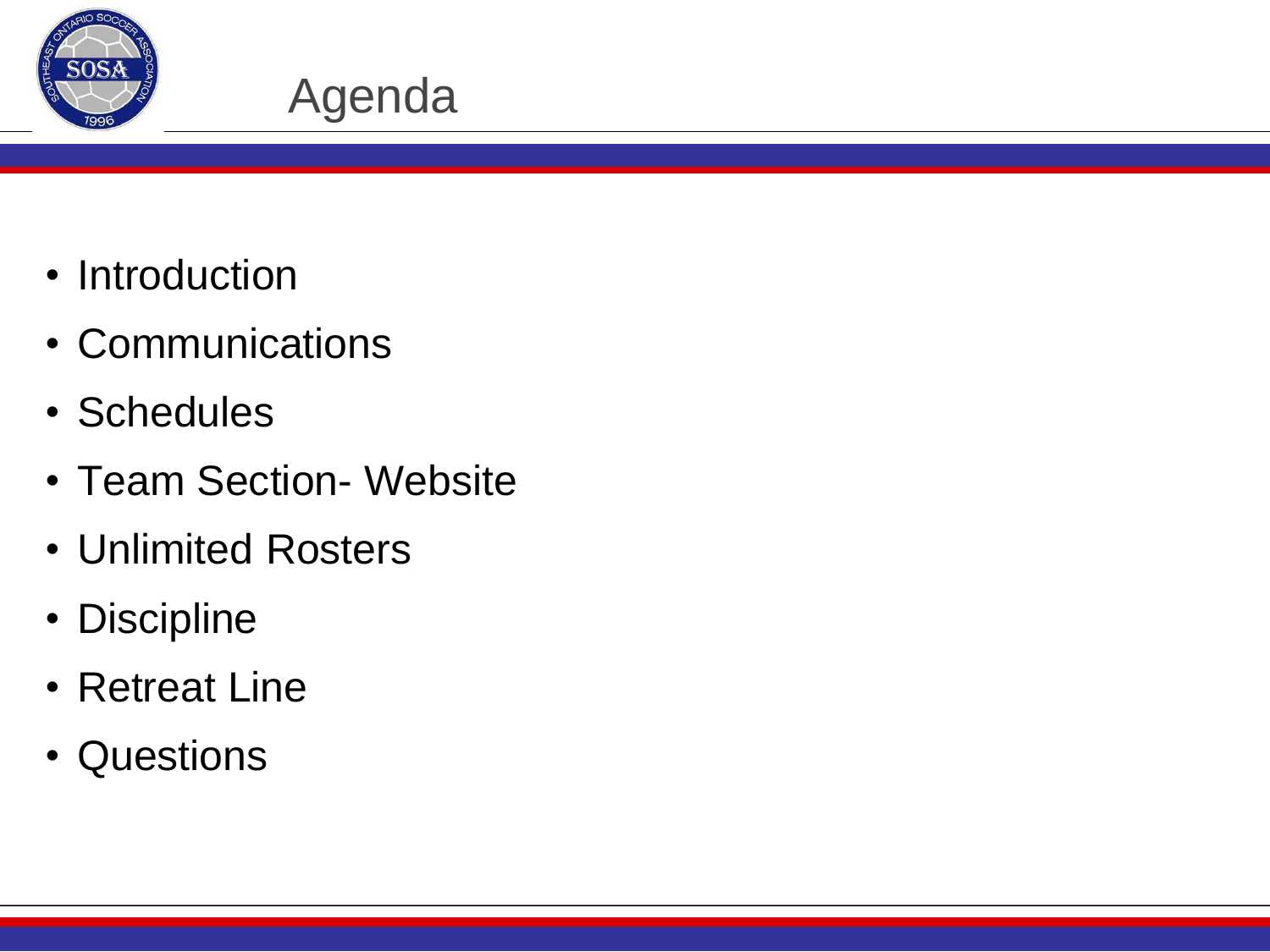

#### Communication Model

#### **Inbound**

• Parents & Players • Team Officials • Club Rep • General Manager • Directors

**Outbound**



**Questions, Complaints, concerns and other matters must be communicated to the appropriate club representative.**

**DO NOT RESPOND TO EMAILS FROM THE WEB SITE GENERATOR**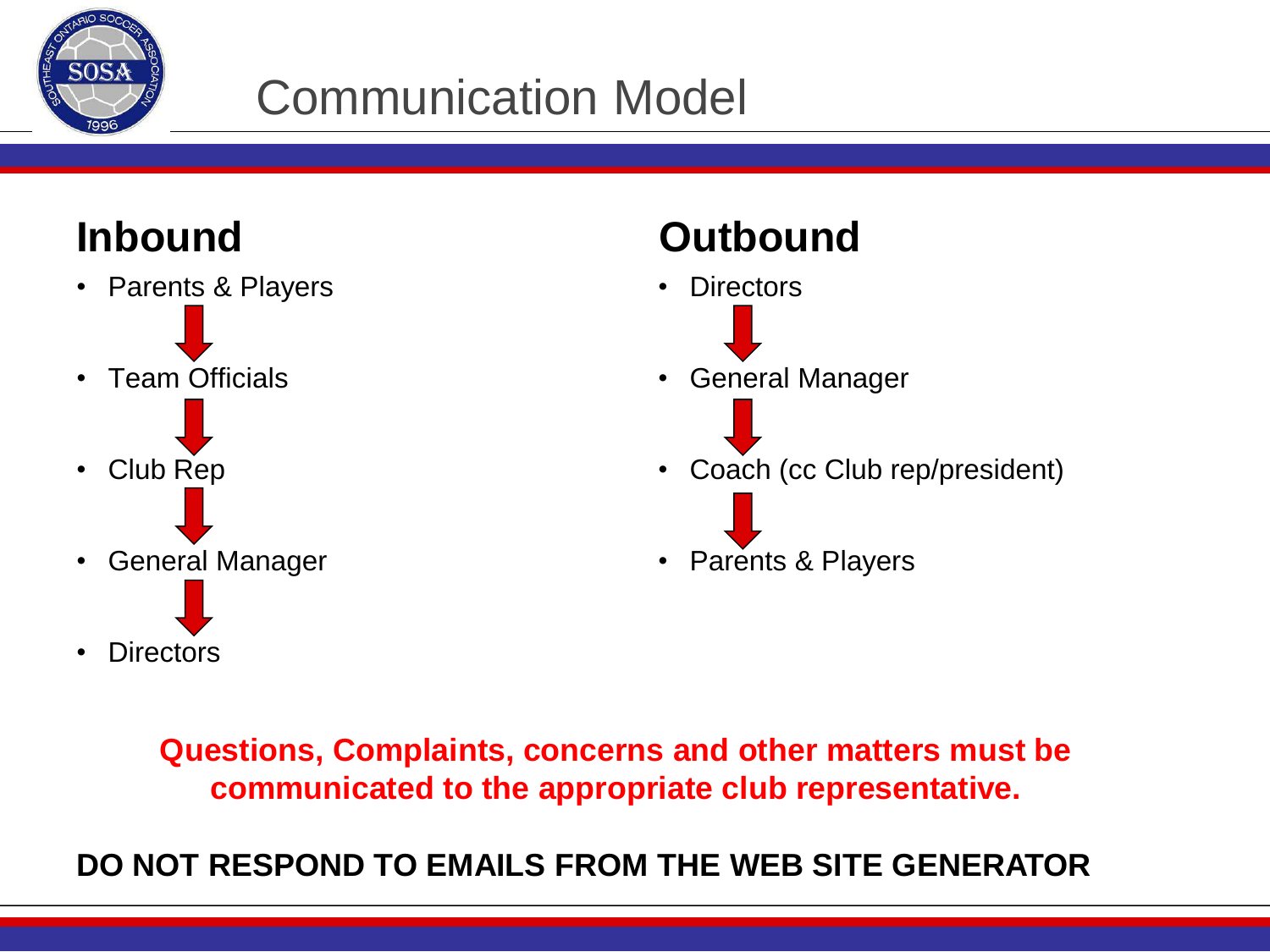

#### Getting ready for the new season

- The SOSA League operates extensively via the website and email.
- To prepare your team for the season you need to:
	- $\triangleright$  Activate your account
	- $\triangleright$  Ask up to 3 team officials to also activate their accounts
	- Enter your team roster, DOB and OSA#
	- $\triangleright$  Enter your staff that may be on the bench (max 4)
	- $\triangleright$  Enter your players shirt #'s
	- $\triangleright$  Familiarize yourself with the website tools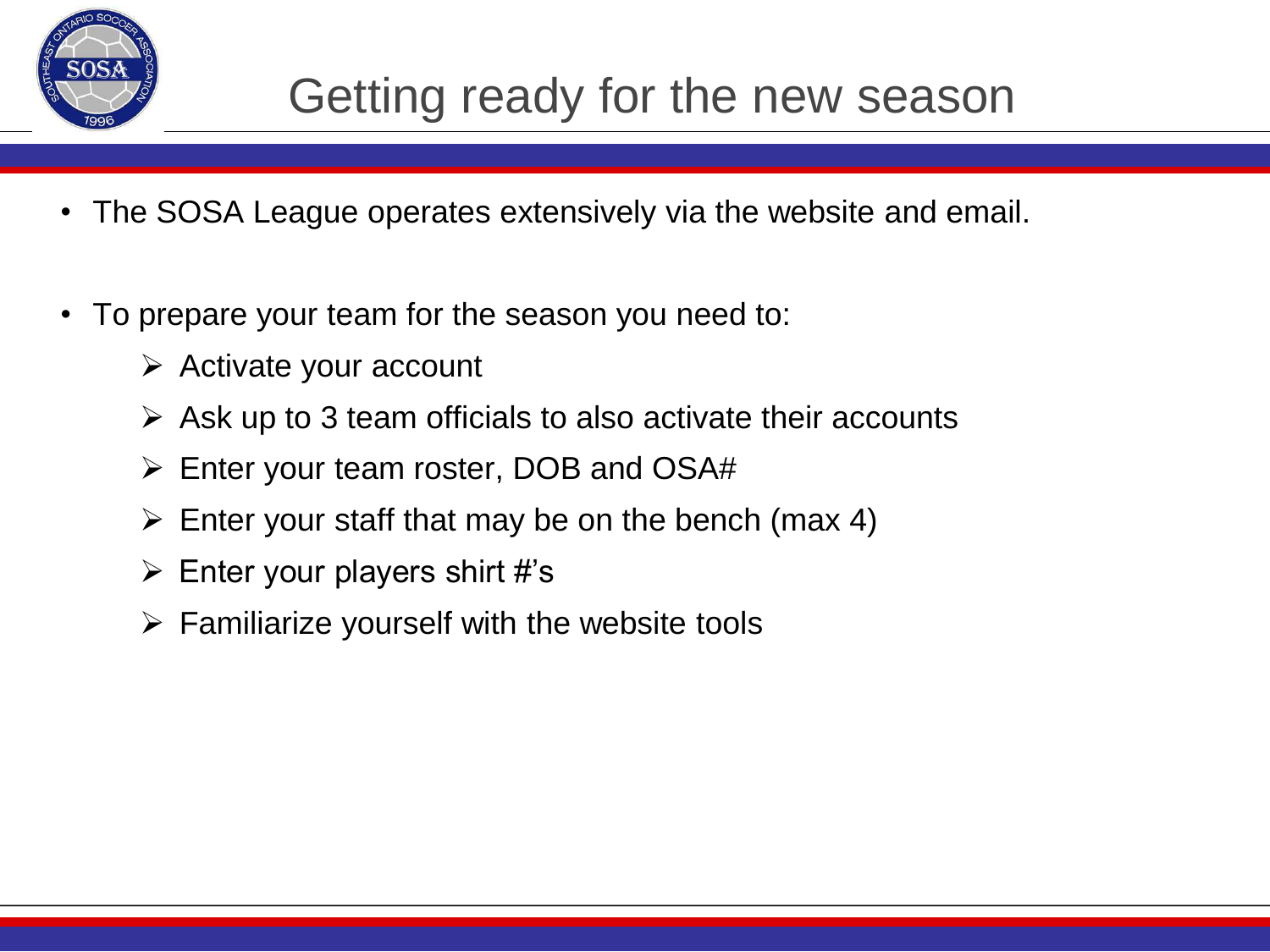

#### **Managing your Schedule**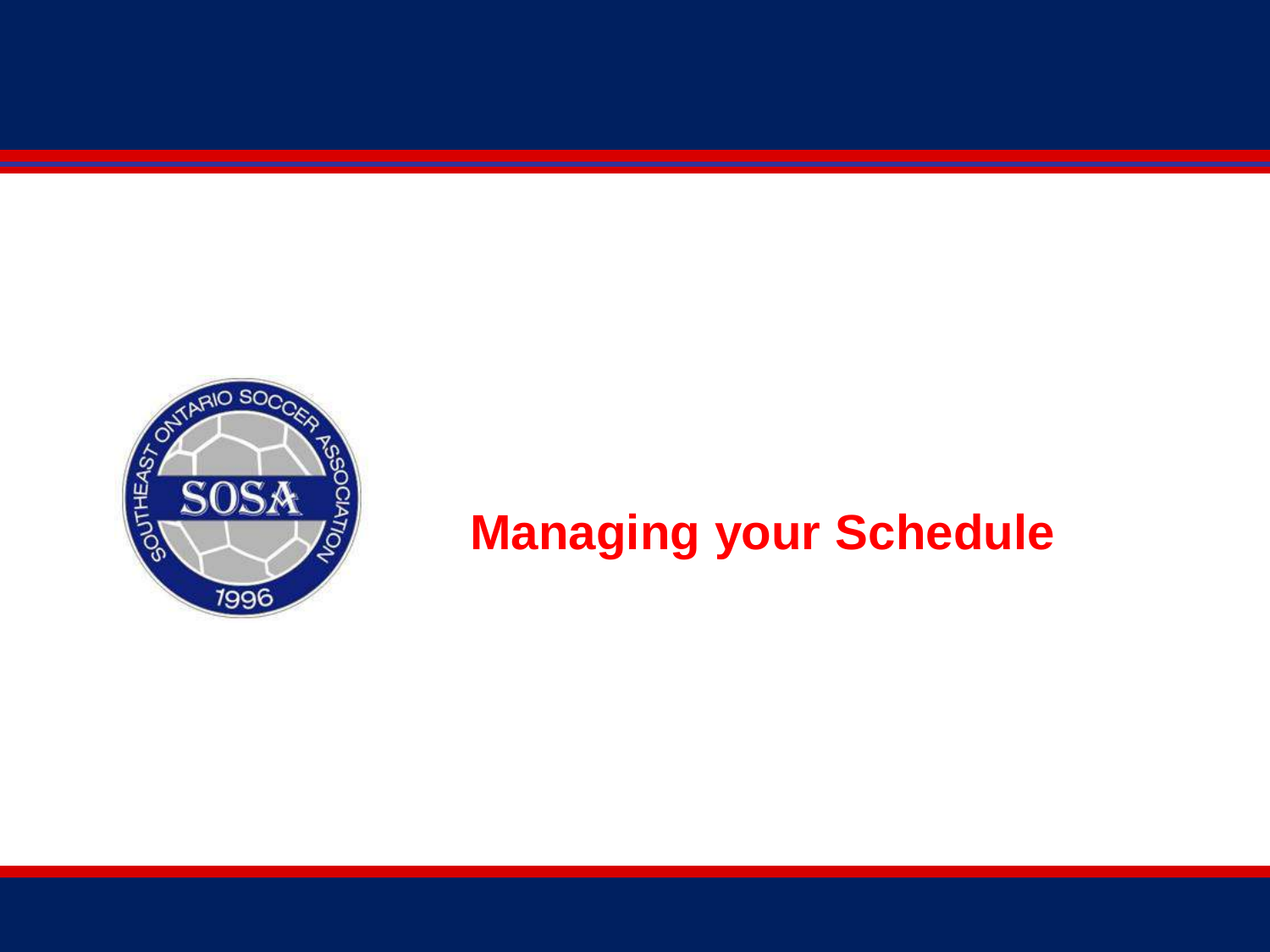

- Draft schedule is now published
- Please review your teams schedule and report any issues to [admin@sosaleague.ca](mailto:admin@sosaleague.ca)
- Between may  $4<sup>th</sup>$  and may 11<sup>th</sup> we will correct the draft schedule
- Final schedule released may  $12<sup>th</sup>$  no changes possible after this date
- The **rules for requesting changes** to the schedule are covered in the next slides
- Changes will occur over the next week as problems are identified- So continue to check your schedule
- Please pay special attention to the game fields and game nights-they may vary from your usual
- **Season will start May 23rd – pending fields opening**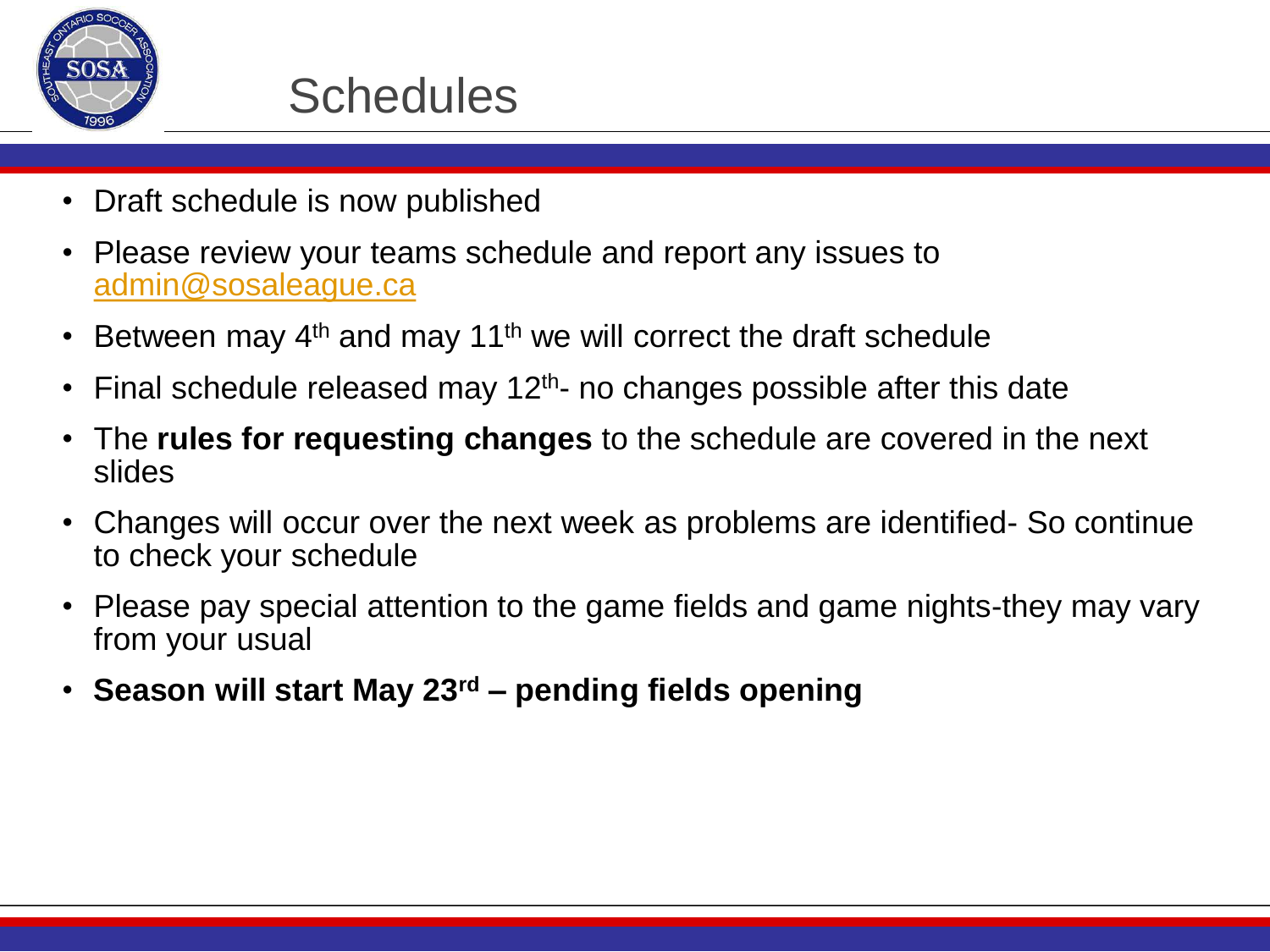

## **YOU** are responsible for managing your schedule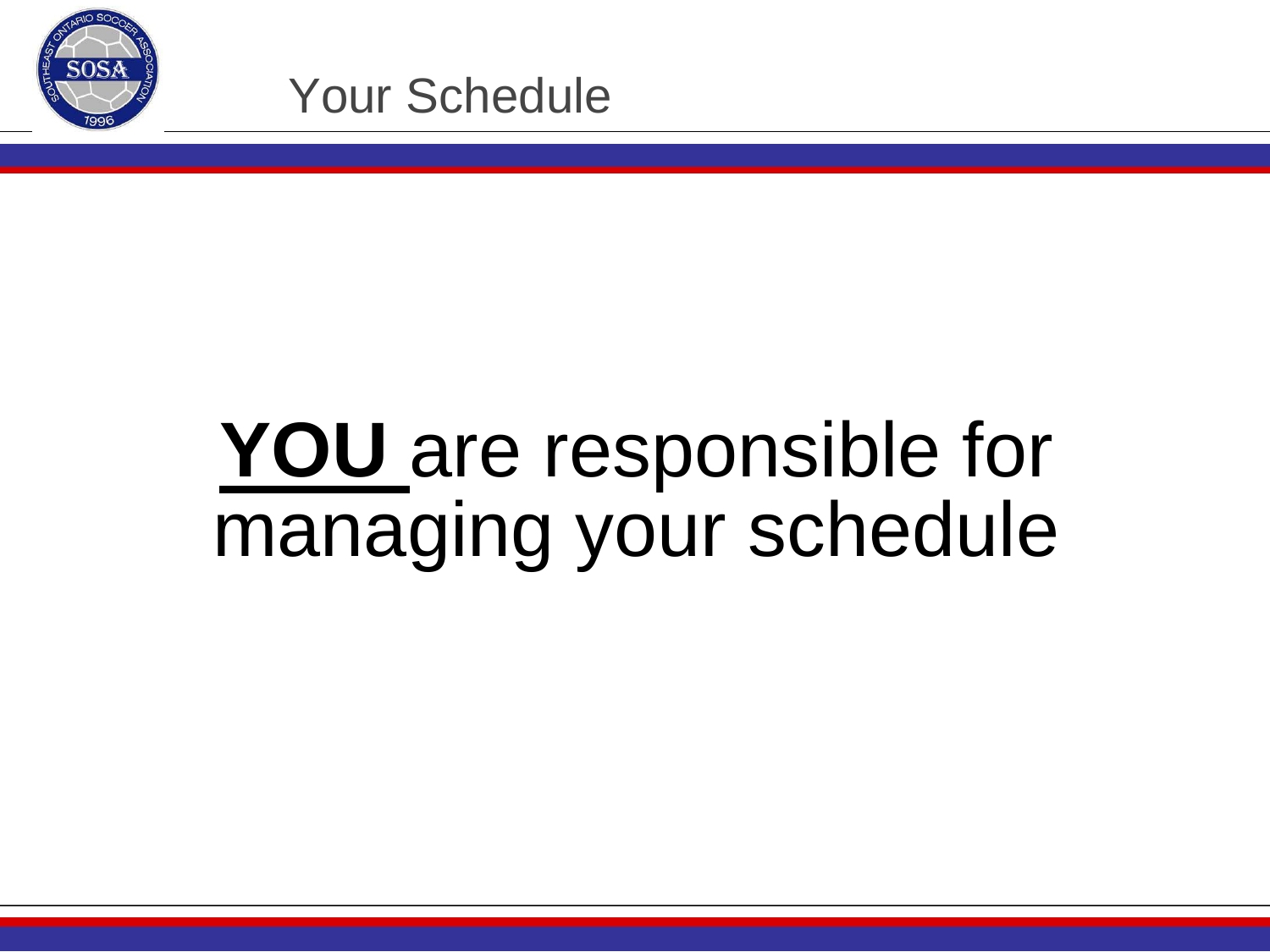

- A team is permitted **one (1)** reschedule per season according to the following procedure:
	- Please Review Rescheduling Process in 4 below
	- No weekend games can be rescheduled. Changes to weekend games can be made for any reason prior to the first day of the season.
	- Requests for Team Choice reschedules must be made before August 1st of each season. Scheduled games after August 1st can be rescheduled, but they must be rescheduled prior to August 1st.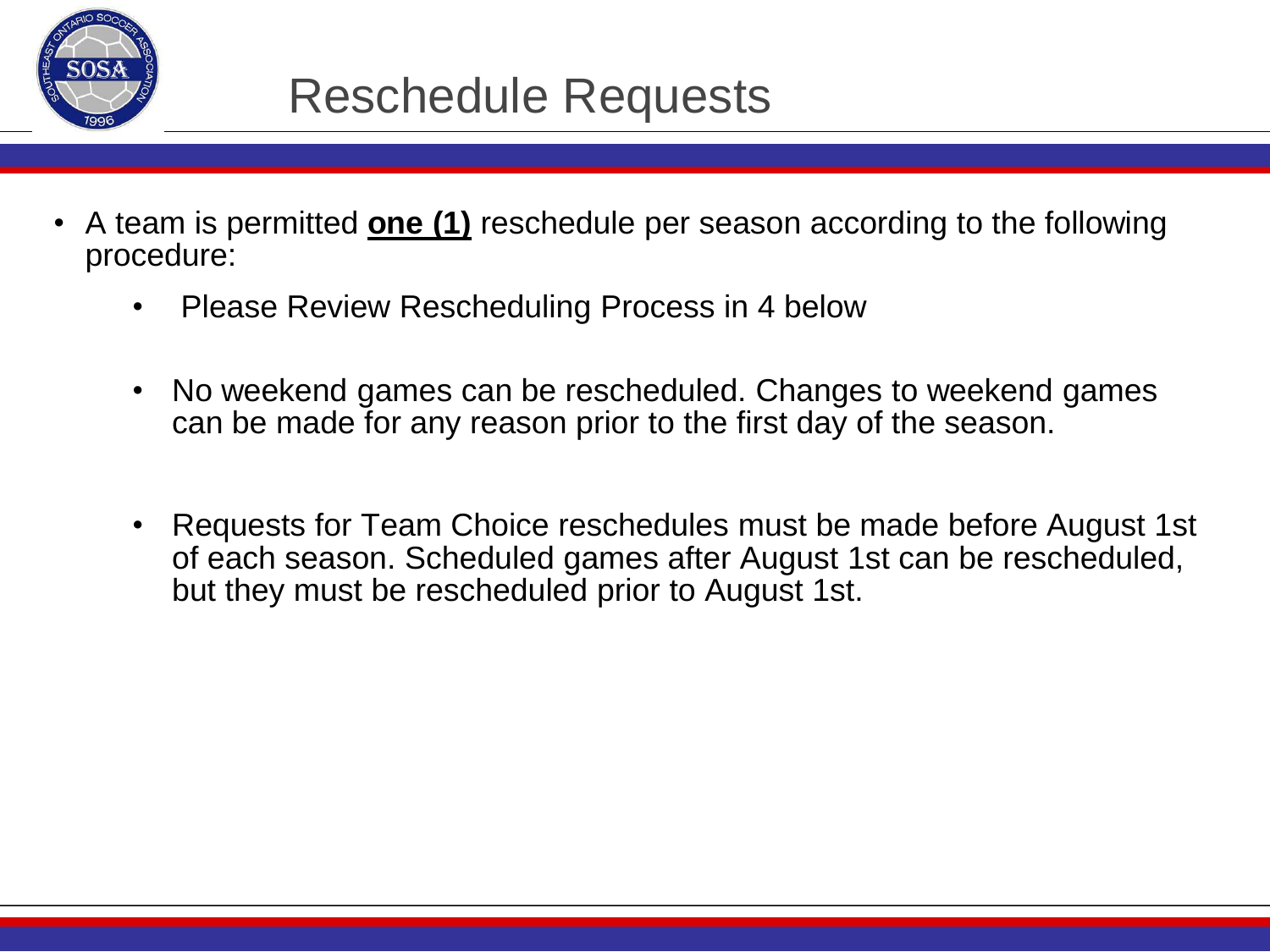

- a) The rescheduled game shall be rescheduled within 14 days of the approval of the request to reschedule and must be played before the division end-of-season date as defined in the Bylaws. The last two (2) regularly scheduled games must be played before the originally scheduled game date. Note: Teams may not accept or schedule another game on the same day they had previously asked to have their game to be re-scheduled.
- b) When a game is rescheduled for any reason the SOSA League will appoint one of the teams as being responsible to complete the reschedule process. Under normal circumstances the following shall apply without the SOSA League notifying the teams:
	- i. Request to Reschedule Team Choice or Other Reasons -the team requesting the reschedule shall be responsible for rescheduling; or
	- ii. Reschedule by the League -the Home team shall be responsible for rescheduling.
- c) The teams work together to agree on a date. At a minimum, the Home team is required to provide three (3) for the Away team to choose from.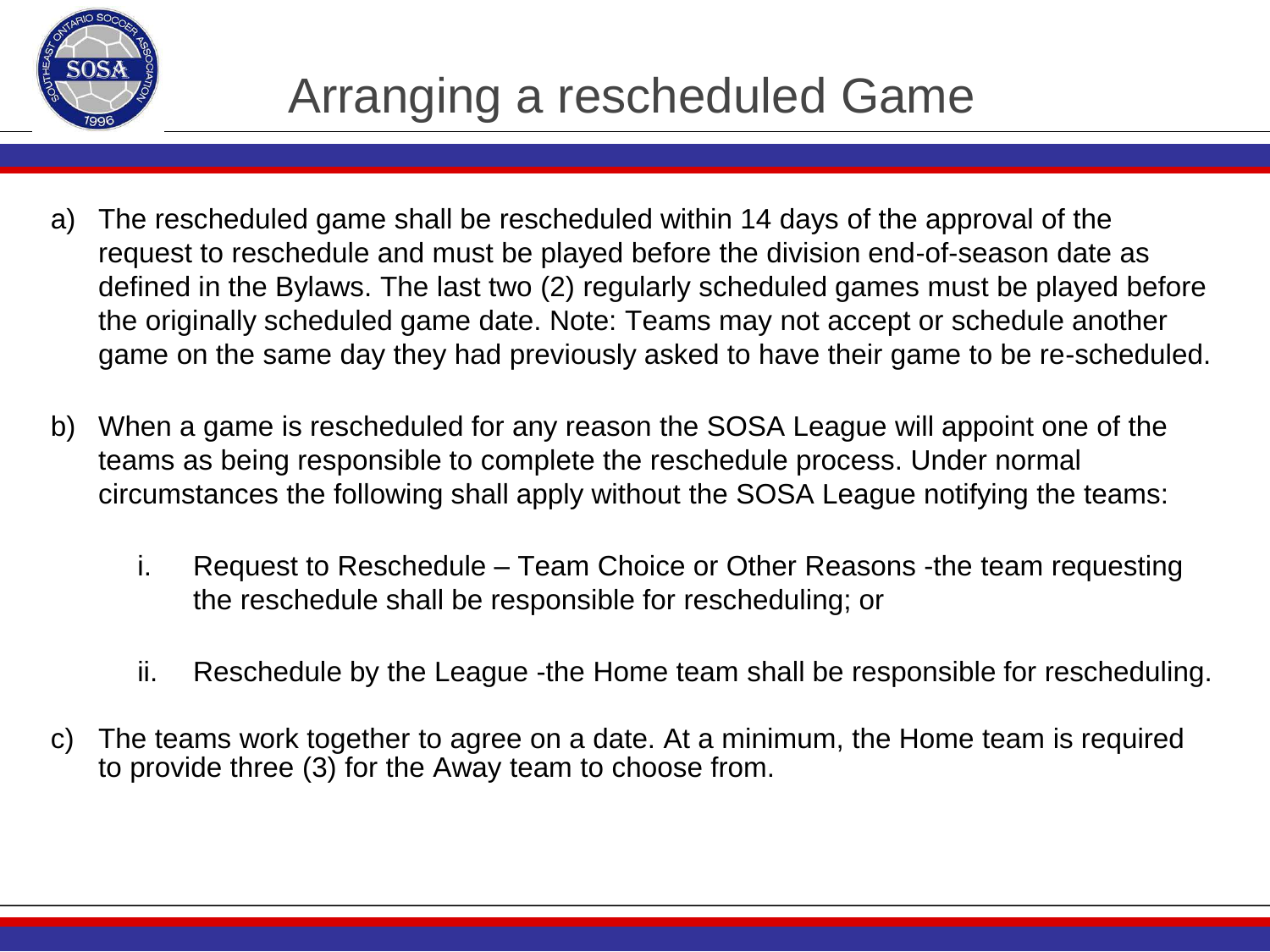

Note: Reschedules for U18 teams must be before August 21st.

d) Once the game is agreed upon:

- i. The Home team then sends an email to the Away team with the details: game number, new game date, home team, away team, field, start time.
- ii. The Away team forwards the email to the league at admin@sosaleague.com (cc the Home team). The SOSA League now has confirmation from both teams that the date is acceptable.

• Rained out games must still be rescheduled. The league will add a new game number to replace the rained out game. The same rescheduling process will apply for rescheduling.

> **\*\*\*Note: If this process is not followed the game will not be scheduled/rescheduled. \*\*\***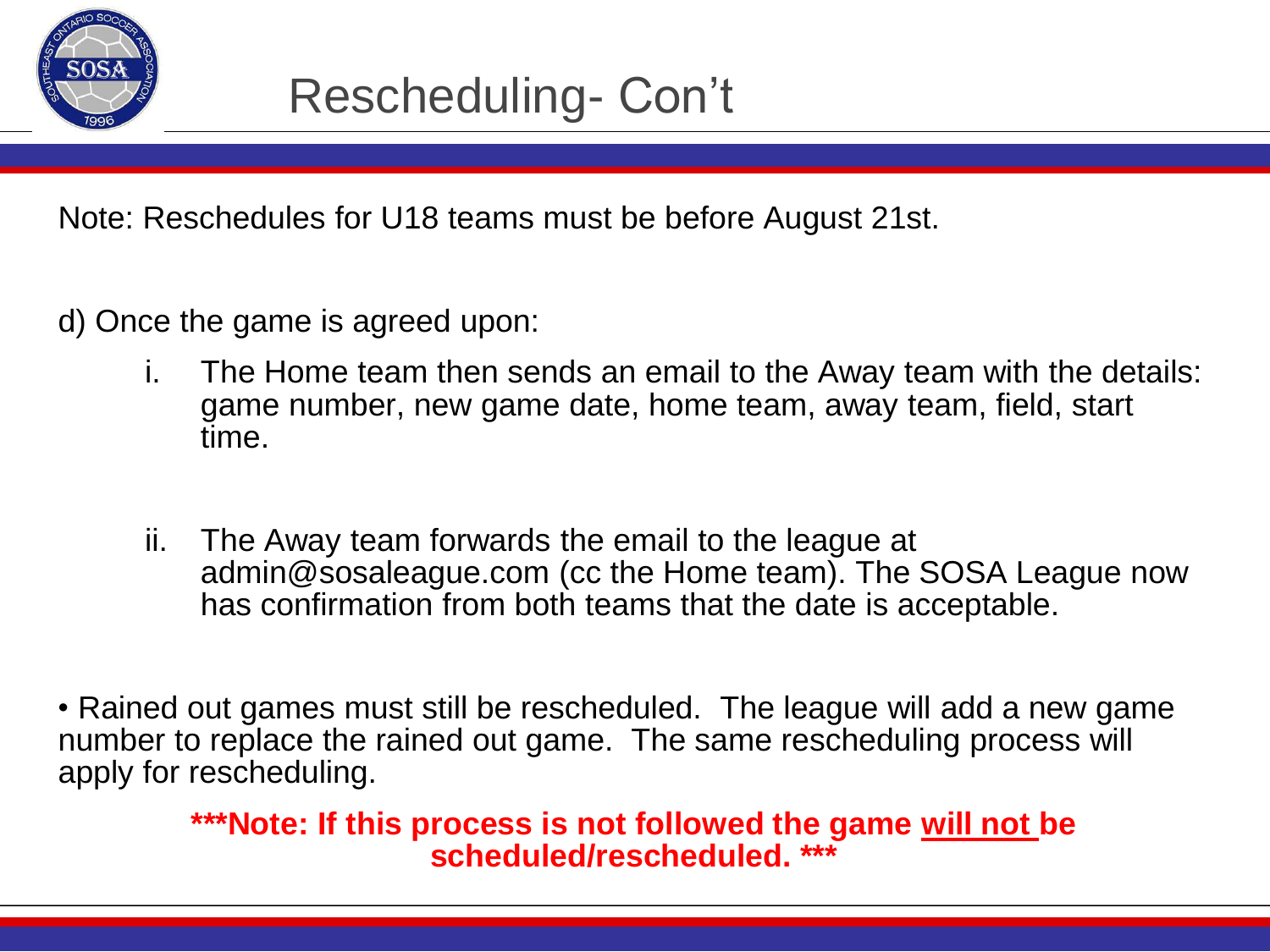

- The end of season date is **Sunday September 4th, 2016**
- No games will be played after this date except for games postponed or abandoned within 7 days of the end of the season date
- The outcome of any un-played games will be decided by the league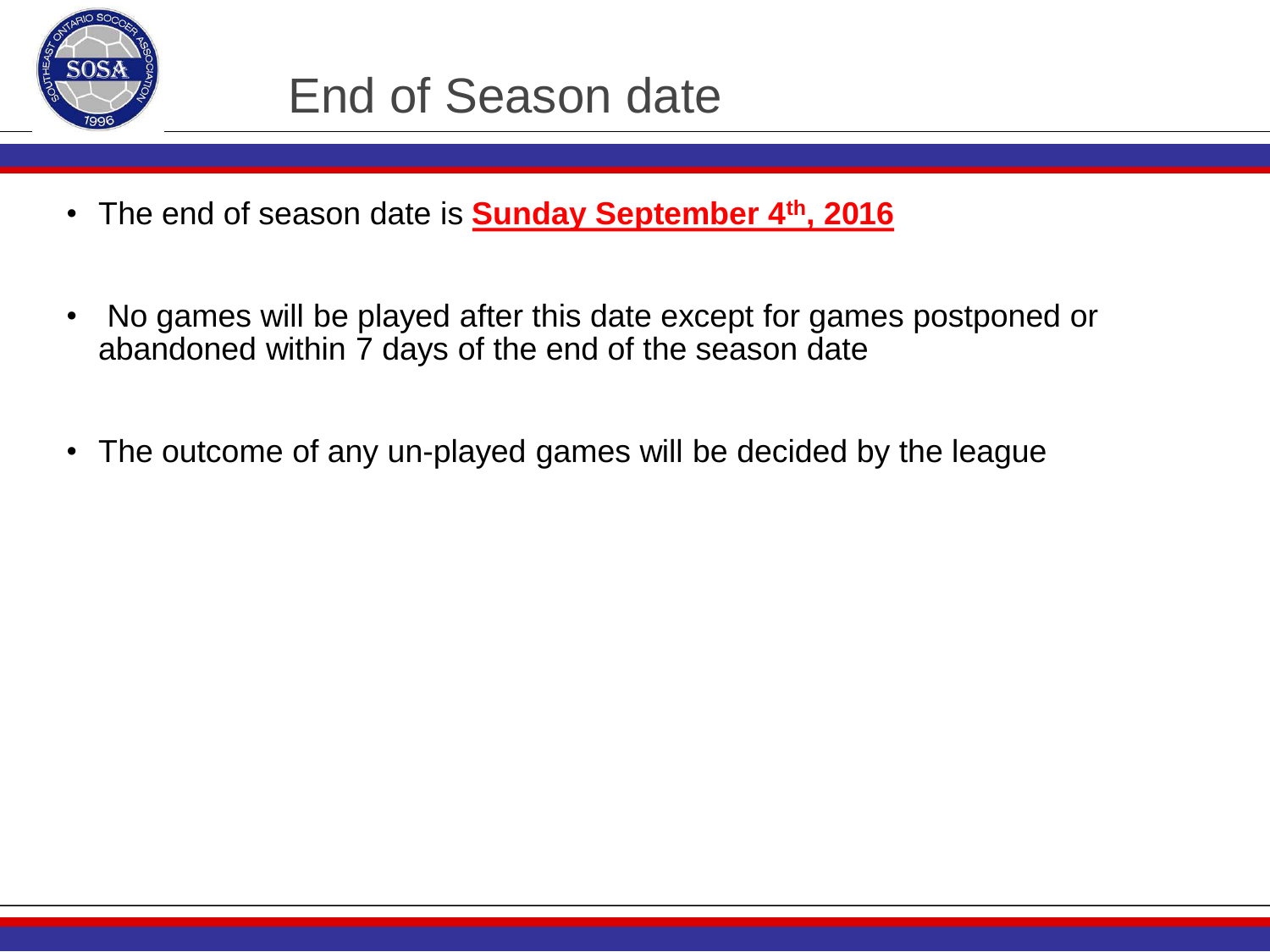

#### **Team Section - Website**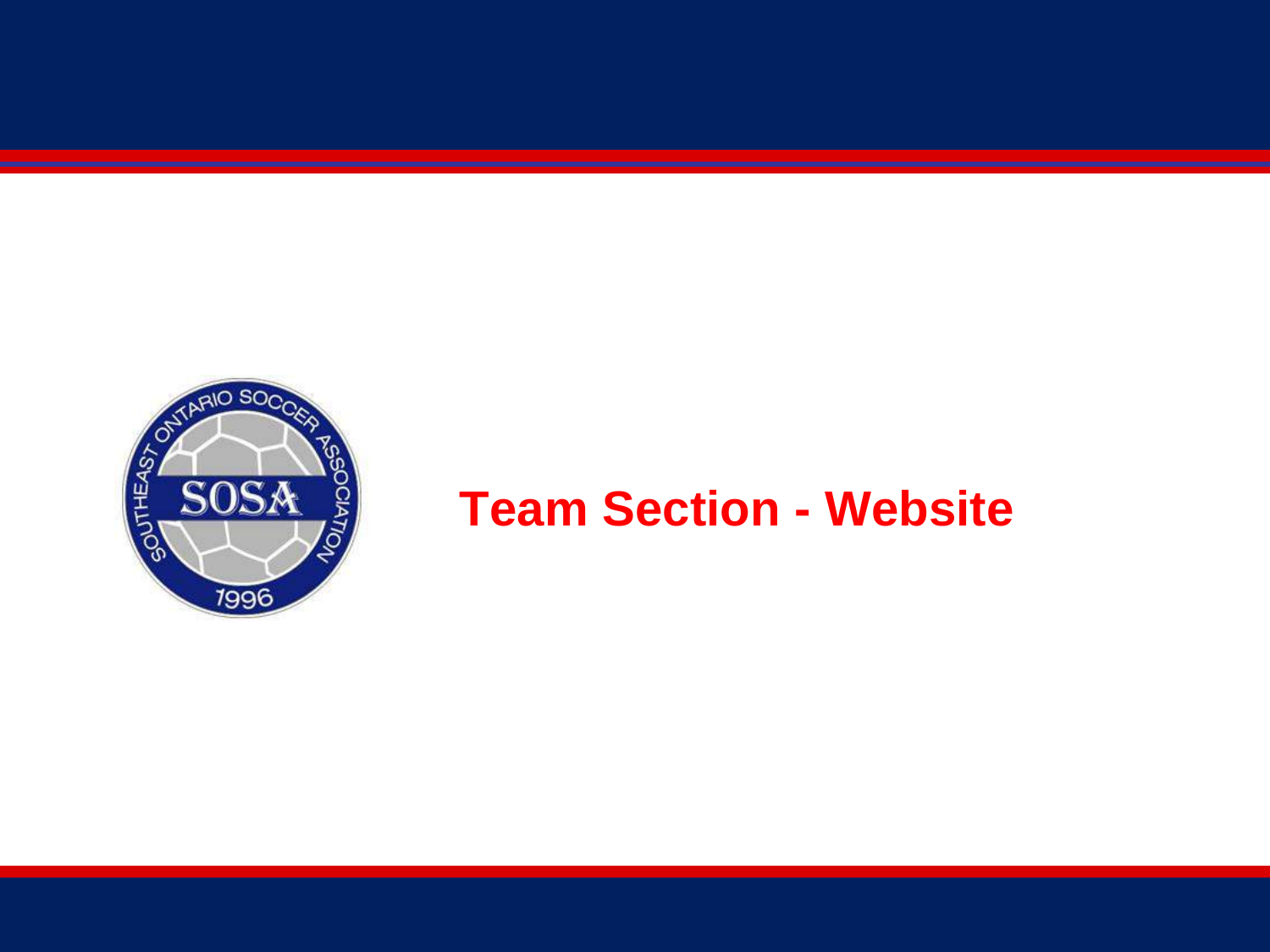

#### Team Section

- Once you log into the website as Team staff there will be many things you can do and need to do. We'll cover the essentials:
	- $\triangleright$  Game sheets: Print game sheets
	- $\triangleright$  Suspensions: view suspensions
	- $\triangleright$  Game report: complete game reports
	- Playing up permit: request/ cancel/ see status of PuP's
	- $\triangleright$  Add to squad: add players to team
	- Modify squad: modify player info
	- $\triangleright$  Delete Player: delete a player
	- $\triangleright$  Shirt numbers: update to show on gamesheets
	- Player privacy: individually select the privacy level for a player
	- $\triangleright$  Modify scorer: modify scorer for a game
	- $\triangleright$  Modify shutout: modify who got the shutout
	- $\triangleright$  Change Uniform: change uniform colours
	- Request Reschedule: request a rescheduled game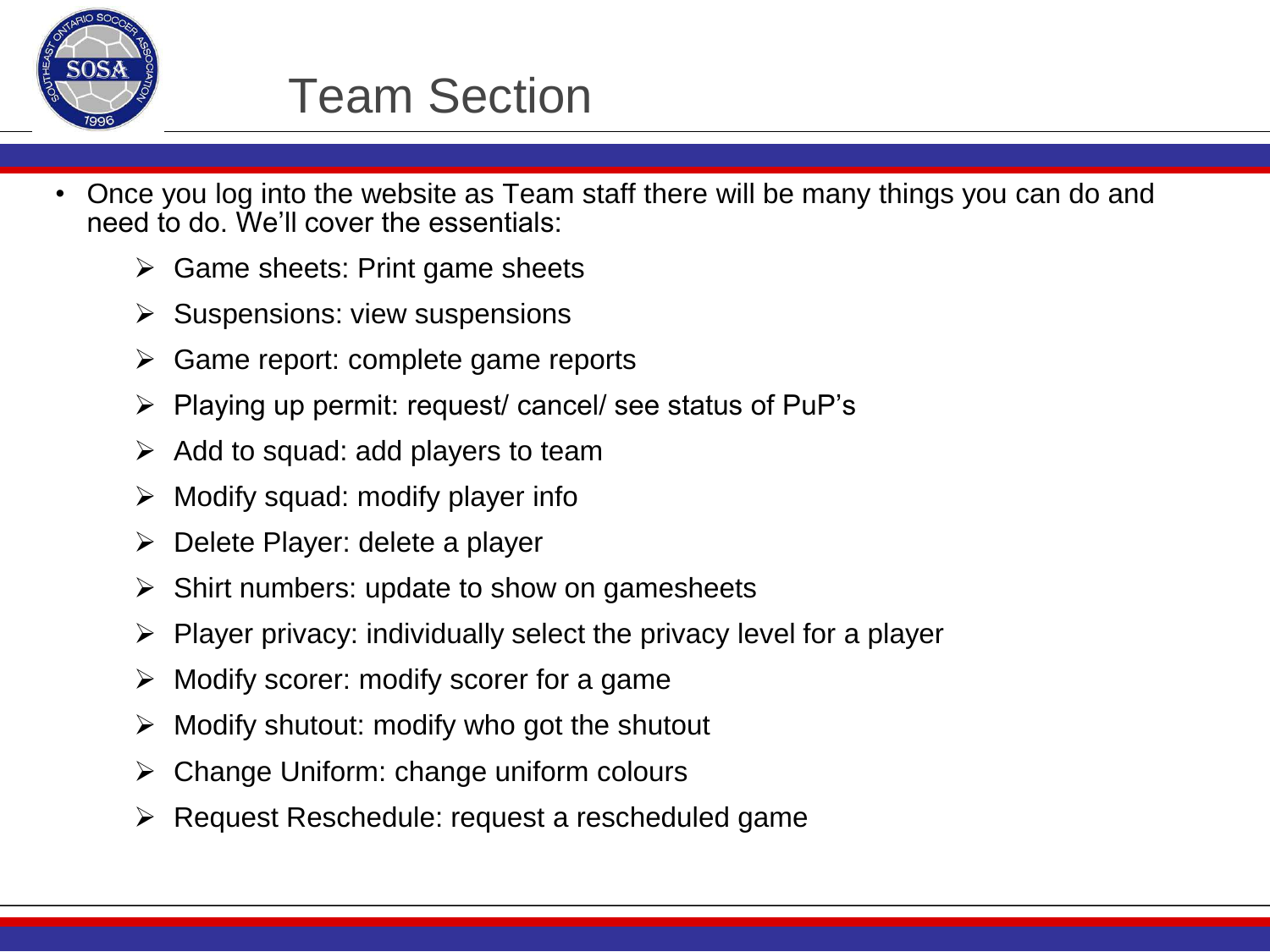

- Players and team staff are entered on the website so they can be printed on the game sheet
- The SOSA league is required to verify players and staff are eligible to play
- To be eligible to play, both players and staff **must be** registered with the OSA
- Anyone listed on the game sheet is deemed to have played in the game
- It is your responsibility to ensure only registered players and staff are on the game sheet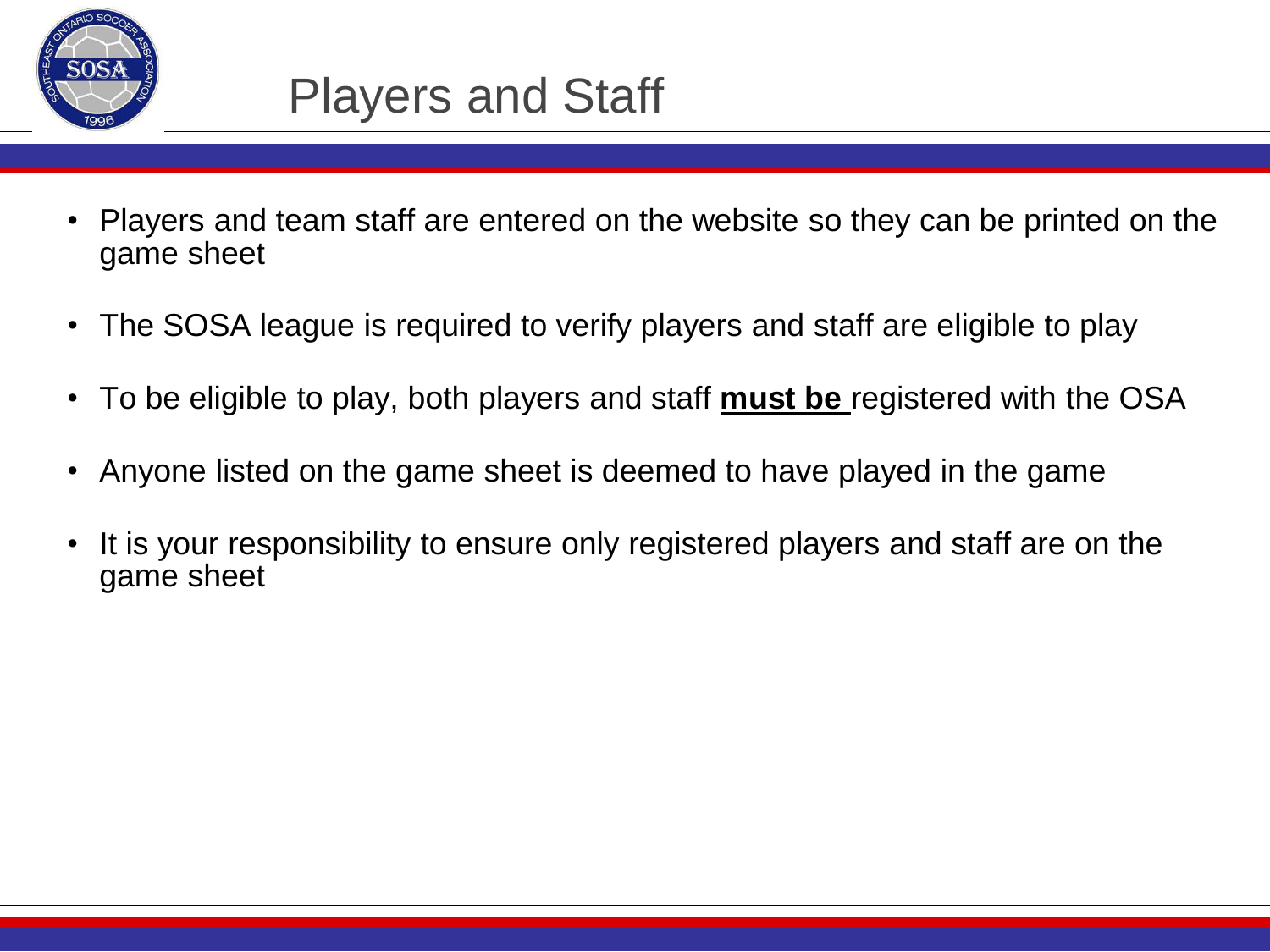

#### **Playing Up**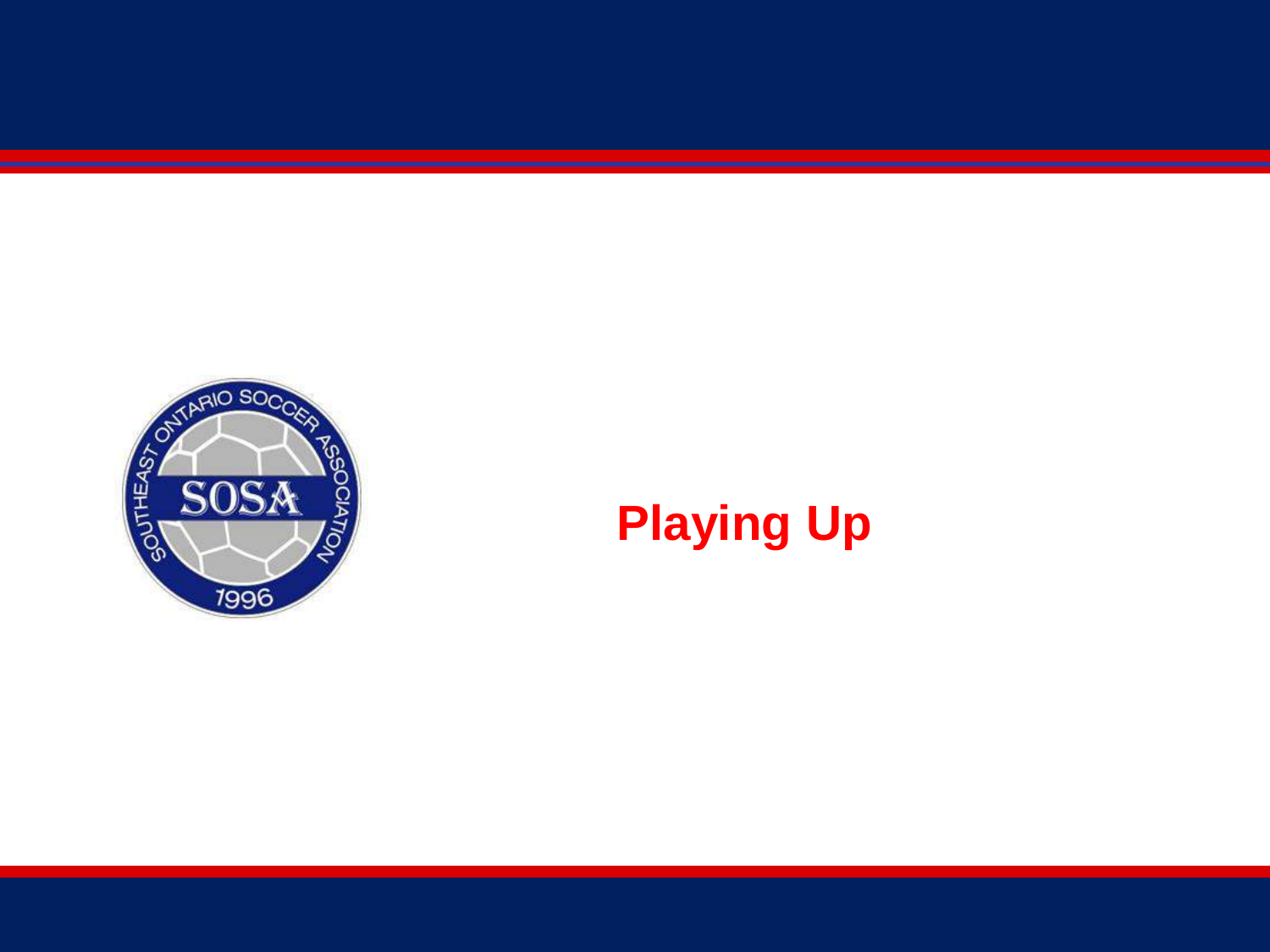

## Playing Ups

- Details on who is eligible are contained in the rules and regulations
- It is your responsibility to ensure that the player you request to play up meets the eligibility requirements
- If you play a player who is ineligible it **will** result in a disciplinary hearing
- Only players typed on the game sheet are eligible to play
- No additional PuP form is required as the play up is printed and identified on the game sheet

#### **The exception for handwritten names are for Temporary Registration Permits (playing from club to club) or Trial Permits and obtained from District association**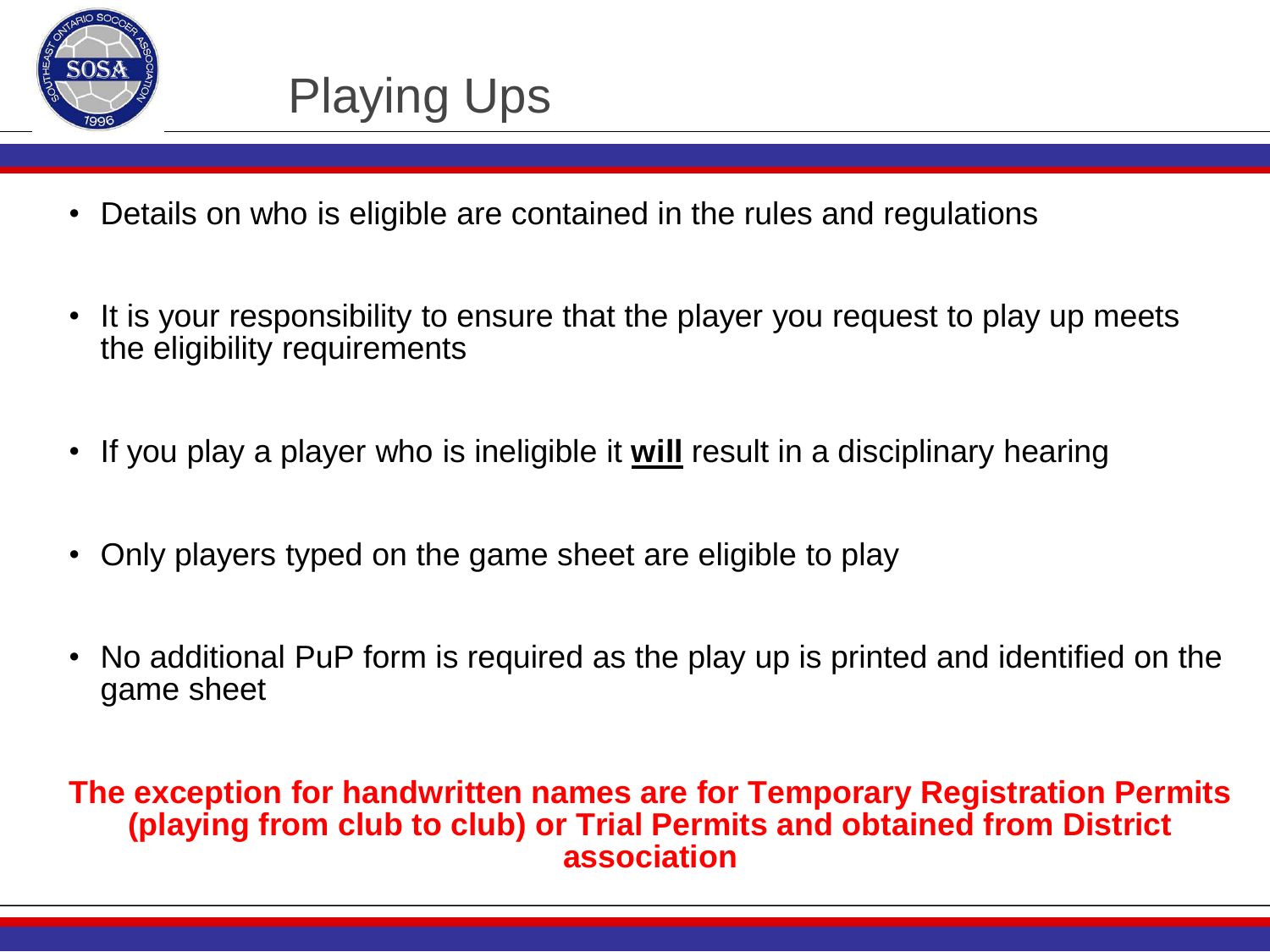

#### Playing Up – Development

- A player registered in the Under-8 to Under-12 age classifications may play for a team in a higher age classification only under one of the following conditions:
	- a player registered in the Under-8 age classification may play up to an Under-9 aged team
	- a player registered in the Under-9 age classification may play up to an Under-10 aged team
	- a player registered in the Under-10 age classification may play up to an Under-11 aged team
	- a player registered in the Under-11 age classification may play up to an Under-12 aged team
	- a player registered in the Under-12 age classification may play up to an Under-13 aged team
- Providing that:
	- the player is playing for a team within the same Club
	- written permission from the Club's Technical Director or Club Head Coach has been submitted to the District Association
	- There are no more than two under aged players playing for each older aged team.
	- A player registered in the Under-7 or younger age classification may not play up to an older aged team.
- **A player who is registered to a team in a higher birth year may NOT play for a team in their own birth year. I.e. U10 player who is registered and playing U11, may not be called down to play U10 even though they meet the age requirements.**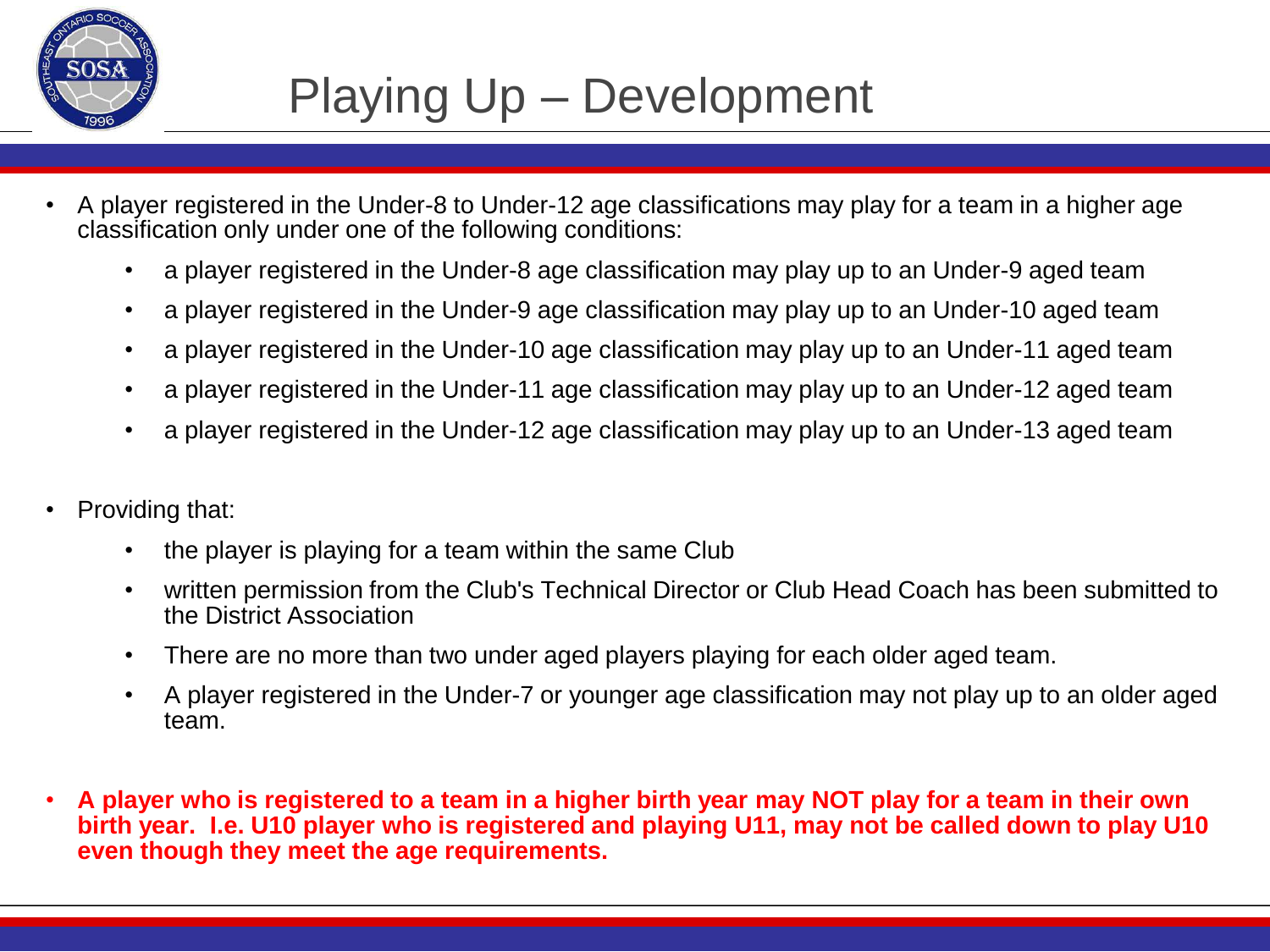

### Playing Up - Competitive

• Any ERSL Regional (formerly known as L3) are not permitted to play in the SOSA League.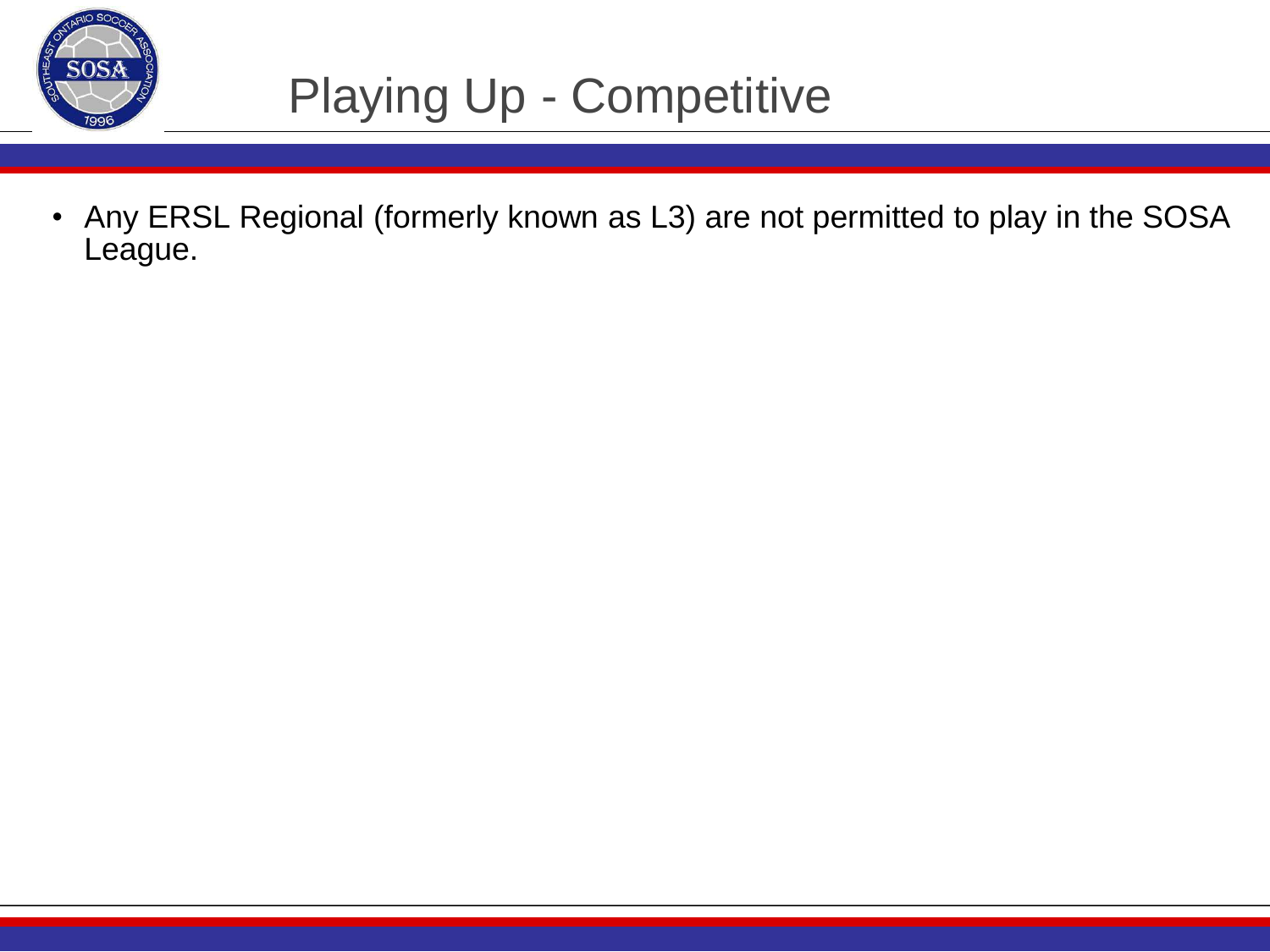

#### House League Call-ups

- House league players to be used as Call-ups through the website
- Added by Club Administrator
- Once added they will be available for team to as call-ups
- Once a team has requested PuP, an email will be sent to Club Reps
- The club rep will login and approve or decline the PuP-**some clubs have internal rules for approval; the league will not approve PuP's**
- If it is approved the player will be printed on the gamesheet and eligible to play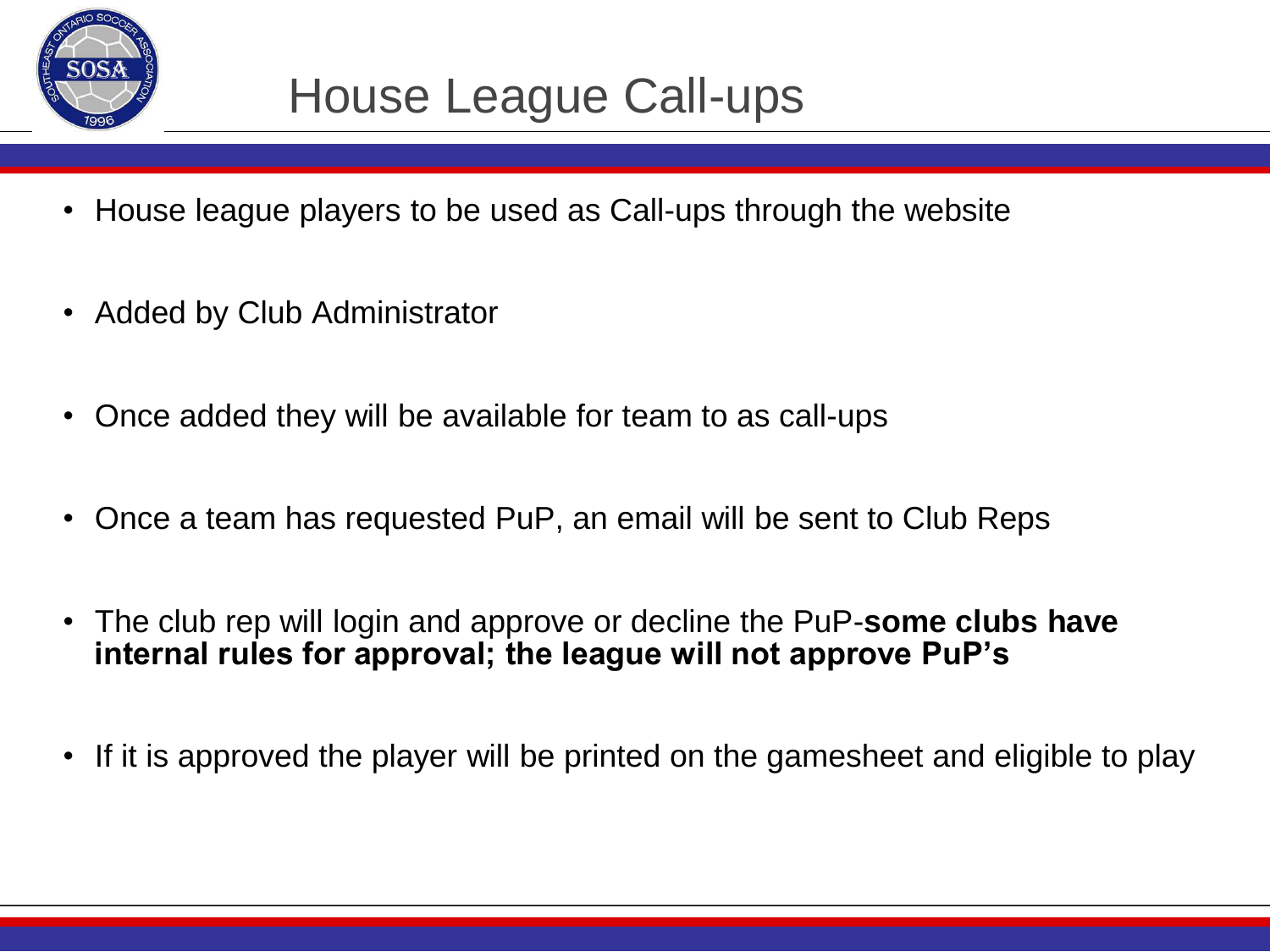

| SOSA League: My Team: Pl X<br>$\ddot{}$    |                                                                                                                                                                              |                                                                                                                                                                                                                                                                                                                                                    |                      |   |   |  |  |  |  |  | n |  |
|--------------------------------------------|------------------------------------------------------------------------------------------------------------------------------------------------------------------------------|----------------------------------------------------------------------------------------------------------------------------------------------------------------------------------------------------------------------------------------------------------------------------------------------------------------------------------------------------|----------------------|---|---|--|--|--|--|--|---|--|
| sosaleague.com/MyTeam_PlayingUpPermit.aspx |                                                                                                                                                                              | $\triangledown$ $\mathcal{C}^{\mathsf{I}}$                                                                                                                                                                                                                                                                                                         | Q Search             | ☆ | 目 |  |  |  |  |  |   |  |
| 1996                                       |                                                                                                                                                                              |                                                                                                                                                                                                                                                                                                                                                    |                      |   |   |  |  |  |  |  |   |  |
| <b>LOG IN</b>                              | Log Out<br>You are logged in as Erin Byers                                                                                                                                   |                                                                                                                                                                                                                                                                                                                                                    |                      |   |   |  |  |  |  |  |   |  |
| Home                                       | <b>Games</b><br><b>Contact</b><br>About<br><b>My Team</b>                                                                                                                    |                                                                                                                                                                                                                                                                                                                                                    |                      |   |   |  |  |  |  |  |   |  |
| <b>Next Game</b>                           | How to generate a Playing Up Permit (PUP)                                                                                                                                    |                                                                                                                                                                                                                                                                                                                                                    |                      |   |   |  |  |  |  |  |   |  |
| <b>Statistics</b>                          |                                                                                                                                                                              |                                                                                                                                                                                                                                                                                                                                                    |                      |   |   |  |  |  |  |  |   |  |
| Results                                    | The PuP process is completed entirely through the website so there is no requirement for a separate PuP permit. Players approved for PuPs will                               |                                                                                                                                                                                                                                                                                                                                                    |                      |   |   |  |  |  |  |  |   |  |
| Schedule                                   | be printed on the gamesheets and identified on the gamesheet as (Play Up Permit).                                                                                            |                                                                                                                                                                                                                                                                                                                                                    |                      |   |   |  |  |  |  |  |   |  |
| Roster                                     | 1. Click on the 'Add New Permit' button.                                                                                                                                     |                                                                                                                                                                                                                                                                                                                                                    |                      |   |   |  |  |  |  |  |   |  |
| <b>Player Availability</b>                 | 2. You will then be asked to select the game that you require the permit, the team the player is registered with and then the name of the<br>player. Click the 'Next' button |                                                                                                                                                                                                                                                                                                                                                    |                      |   |   |  |  |  |  |  |   |  |
| Scoring Pie                                |                                                                                                                                                                              | Note: House league players must be added by your Club Administrator before they are availabe to Play Up.<br>3. You will then be asked to confirm your selection. If it is correct click the 'Submit' button<br>4. An email request has now been sent to your Club Representatitives asking them to approve or decline your request. When they have |                      |   |   |  |  |  |  |  |   |  |
| <b>Team Notices</b>                        |                                                                                                                                                                              |                                                                                                                                                                                                                                                                                                                                                    |                      |   |   |  |  |  |  |  |   |  |
| <b>Contact Player</b>                      | done so you will receive an email informing you of their decision.                                                                                                           | 5. If the request was approved, the PuP players will be on the gamesheet when printed.                                                                                                                                                                                                                                                             |                      |   |   |  |  |  |  |  |   |  |
| Contact Coach                              |                                                                                                                                                                              |                                                                                                                                                                                                                                                                                                                                                    |                      |   |   |  |  |  |  |  |   |  |
| Email Team                                 | Please note that the PUP tool does not ensure that the player you have requested is eligible to play for your team. You must still check the ERSL                            |                                                                                                                                                                                                                                                                                                                                                    |                      |   |   |  |  |  |  |  |   |  |
| Change Team                                | bylaws to see if the player is eligible. If you play an ineligible player you may face discipline.                                                                           |                                                                                                                                                                                                                                                                                                                                                    |                      |   |   |  |  |  |  |  |   |  |
| My Details                                 | Add New Permit                                                                                                                                                               |                                                                                                                                                                                                                                                                                                                                                    |                      |   |   |  |  |  |  |  |   |  |
| Help                                       |                                                                                                                                                                              |                                                                                                                                                                                                                                                                                                                                                    |                      |   |   |  |  |  |  |  |   |  |
| <b>Coach Options</b>                       | The following are your team's playing up permit requests.                                                                                                                    |                                                                                                                                                                                                                                                                                                                                                    |                      |   |   |  |  |  |  |  |   |  |
| Help                                       | Name<br>Date Reg<br>Reg By<br>Game<br><b>Status</b>                                                                                                                          |                                                                                                                                                                                                                                                                                                                                                    | <b>Approval Date</b> |   |   |  |  |  |  |  |   |  |
| Post Tryout                                | -Status Legend-                                                                                                                                                              |                                                                                                                                                                                                                                                                                                                                                    |                      |   |   |  |  |  |  |  |   |  |
| <b>Game Sheets</b>                         |                                                                                                                                                                              |                                                                                                                                                                                                                                                                                                                                                    |                      |   |   |  |  |  |  |  |   |  |
| <b>Blank Gamesheet</b>                     | Waiting for your club's approval<br><b>Requested:</b>                                                                                                                        |                                                                                                                                                                                                                                                                                                                                                    |                      |   |   |  |  |  |  |  |   |  |
| Suspensions                                | Your club has approved this request<br>Approved:                                                                                                                             |                                                                                                                                                                                                                                                                                                                                                    |                      |   |   |  |  |  |  |  |   |  |
| Game Report                                | Not Approved: Your club did not approve this request                                                                                                                         |                                                                                                                                                                                                                                                                                                                                                    |                      |   |   |  |  |  |  |  |   |  |
| <b>Playing Up Permits</b>                  |                                                                                                                                                                              |                                                                                                                                                                                                                                                                                                                                                    |                      |   |   |  |  |  |  |  |   |  |
| Add to Squad                               |                                                                                                                                                                              |                                                                                                                                                                                                                                                                                                                                                    |                      |   |   |  |  |  |  |  |   |  |
| Modify Squad                               |                                                                                                                                                                              |                                                                                                                                                                                                                                                                                                                                                    |                      |   |   |  |  |  |  |  |   |  |
| Delete Player                              |                                                                                                                                                                              |                                                                                                                                                                                                                                                                                                                                                    |                      |   |   |  |  |  |  |  |   |  |
| Shirt Numbers                              |                                                                                                                                                                              |                                                                                                                                                                                                                                                                                                                                                    |                      |   |   |  |  |  |  |  |   |  |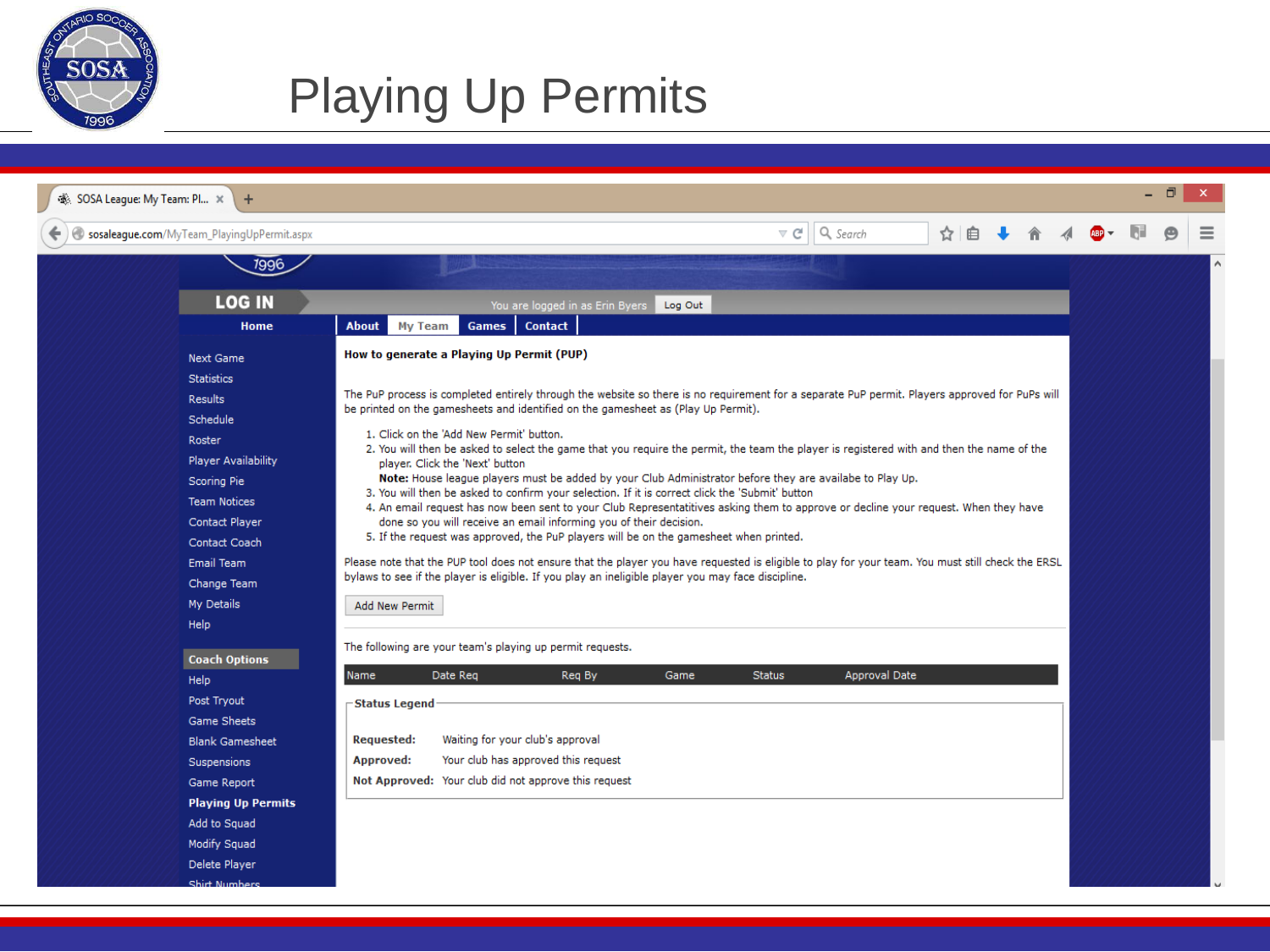

• House League Selection

| <b>About</b> My Team  |  | Games        | <b>Contact</b> |       |
|-----------------------|--|--------------|----------------|-------|
| <b>Select Game:</b>   |  |              |                |       |
| <b>Select Team:</b>   |  | House League |                | lin a |
| <b>Select Player:</b> |  |              |                | h d   |
|                       |  |              |                |       |



- Click next
- In the next window, click Submit and an email will be sent to the Club Rep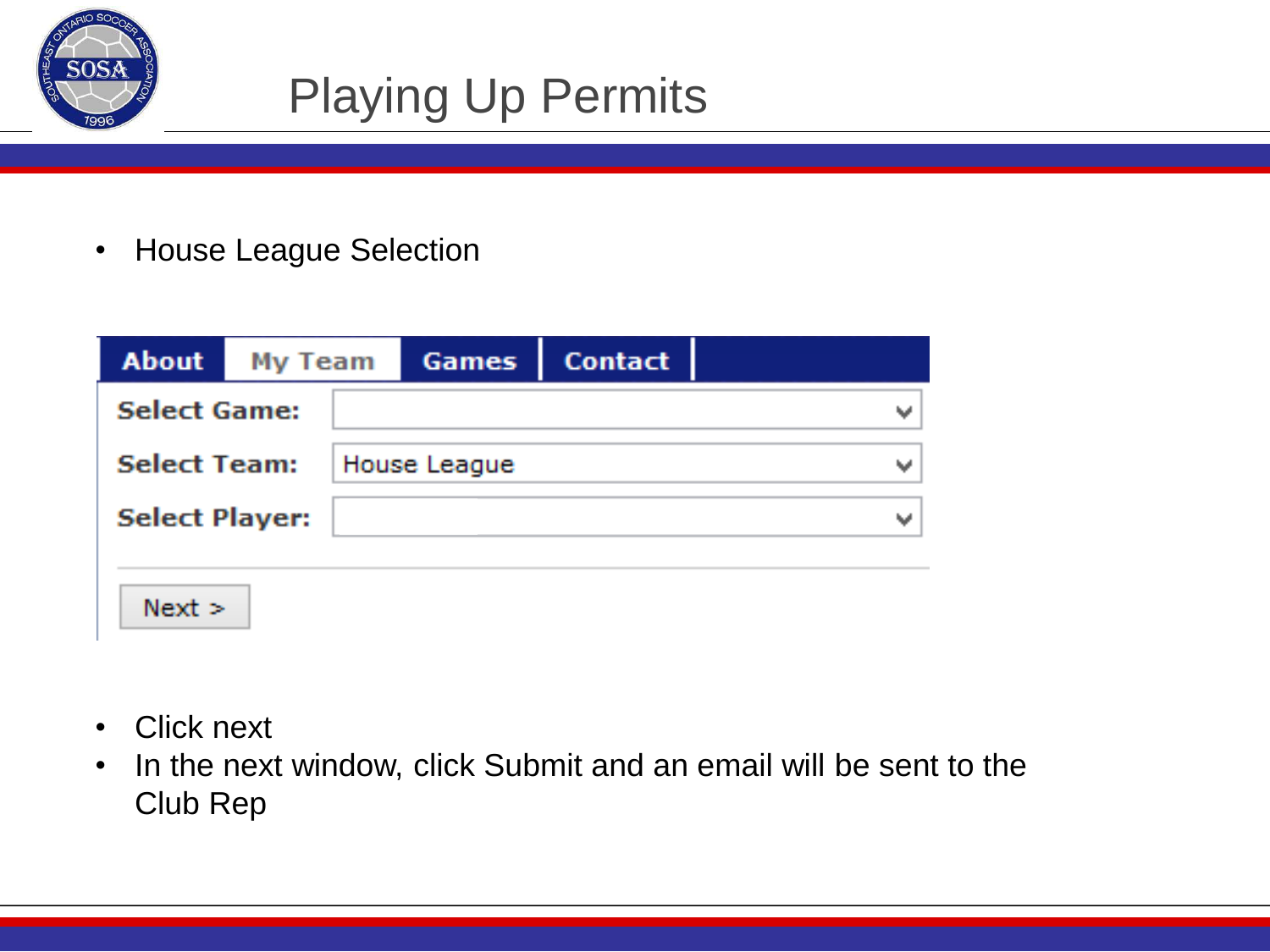

• The approval status is displayed for the coach

| $m:$ Pl $\times$                                                                                                                                                                                                                 |                                                                                                                                                                                                                                                                                                                                                                                                                                                                                                                                                                                                                                                                                                                                                                                                                                                                                                                                                                                                                                                                                                                                                                                                                                                                                                                 |
|----------------------------------------------------------------------------------------------------------------------------------------------------------------------------------------------------------------------------------|-----------------------------------------------------------------------------------------------------------------------------------------------------------------------------------------------------------------------------------------------------------------------------------------------------------------------------------------------------------------------------------------------------------------------------------------------------------------------------------------------------------------------------------------------------------------------------------------------------------------------------------------------------------------------------------------------------------------------------------------------------------------------------------------------------------------------------------------------------------------------------------------------------------------------------------------------------------------------------------------------------------------------------------------------------------------------------------------------------------------------------------------------------------------------------------------------------------------------------------------------------------------------------------------------------------------|
| yTeam_PlayingUpPermit.aspx                                                                                                                                                                                                       | Q Search<br>$\vee$ $\in$                                                                                                                                                                                                                                                                                                                                                                                                                                                                                                                                                                                                                                                                                                                                                                                                                                                                                                                                                                                                                                                                                                                                                                                                                                                                                        |
| 7996                                                                                                                                                                                                                             |                                                                                                                                                                                                                                                                                                                                                                                                                                                                                                                                                                                                                                                                                                                                                                                                                                                                                                                                                                                                                                                                                                                                                                                                                                                                                                                 |
| <b>LOG IN</b>                                                                                                                                                                                                                    | You are logged in as Erin Byers<br>Log Out                                                                                                                                                                                                                                                                                                                                                                                                                                                                                                                                                                                                                                                                                                                                                                                                                                                                                                                                                                                                                                                                                                                                                                                                                                                                      |
| Home                                                                                                                                                                                                                             | <b>Contact</b><br><b>About</b><br>My Team<br><b>Games</b>                                                                                                                                                                                                                                                                                                                                                                                                                                                                                                                                                                                                                                                                                                                                                                                                                                                                                                                                                                                                                                                                                                                                                                                                                                                       |
| Next Game<br><b>Statistics</b><br><b>Results</b><br>Schedule<br>Roster<br><b>Player Availability</b><br>Scoring Pie<br><b>Team Notices</b><br>Contact Player<br>Contact Coach<br>Email Team<br>Change Team<br>My Details<br>Help | How to generate a Playing Up Permit (PUP)<br>The PuP process is completed entirely through the website so there is no requirement for a separate PuP permit. Players approved for PuPs will<br>be printed on the gamesheets and identified on the gamesheet as (Play Up Permit).<br>1. Click on the 'Add New Permit' button.<br>2. You will then be asked to select the game that you require the permit, the team the player is registered with and then the name of the<br>player. Click the 'Next' button<br>Note: House league players must be added by your Club Administrator before they are availabe to Play Up.<br>3. You will then be asked to confirm your selection. If it is correct click the 'Submit' button<br>4. An email request has now been sent to your Club Representatitives asking them to approve or decline your request. When they have<br>done so you will receive an email informing you of their decision.<br>5. If the request was approved, the PuP players will be on the gamesheet when printed.<br>Please note that the PUP tool does not ensure that the player you have requested is eligible to play for your team. You must still check the ERSL<br>bylaws to see if the player is eligible. If you play an ineligible player you may face discipline.<br>Add New Permit |
| <b>Coach Options</b><br>Help:<br>Post Tryout<br>Game Sheets<br><b>Blank Gamesheet</b><br>Suspensions<br>Game Report<br><b>Playing Up Permits</b>                                                                                 | owing are your team's playing up permit requests.<br>The f<br>Name<br>Date Reg<br>Reg By<br>Game<br>Approval Date<br><b>Status</b><br><b>Actus</b> Legend<br>Waiting for your club's approval<br>Requested:<br>Your club has approved this request<br>Approved:<br>Not Approved: Your club did not approve this request                                                                                                                                                                                                                                                                                                                                                                                                                                                                                                                                                                                                                                                                                                                                                                                                                                                                                                                                                                                         |
| Add to Squad<br>Modify Souad                                                                                                                                                                                                     |                                                                                                                                                                                                                                                                                                                                                                                                                                                                                                                                                                                                                                                                                                                                                                                                                                                                                                                                                                                                                                                                                                                                                                                                                                                                                                                 |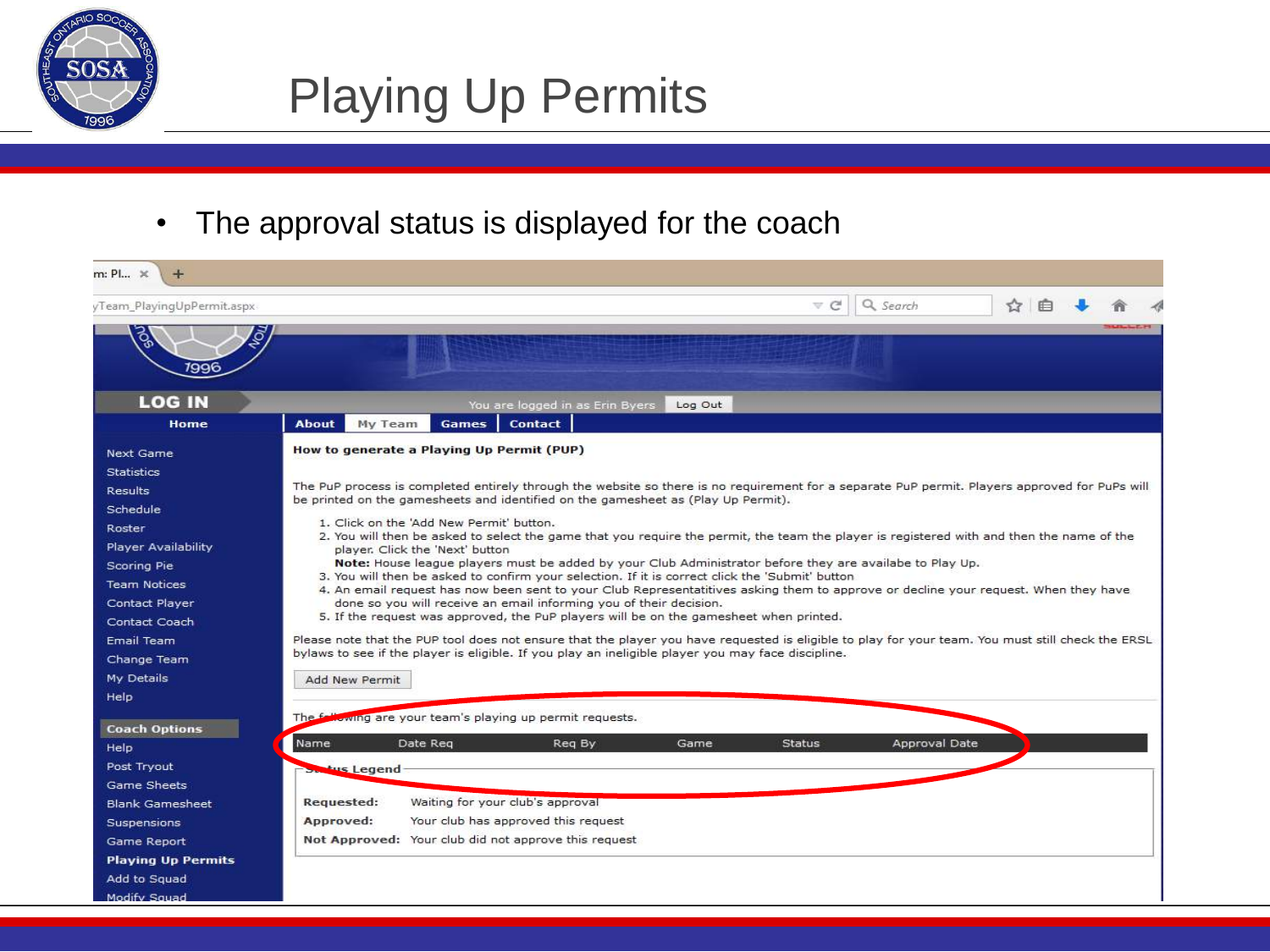

#### Game Sheets will List Play up Players

| $\Box$<br>н.<br>SOSA League: My Team: G X /<br><b>卷 Game Sheet</b><br>$\times$<br>$\ddot{}$ |                                                                                            |        |           |         |                        |            |  |                                                                                                                                                                                                                                                                                                                                                                                                                                                                                                            |                                                       | $\propto$                                        |   |                     |
|---------------------------------------------------------------------------------------------|--------------------------------------------------------------------------------------------|--------|-----------|---------|------------------------|------------|--|------------------------------------------------------------------------------------------------------------------------------------------------------------------------------------------------------------------------------------------------------------------------------------------------------------------------------------------------------------------------------------------------------------------------------------------------------------------------------------------------------------|-------------------------------------------------------|--------------------------------------------------|---|---------------------|
|                                                                                             | sosaleague.com/MyTeam_Gamesheet_Print.aspx                                                 |        |           |         |                        |            |  | $\nabla \mathcal{C}$ Q, Search<br>☆自→ 俞                                                                                                                                                                                                                                                                                                                                                                                                                                                                    | $\overline{\mathcal{A}}$                              | AB                                               | Θ | $\equiv$            |
| SOS∌                                                                                        | <b>SOSA League</b><br>Game Sheet For: Manchester United                                    |        |           |         |                        |            |  |                                                                                                                                                                                                                                                                                                                                                                                                                                                                                                            | Date:<br>Game #: 1<br>Div.:<br>Field:<br><b>K.O.:</b> | Apr 29, 2015<br>Girls Under 10<br>Alcan<br>18:00 |   | $\hat{\phantom{a}}$ |
| Home Team: Man                                                                              | <b>ALCOHOL: USES</b>                                                                       | Score: |           |         | Team: Quinte West GU10 |            |  |                                                                                                                                                                                                                                                                                                                                                                                                                                                                                                            |                                                       | Score:                                           |   |                     |
| Player's Name                                                                               |                                                                                            |        |           | OSA DOB |                        | $Y \mid R$ |  | <b>Referee Instructions</b><br>Upon conclusion of the game, the referee will complete the game sheet and provide each<br>team with their own copy.<br>Completed sheets to be mailed within 24 hrs to:<br><b>Southeast Ontario Soccer Association</b><br>1973 Old Carp Rd<br>Carp, Ont, K0A 1L0<br>Fax: 1-613-317-7575<br>Email: admin@sosaleague.com<br>To be completed by the referee:<br>1. Game delay (if any) caused by:<br>2. Protest lodged before game?:<br>$\Box$ Yes $\Box$ No<br>If yes by whom: |                                                       |                                                  |   |                     |
| <b>Initial:</b>                                                                             | I certify that all the above players are properly registered with the District Association |        |           |         |                        |            |  | 3. Were player cards checked?<br>$\Box$ Yes $\Box$ No                                                                                                                                                                                                                                                                                                                                                                                                                                                      |                                                       |                                                  |   |                     |
| <b>Position</b>                                                                             | <b>Name</b>                                                                                | OSA#   | Signature |         |                        |            |  | 4. Did home team provide 2 goal nets?                                                                                                                                                                                                                                                                                                                                                                                                                                                                      |                                                       |                                                  |   |                     |
| <b>Team Head Coach</b>                                                                      | <b>Erin Byers</b>                                                                          |        |           |         |                        |            |  | Yes No<br>5. Did home team provide 4 legal corner flags?                                                                                                                                                                                                                                                                                                                                                                                                                                                   |                                                       |                                                  |   |                     |
| <b>Suspended Players</b>                                                                    |                                                                                            |        |           |         |                        |            |  | Yes No                                                                                                                                                                                                                                                                                                                                                                                                                                                                                                     |                                                       |                                                  |   |                     |
| None                                                                                        |                                                                                            |        |           |         |                        |            |  | 6. Did team have correct uniform?                                                                                                                                                                                                                                                                                                                                                                                                                                                                          |                                                       |                                                  |   |                     |
| (home team change if there is a clash):<br><b>Refreee Instructions for Red Cards</b>        |                                                                                            |        |           |         |                        |            |  |                                                                                                                                                                                                                                                                                                                                                                                                                                                                                                            |                                                       |                                                  |   |                     |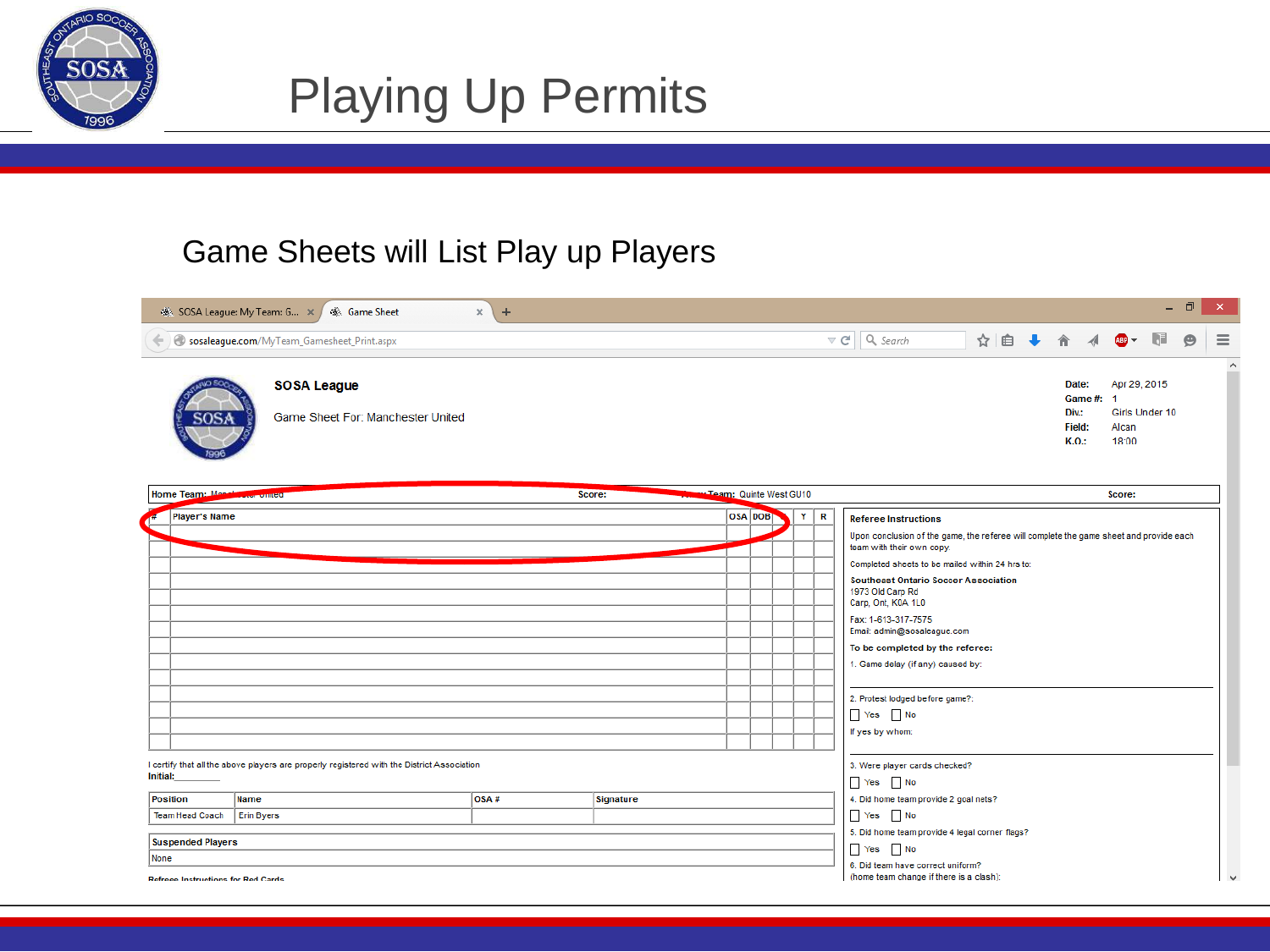

- i. If a player is both a competitive and a recreational player, he/she may only be called up from the competitive team.
- ii. If a player is registered to a team playing in an age division which is older than their chronological age, the may be called up to a team in an age division equal to their true chronological age, provided that the team to which they are being called up to play at a higher level than the team to which the player is registered.
- iii. Example: a true U14 player is registered to a U15 District competitive team. That player may be called up to a team playing at the U14L3 and U14L1. In short, age correct, level up.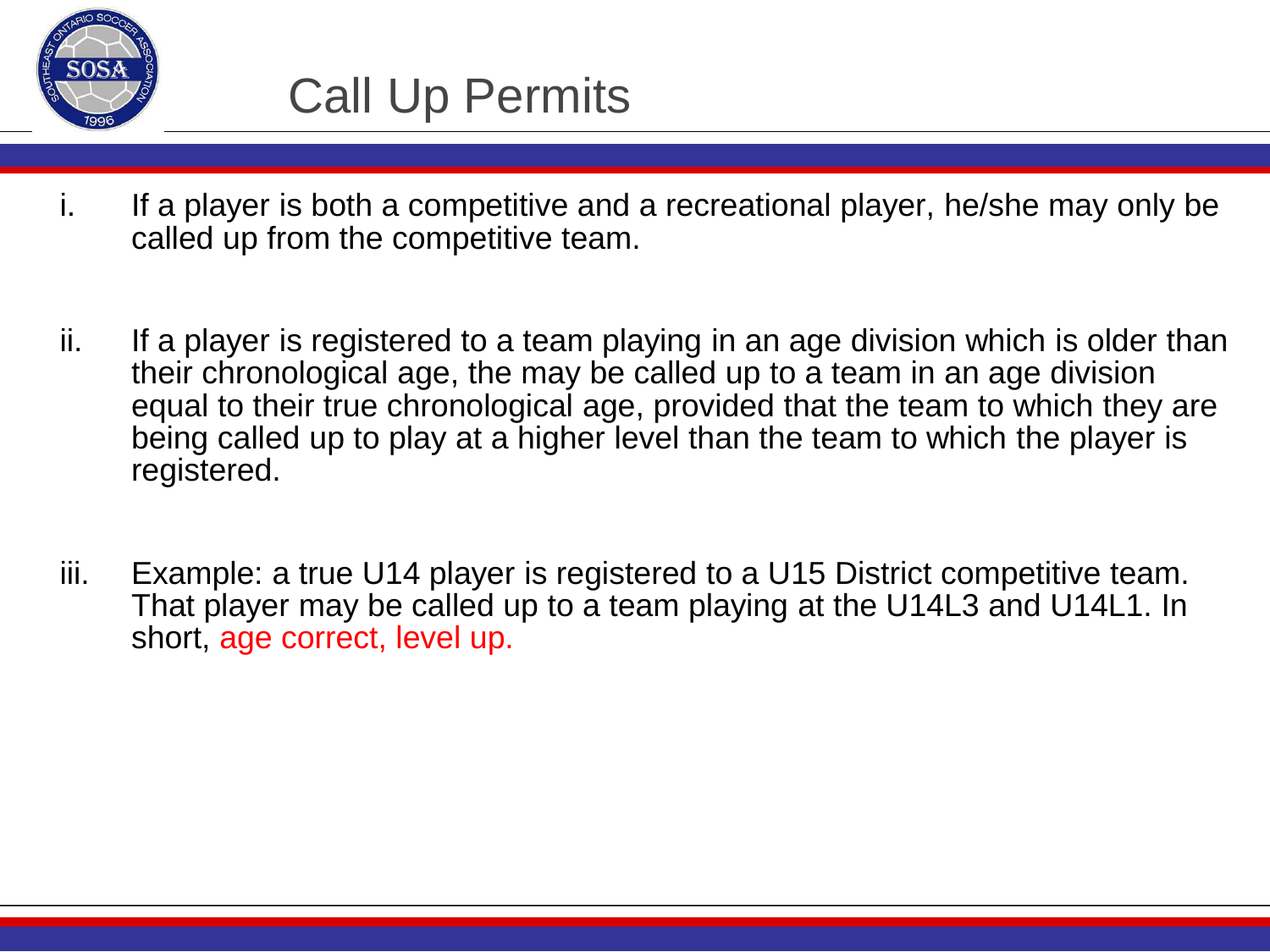

#### **Game Sheets**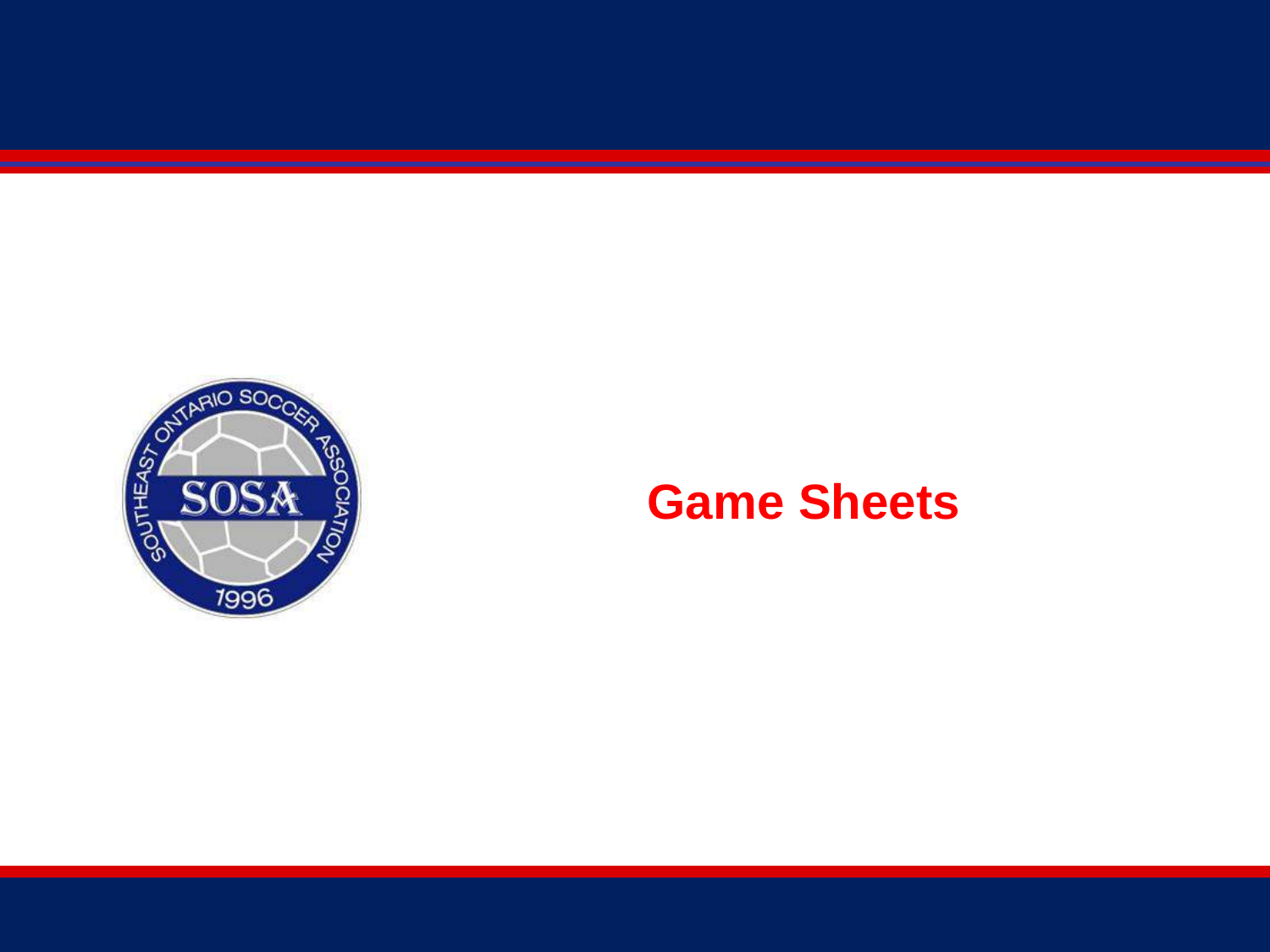

- Before each game you have to create a set of 3 game sheets
- These are only available via the website
- The game sheet is an official document of the game so please **ensure you complete the form accurately and completely,** and make sure the referee also completes their section accurately.
- Initial having done card check
- **ALL** bench staff shall sign the game sheets
- If staff or players are not on the game sheet they cannot be on the bench
- If players or bench staff are absent, please cross them off the game sheet
- Give the game sheets to the referee at least 15 minutes before kickoff.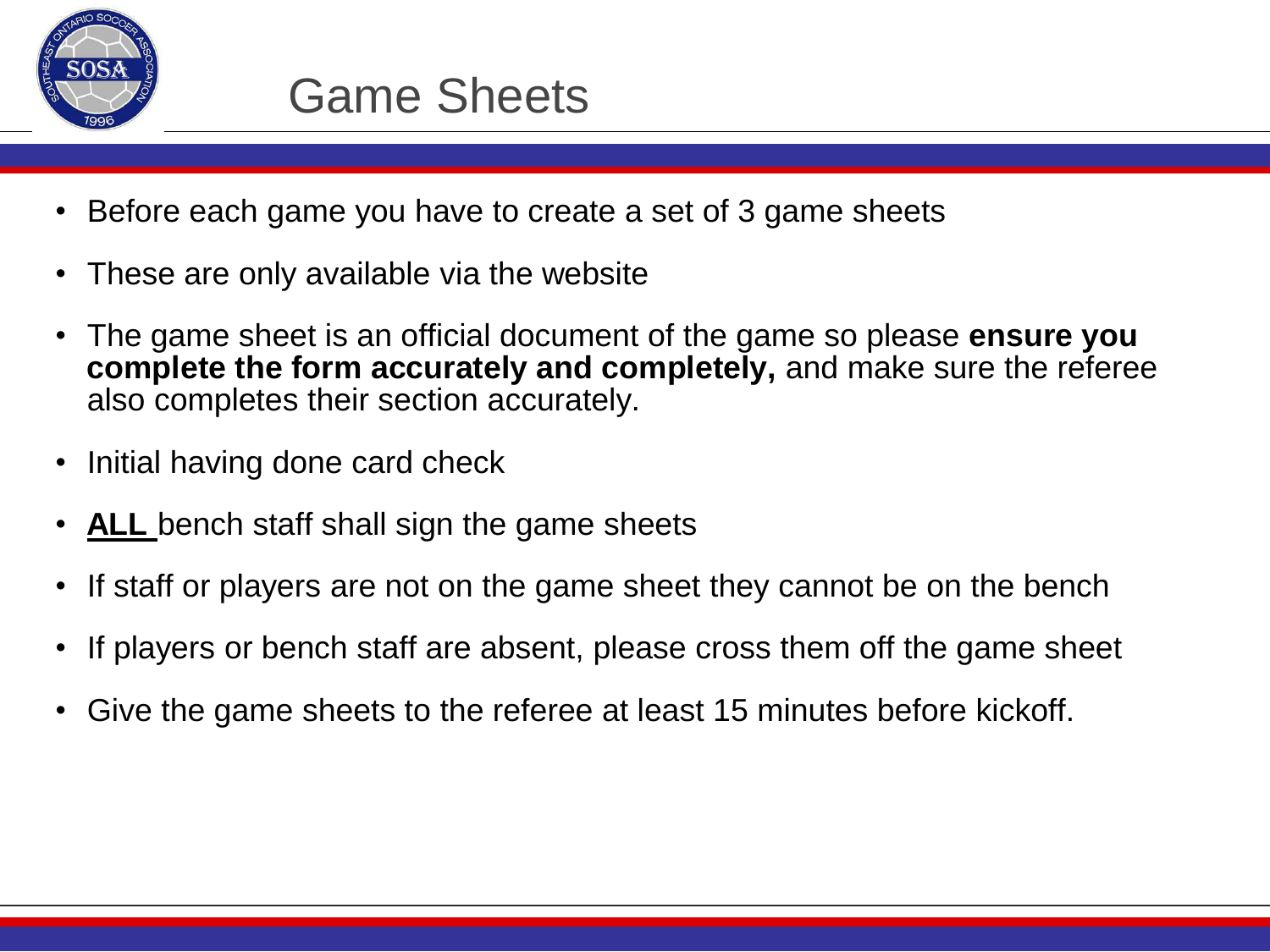

#### Game sheets- Select the Players

| <b>About</b>                                                                                                                                                                                                                                                          | My Team                                                             | <b>Games</b> | <b>Contact</b> |          |  |  |  |  |  |  |
|-----------------------------------------------------------------------------------------------------------------------------------------------------------------------------------------------------------------------------------------------------------------------|---------------------------------------------------------------------|--------------|----------------|----------|--|--|--|--|--|--|
|                                                                                                                                                                                                                                                                       | Select the players that you would like to appear on the game sheet: |              |                |          |  |  |  |  |  |  |
| # Player                                                                                                                                                                                                                                                              |                                                                     |              |                |          |  |  |  |  |  |  |
| If the listed PuP(s) are not required for this game, return to the PuP page and delete the requests. Or put a<br>delete link like on the PuP page next to the PuP on the Game Sheet selection page<br>Select the team officials you wish to appear on the game sheet. |                                                                     |              |                |          |  |  |  |  |  |  |
|                                                                                                                                                                                                                                                                       | <b>Team Official</b>                                                |              |                | Position |  |  |  |  |  |  |
| √<br><b>Erin Byers</b><br><b>Team Head Coach</b>                                                                                                                                                                                                                      |                                                                     |              |                |          |  |  |  |  |  |  |
|                                                                                                                                                                                                                                                                       | Check All<br>Next >                                                 |              |                |          |  |  |  |  |  |  |

- Select players for the game sheet
- Note: PuP player will now be shown
- If you do not require the PuP you will need to go to the PuP page and delete them
- **DO NOT add PuP to your roster**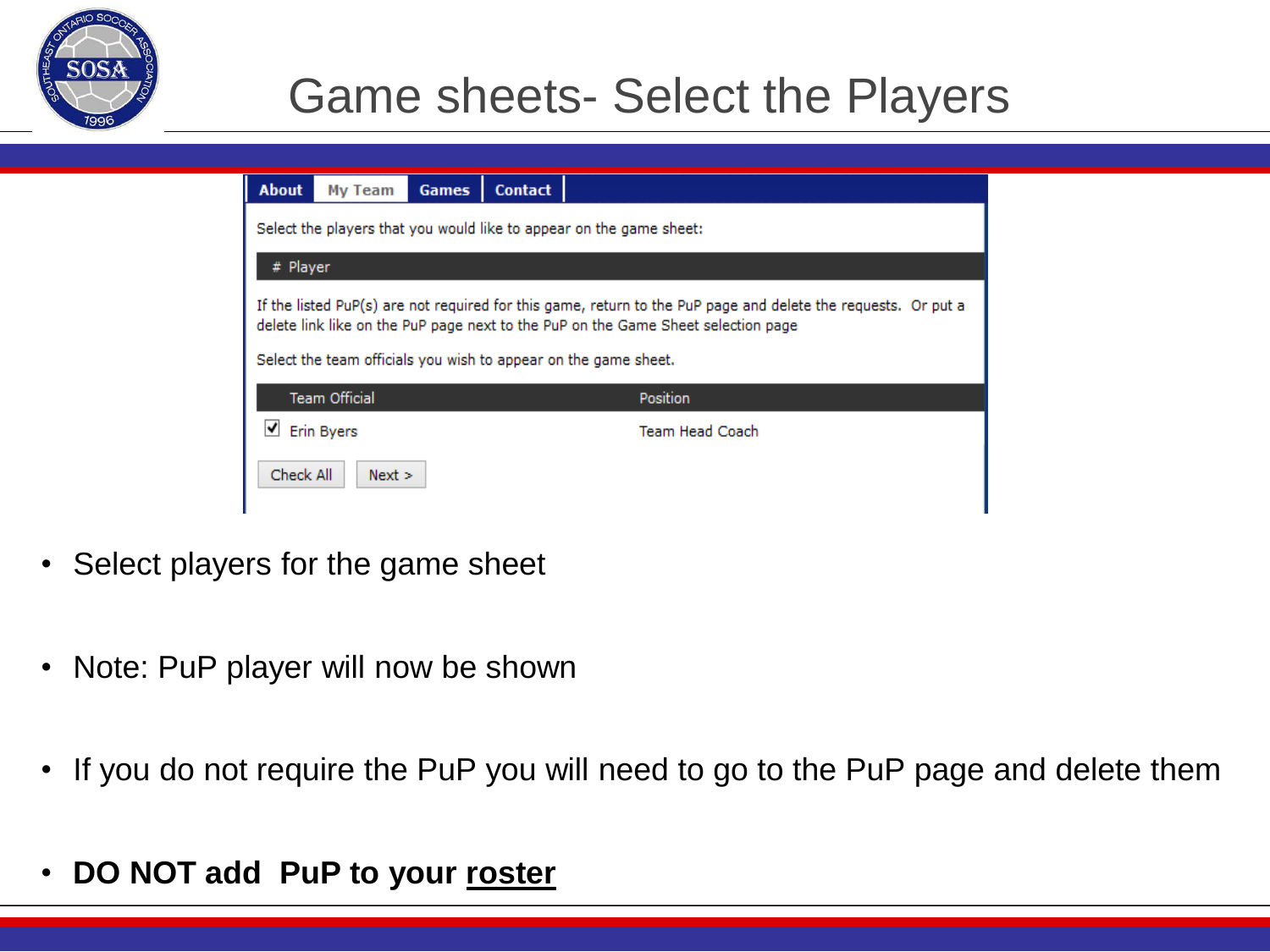

- Only 4 staff can be on the game sheet and on the bench
- However, You can have more than 4 staff sign up for your team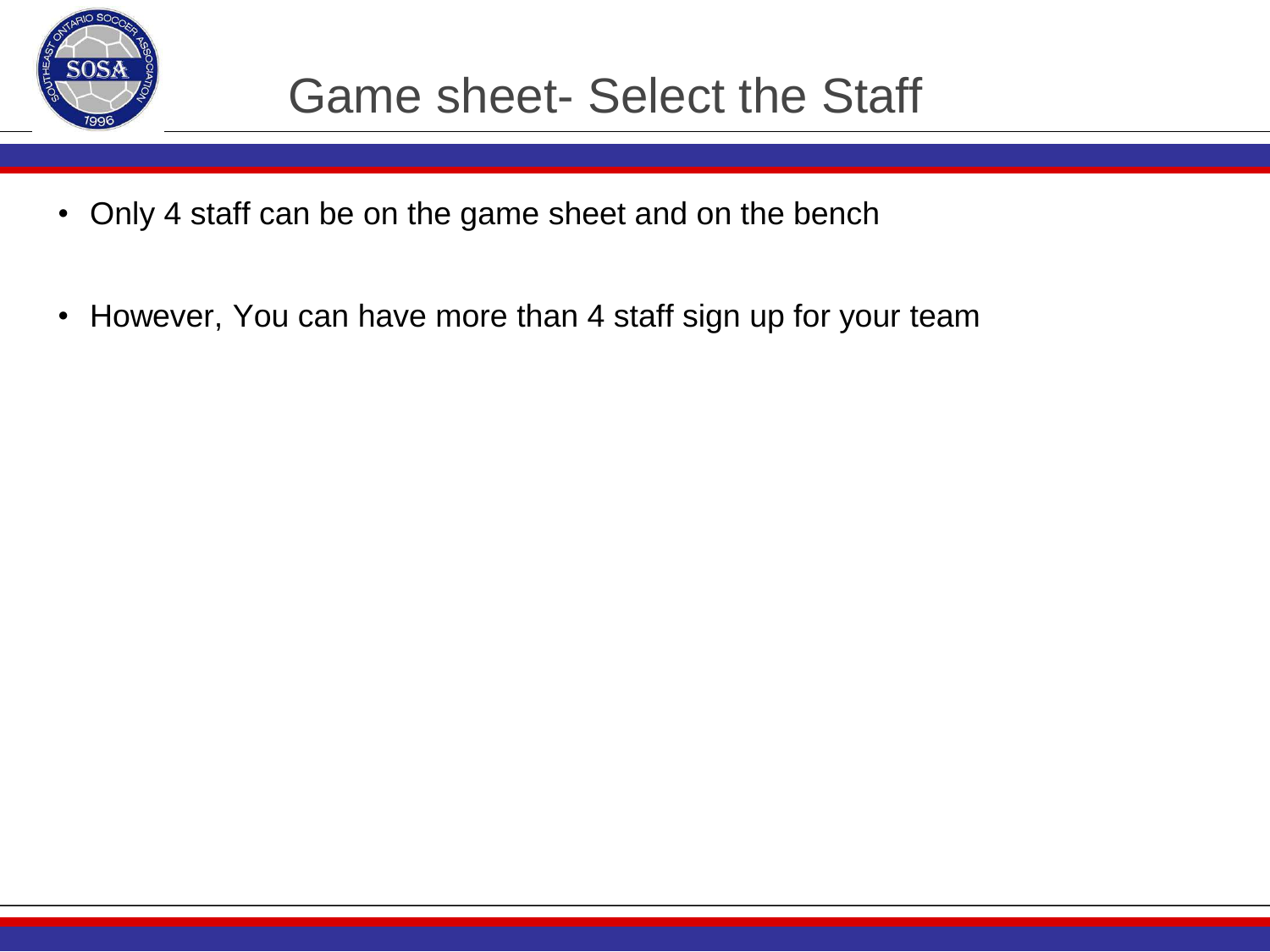

#### **District Development-Unlimited Rosters**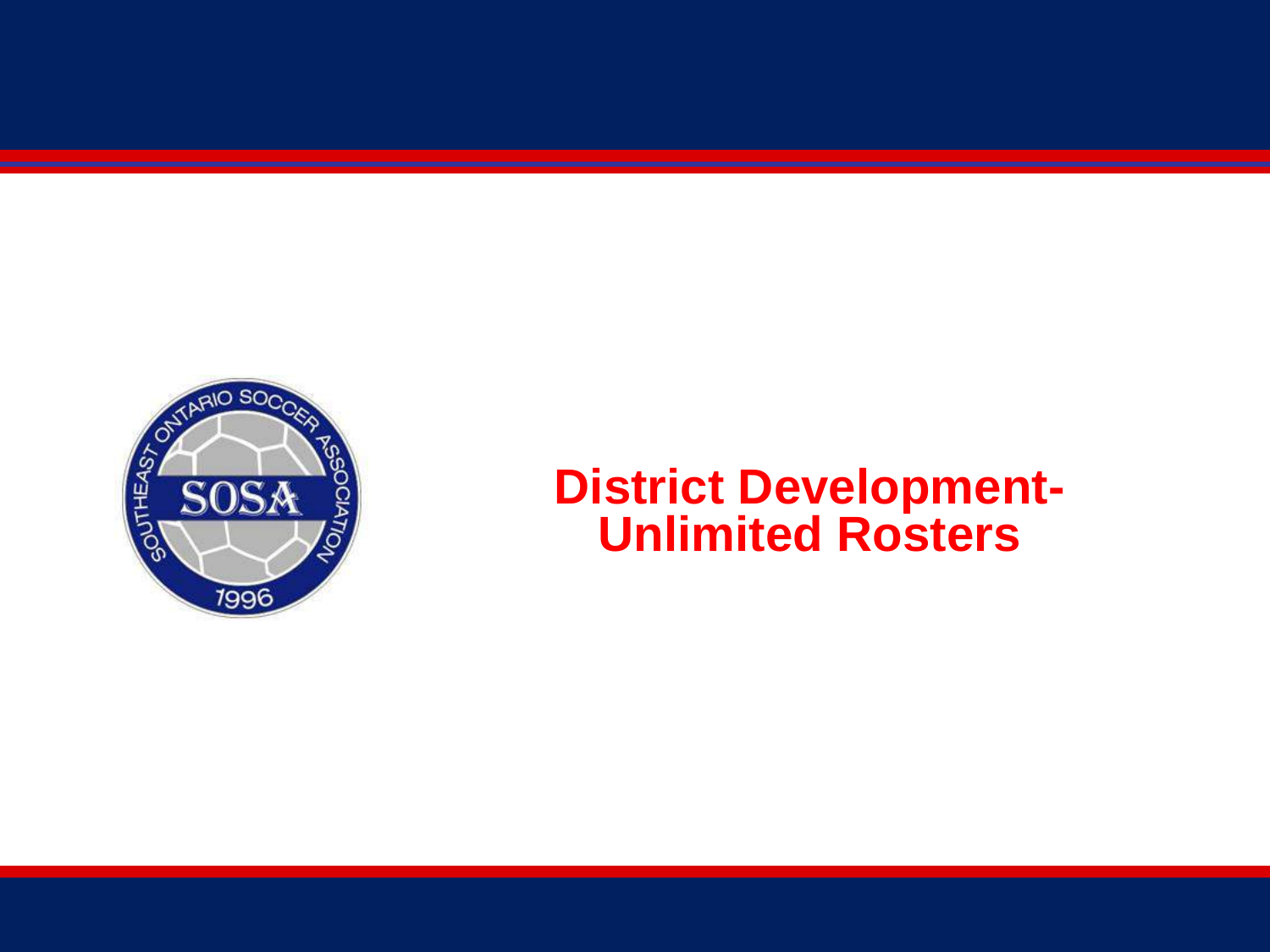

#### Unlimited Rosters- Input

- All players in the U9-U12 age groups must be input but a Club Administrator through the Club section of the website
- Number of games players have played will be tracked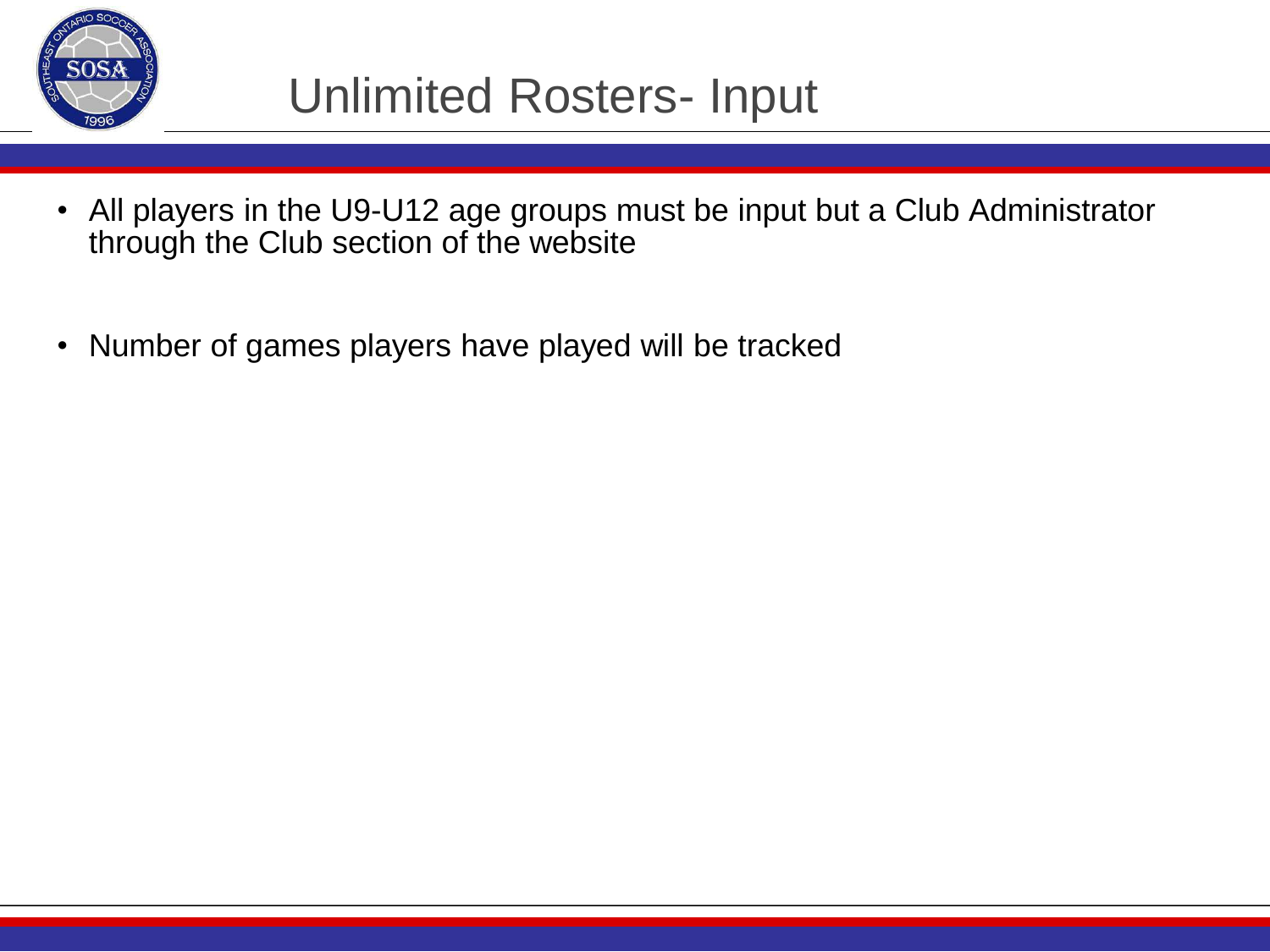

#### Team View- Generate Game Sheet

• Teams Generate Game Sheet as they normally would

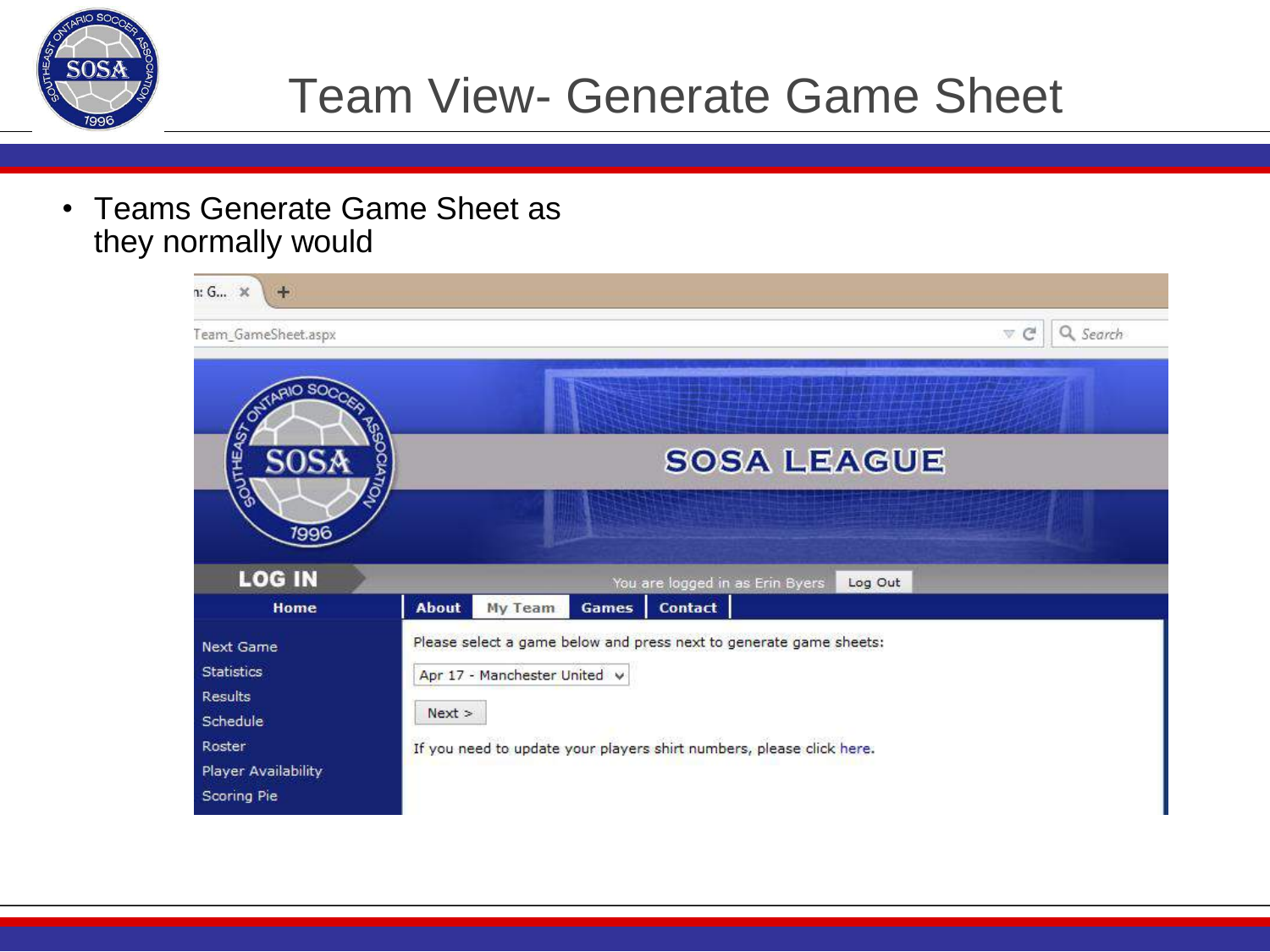

✔ Erin Byers

 $Next$ 

Check All

#### Choosing Players

| <b>About</b><br><b>Contact</b><br>My Team<br><b>Games</b>                                                                                                                                          |  |  |  |  |  |  |  |  |
|----------------------------------------------------------------------------------------------------------------------------------------------------------------------------------------------------|--|--|--|--|--|--|--|--|
| Select the players that you would like to appear on the game sheet:                                                                                                                                |  |  |  |  |  |  |  |  |
| # Player                                                                                                                                                                                           |  |  |  |  |  |  |  |  |
| 0 Sam ROONEY                                                                                                                                                                                       |  |  |  |  |  |  |  |  |
| 0 Felicia DE GEA                                                                                                                                                                                   |  |  |  |  |  |  |  |  |
| 0 Daron VAN PERSIE                                                                                                                                                                                 |  |  |  |  |  |  |  |  |
| 0 Kim EVANS                                                                                                                                                                                        |  |  |  |  |  |  |  |  |
| 0 Nadya SHAW                                                                                                                                                                                       |  |  |  |  |  |  |  |  |
| 0 Jenna SMALLING                                                                                                                                                                                   |  |  |  |  |  |  |  |  |
| 0 Fatima HERNANDEZ                                                                                                                                                                                 |  |  |  |  |  |  |  |  |
| 0 Stephanie DI MARIA                                                                                                                                                                               |  |  |  |  |  |  |  |  |
| 0 Anna POWELL                                                                                                                                                                                      |  |  |  |  |  |  |  |  |
| 0 Liz YOUNG                                                                                                                                                                                        |  |  |  |  |  |  |  |  |
| 0 Sarah ROJO                                                                                                                                                                                       |  |  |  |  |  |  |  |  |
| 0 Erin JAMES                                                                                                                                                                                       |  |  |  |  |  |  |  |  |
| 0 Alison THORPE                                                                                                                                                                                    |  |  |  |  |  |  |  |  |
| 0 Kimberly KEANE                                                                                                                                                                                   |  |  |  |  |  |  |  |  |
| If the listed PuP(s) are not required for this game, return to the PuP page and delete the requests. Or put a<br>delete link like on the PuP page next to the PuP on the Game Sheet selection page |  |  |  |  |  |  |  |  |
| Select the team officials you wish to appear on the game sheet.                                                                                                                                    |  |  |  |  |  |  |  |  |
| <b>Team Official</b><br>Position                                                                                                                                                                   |  |  |  |  |  |  |  |  |

**Team Head Coach** 

- Choose which players you will have on your game squad
- Players with an **X** means they are already chosen for a game that night
- Teams are restricted to 14 players max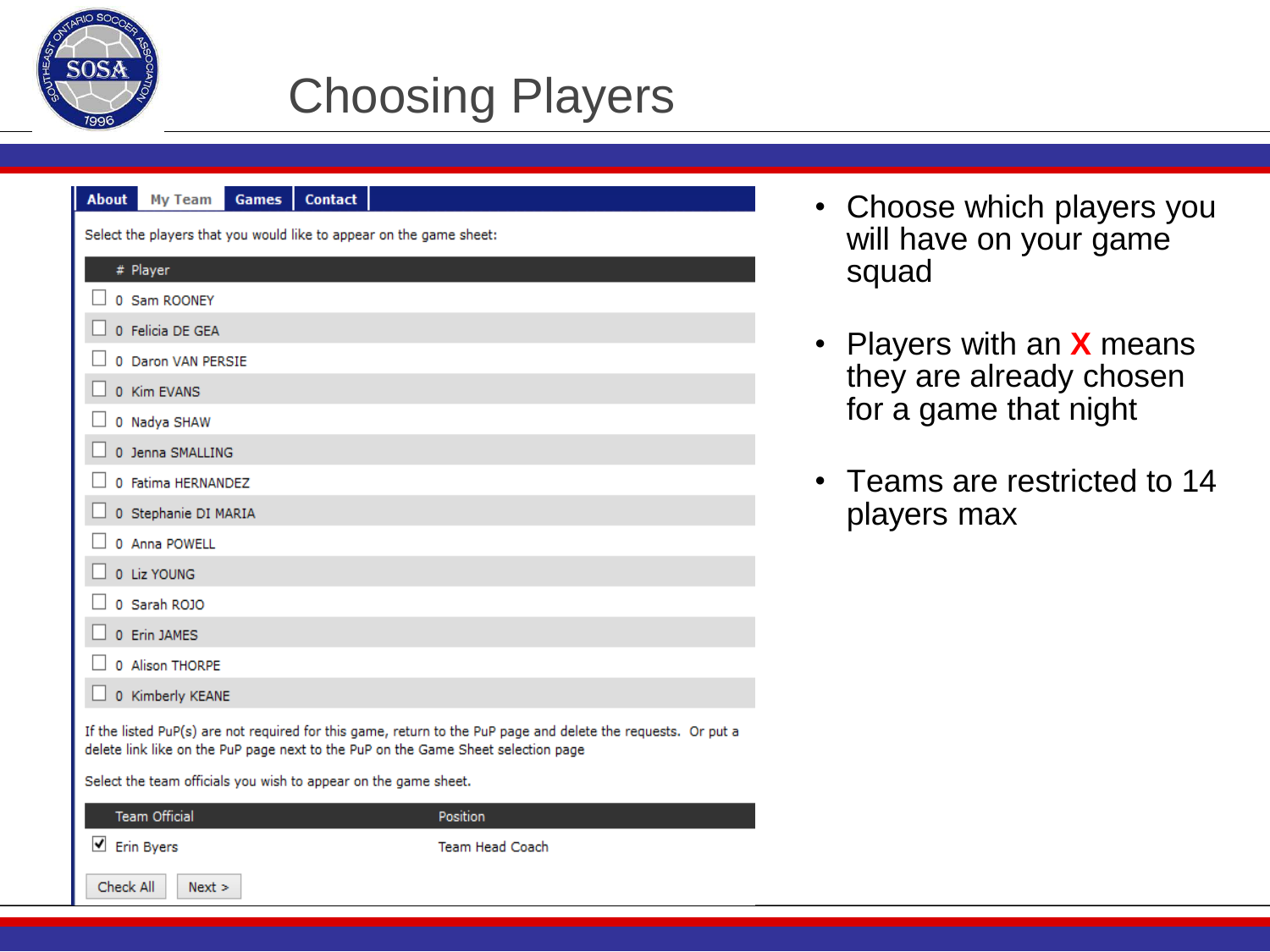

#### Completing Game Sheet

| <b>Contact</b><br><b>About</b><br><b>My Team</b><br><b>Games</b>                                                                                                                                   |
|----------------------------------------------------------------------------------------------------------------------------------------------------------------------------------------------------|
| Select the players that you would like to appear on the game sheet:                                                                                                                                |
| # Player                                                                                                                                                                                           |
| 0 Sam ROONEY                                                                                                                                                                                       |
| 0 Felicia DE GEA                                                                                                                                                                                   |
| 0 Daron VAN PERSIE                                                                                                                                                                                 |
| 0 Kim EVANS                                                                                                                                                                                        |
| 0 Nadya SHAW                                                                                                                                                                                       |
| 0 Jenna SMALLING                                                                                                                                                                                   |
| 0 Fatima HERNANDEZ                                                                                                                                                                                 |
| 0 Stephanie DI MARIA                                                                                                                                                                               |
| 0 Anna POWELL                                                                                                                                                                                      |
| 0 Liz YOUNG                                                                                                                                                                                        |
| 0 Sarah ROJO                                                                                                                                                                                       |
| 0 Erin JAMES                                                                                                                                                                                       |
| 0 Alison THORPE                                                                                                                                                                                    |
| 0 Kimberly KEANE                                                                                                                                                                                   |
| If the listed PuP(s) are not required for this game, return to the PuP page and delete the requests. Or put a<br>delete link like on the PuP page next to the PuP on the Game Sheet selection page |
| Select the team officials you wish to<br><u> Andrew Miller (1988) et al. 1999 et al.</u>                                                                                                           |
| <b>Team Official</b><br>Position                                                                                                                                                                   |
| └ Erin Byers<br><b>Team Head Coach</b>                                                                                                                                                             |
| Check Au<br>$M$ ext >                                                                                                                                                                              |

- Choose which team officials need to appear on the game sheet
- **Click next**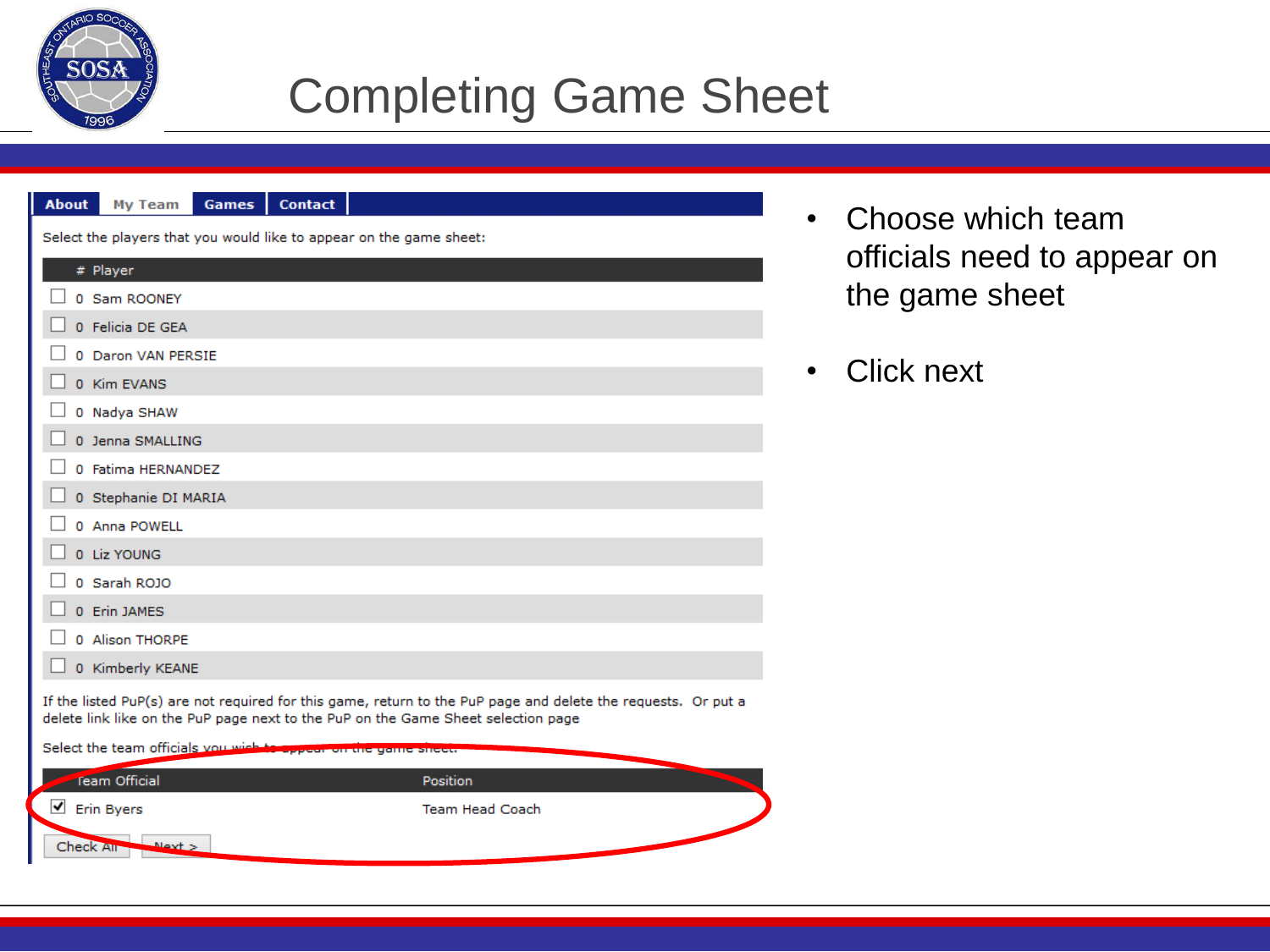

#### Game Sheets

| OUTHEAS                | <b>SOSA LEAGUE</b>                                                                                                                                                               |
|------------------------|----------------------------------------------------------------------------------------------------------------------------------------------------------------------------------|
| 7996                   |                                                                                                                                                                                  |
| <b>LOG IN</b>          | You are logged in as Erin Byers<br>Log Out                                                                                                                                       |
| Home                   | About<br><b>Contact</b><br>My Team<br><b>Games</b>                                                                                                                               |
| <b>Next Game</b>       | <b>Create a Game Sheet</b>                                                                                                                                                       |
| <b>Statistics</b>      | You need 3 copies of the game sheet.                                                                                                                                             |
| Results                | Click on the link below to open up a game shout in a new window.                                                                                                                 |
| Schedule               |                                                                                                                                                                                  |
| Roster                 | <b>Create Game Sheet</b>                                                                                                                                                         |
| Player Availability    | <b>Game Sheet Process:</b>                                                                                                                                                       |
| Scoring Pie            |                                                                                                                                                                                  |
| <b>Team Notices</b>    |                                                                                                                                                                                  |
| Contact Player         | Please ensure that all players listed on the game sheet play the game. The ERSL will assume that a player                                                                        |
| Contact Coach          | who is listed on the game sheet did take part so scratch a players name if he does not attend.                                                                                   |
| Email Team             |                                                                                                                                                                                  |
| Change Team            |                                                                                                                                                                                  |
| My Details             | Sign all 3 game sheets and give 2 of them to the referee before kick off and the third one to the opposing<br>team so that they can carry out a card inspection.                 |
| Help                   |                                                                                                                                                                                  |
| <b>Coach Options</b>   |                                                                                                                                                                                  |
| Help                   | The referee will complete the 2 game sheets after the match and return 1 copy to you. You should keep this<br>for your records so that you can complete a game report correctly. |
| Post Tryout            |                                                                                                                                                                                  |
| Game Sheets            |                                                                                                                                                                                  |
| <b>Blank Gamesheet</b> | If you see any errors on your game sheet please inform the referee so that the errors can be corrected                                                                           |

Click on create game sheet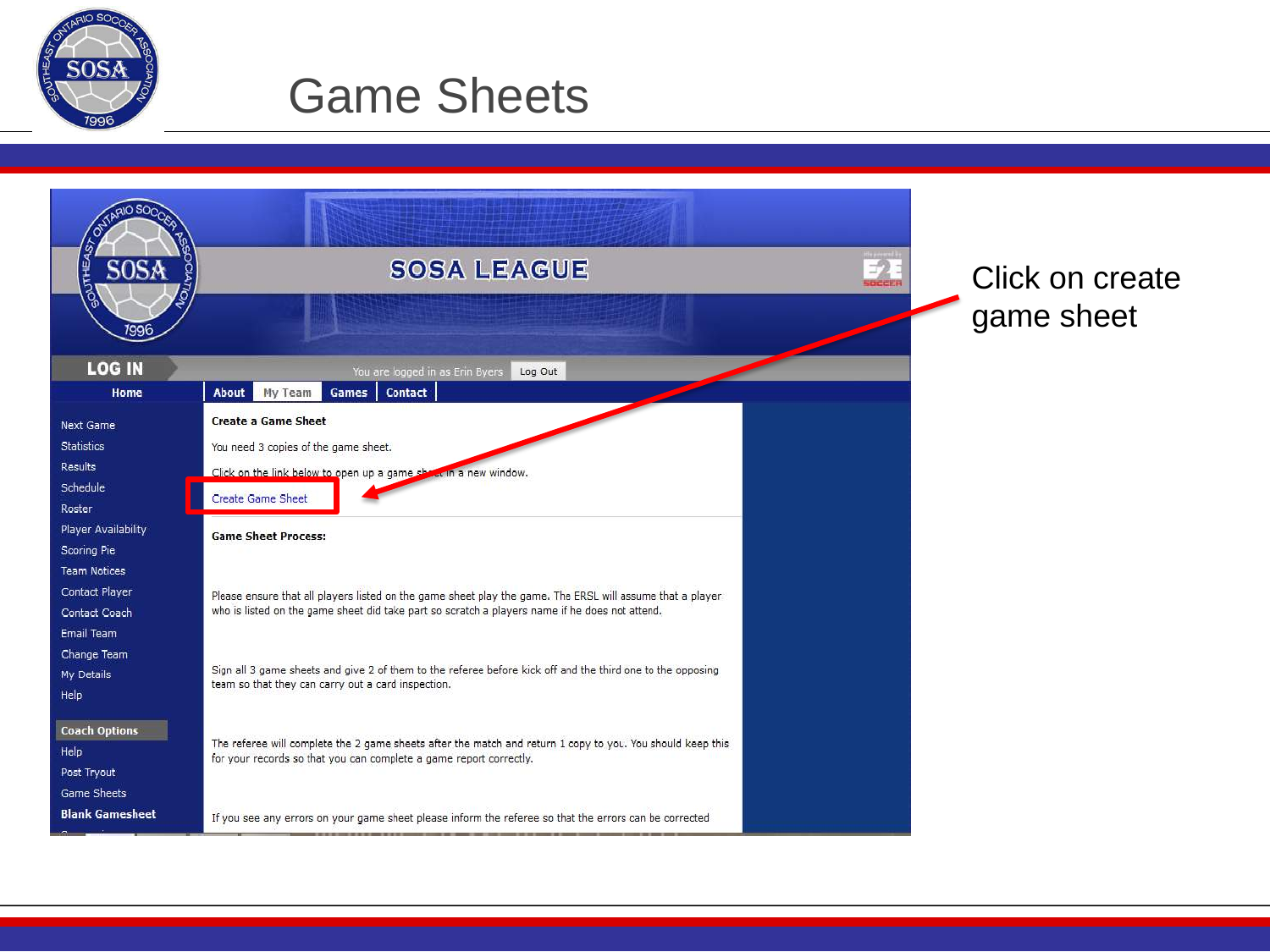

#### Game Sheet

|                                      | SOSA League: My Team: G X<br><b>卷 Game Sheet</b>                                           | $\mathsf{X}$<br>$\ddot{}$ |                  |            |                              |              |     |                                             |                                                                                                    | - 8 | $\mathsf{x}$ |  |  |  |  |
|--------------------------------------|--------------------------------------------------------------------------------------------|---------------------------|------------------|------------|------------------------------|--------------|-----|---------------------------------------------|----------------------------------------------------------------------------------------------------|-----|--------------|--|--|--|--|
| €                                    | Sosaleague.com/MyTeam_Gamesheet_Print.aspx                                                 |                           |                  |            |                              |              |     |                                             | ☆ 自 → 合<br>Q Search<br>49 -<br>$\overline{\mathcal{A}}$<br>⊽ C                                     |     | $\equiv$     |  |  |  |  |
|                                      | <b>SOSA League</b><br>Game Sheet For: Manchester United                                    |                           |                  |            |                              |              |     |                                             | Apr 17, 2015<br>Date:<br>Game #: 2<br>Girls Under 17<br>Div.:<br>Field:<br>Alcan<br>K.O.:<br>18:00 |     |              |  |  |  |  |
| Home Team: Manchester United         |                                                                                            |                           | Score:           |            | Away Team: Manchester United |              |     |                                             | Score:                                                                                             |     |              |  |  |  |  |
| <b>Player's Name</b>                 |                                                                                            |                           |                  | <b>OSA</b> | DOB                          | $\mathsf{G}$ | ΙY. | ${\sf R}$                                   | <b>Referee Instructions</b>                                                                        |     |              |  |  |  |  |
| Sam ROONEY<br>0                      |                                                                                            |                           |                  | 123456     | 1998-10-10                   |              |     |                                             | Upon conclusion of the game, the referee will complete the game sheet and provide each             |     |              |  |  |  |  |
| Felicia DE GEA<br>$\mathbf{0}$       |                                                                                            |                           |                  | 542174     | 1998-12-01                   |              |     |                                             | team with their own copy.                                                                          |     |              |  |  |  |  |
| $\mathbf 0$                          | Daron VAN PERSIE                                                                           |                           |                  |            | 1998-04-10<br>214578         |              |     |                                             | Completed sheets to be mailed within 24 hrs to:                                                    |     |              |  |  |  |  |
| $\mathbf{0}$<br><b>Kim EVANS</b>     |                                                                                            |                           |                  | 352151     | 1998-07-14                   |              |     | <b>Southeast Ontario Soccer Association</b> |                                                                                                    |     |              |  |  |  |  |
| 0<br>Nadya SHAW                      |                                                                                            |                           |                  | 425154     | 1998-06-03                   |              |     |                                             | 1973 Old Carp Rd<br>Carp, Ont, K0A 1L0                                                             |     |              |  |  |  |  |
| 0<br>Jenna SMALLING                  |                                                                                            |                           |                  | 512647     | 1998-02-02                   |              |     |                                             | Fax: 1-613-317-7575                                                                                |     |              |  |  |  |  |
| <b>Fatima HERNANDEZ</b><br>0         |                                                                                            |                           |                  | 545875     | 1998-12-24                   |              |     |                                             | Email: admin@sosaleague.com                                                                        |     |              |  |  |  |  |
| 0<br>Stephanie DI MARIA              |                                                                                            |                           |                  | 451147     | 1998-07-06                   |              |     |                                             | To be completed by the referee:                                                                    |     |              |  |  |  |  |
| $\mathbf{0}$<br>Anna POWELL          |                                                                                            |                           |                  | 659852     | 1998-02-09                   |              |     |                                             | 1. Game delay (if any) caused by:                                                                  |     |              |  |  |  |  |
| $\mathbf{0}$<br><b>Liz YOUNG</b>     |                                                                                            |                           |                  | 659522     | 1998-10-21                   |              |     |                                             |                                                                                                    |     |              |  |  |  |  |
| $\mathbf{0}$<br>Sarah ROJO           |                                                                                            |                           |                  | 198754     | 1998-05-05                   |              |     |                                             | 2. Protest lodged before game?:                                                                    |     |              |  |  |  |  |
| $\mathbf{0}$<br>Erin JAMES           |                                                                                            |                           |                  | 215469     | 1998-03-31                   |              |     |                                             | $\Box$ Yes $\Box$ No                                                                               |     |              |  |  |  |  |
| $\mathbf{0}$<br><b>Alison THORPE</b> |                                                                                            |                           |                  | 521225     | 1998-12-01                   |              |     |                                             | If yes by whom:                                                                                    |     |              |  |  |  |  |
| 0<br><b>Kimberly KEANE</b>           |                                                                                            |                           |                  | 125365     | 1998-09-05                   |              |     |                                             |                                                                                                    |     |              |  |  |  |  |
|                                      |                                                                                            |                           |                  |            |                              |              |     |                                             |                                                                                                    |     |              |  |  |  |  |
|                                      |                                                                                            |                           |                  |            |                              |              |     |                                             | 3. Were player cards checked?                                                                      |     |              |  |  |  |  |
|                                      |                                                                                            |                           |                  |            |                              |              |     |                                             | Yes No                                                                                             |     |              |  |  |  |  |
|                                      |                                                                                            |                           |                  |            |                              |              |     |                                             | 4. Did home team provide 2 goal nets?                                                              |     |              |  |  |  |  |
|                                      |                                                                                            |                           |                  |            |                              |              |     |                                             |                                                                                                    |     |              |  |  |  |  |
|                                      |                                                                                            |                           |                  |            |                              |              |     |                                             | $\sqrt{}$ Yes $\sqrt{}$ No                                                                         |     |              |  |  |  |  |
|                                      | I certify that all the above players are properly registered with the District Association |                           |                  |            |                              |              |     |                                             | 5. Did home team provide 4 legal corner flags?                                                     |     |              |  |  |  |  |
| <b>Initial:</b><br><b>Position</b>   | Name                                                                                       | OSA#                      | <b>Signature</b> |            |                              |              |     |                                             | $\Box$ Yes $\Box$ No<br>6. Did team have correct uniform?                                          |     |              |  |  |  |  |

- Players and their details are now listed
- Jersey numbers will have to be entered for each game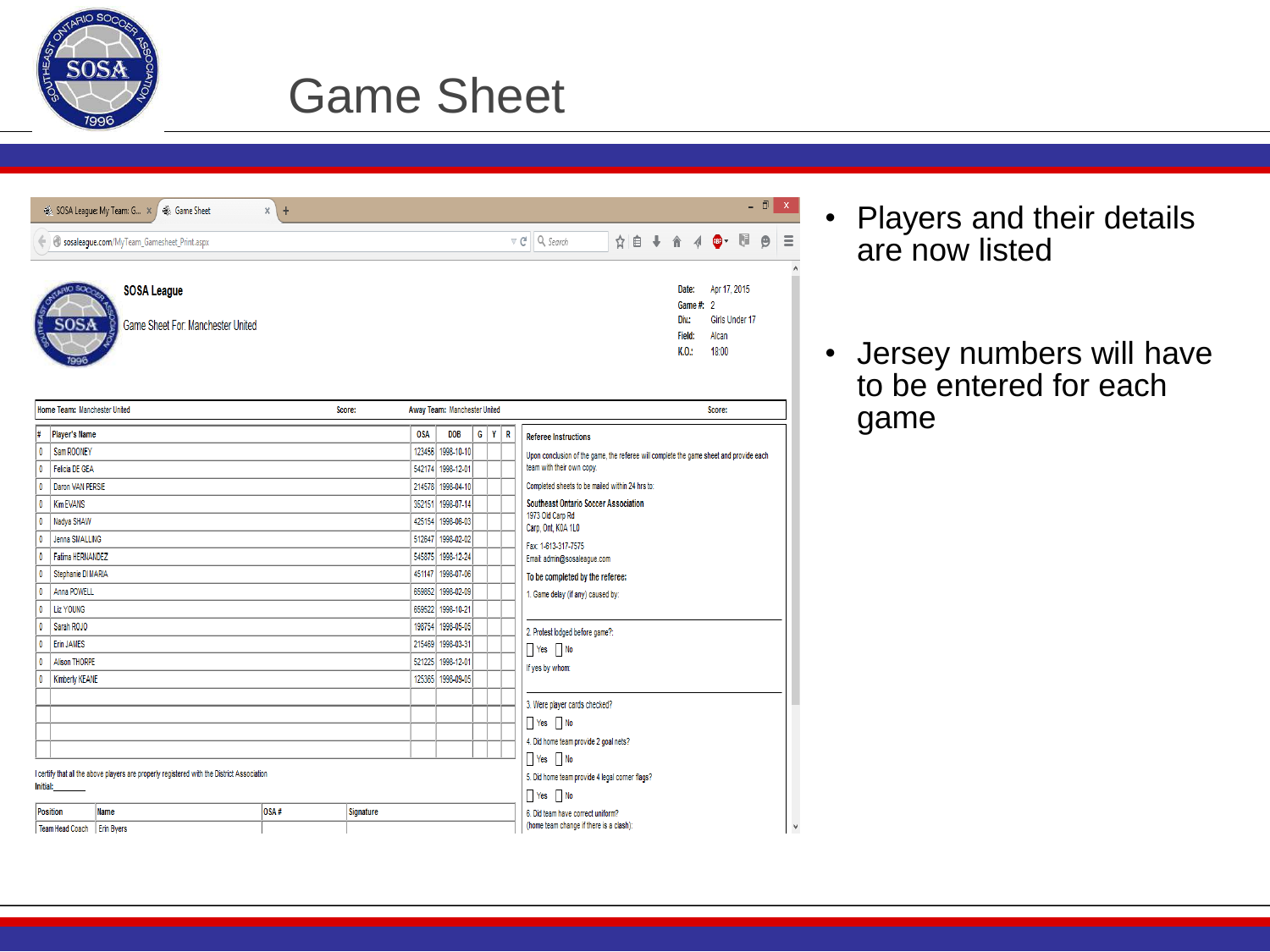

#### **Player Book**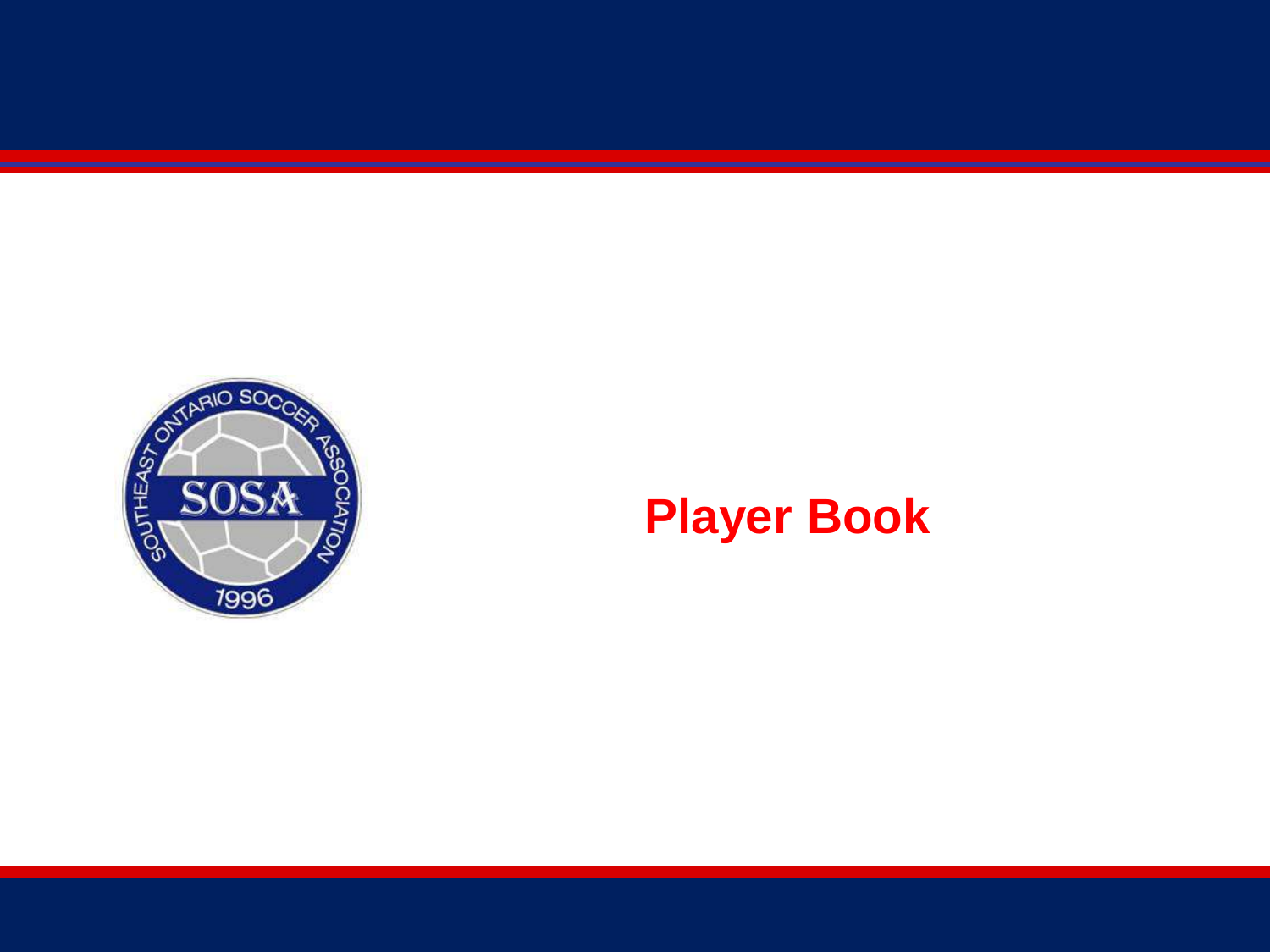

#### Player Book Inspections

- Player book inspections are **NOT** optional and **MUST** be carried out before kick off of every game
- If a player does not have their Player Book, they are ineligible to play
- Any issues, have the referee mark them on the game sheet, make sure you get a copy at the end of the game, scan and email it to *isagriff@soccer.on.ca* or it can be dropped off at the District Office
- You cannot stop a player from playing, however, issues noted on the game sheet will be investigated by the SOSA League and will lead to discipline as required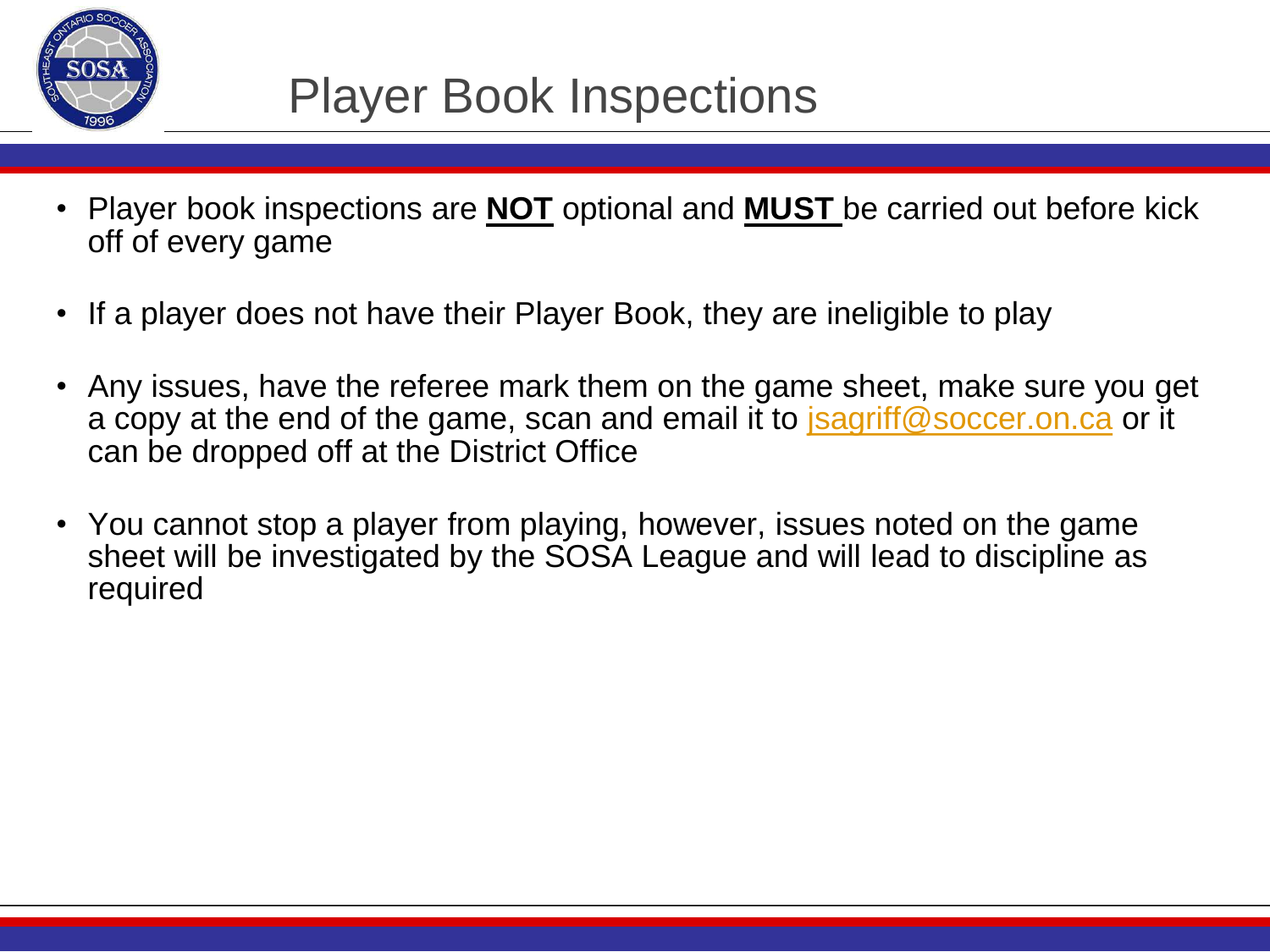

#### Team Staff Id Cards

- The OSA requires that all team officials have an ID card/Book
- Clubs, not SOSA League, are responsible for selecting capable team staff for each game.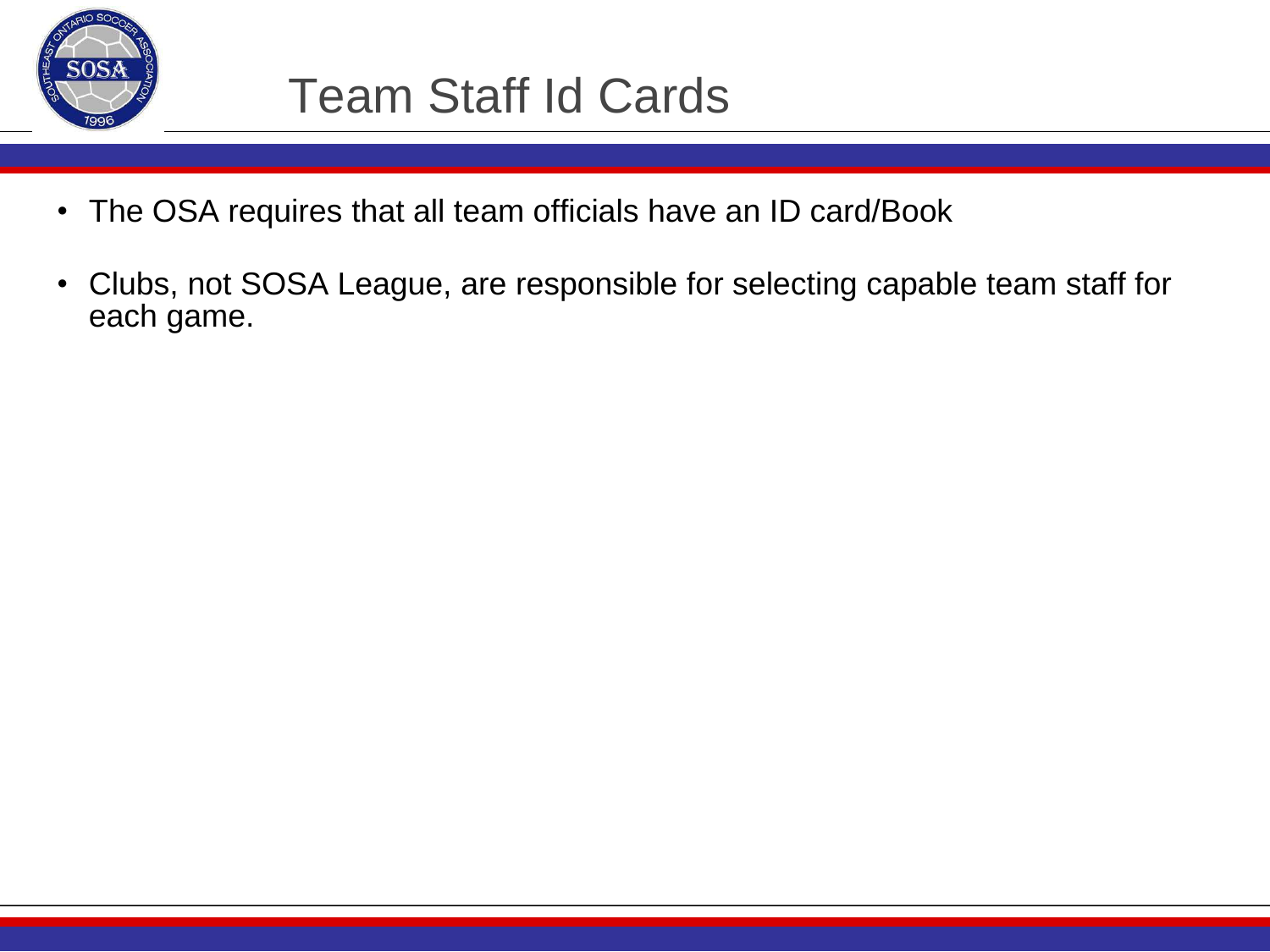

- Game sheets have been modified to list the card Offences
- The Referee will indicate on the game sheet the offence so the players coaches will know what the potential discipline is
	- a) Serious foul play
	- b) Violent conduct
	- c) Spits at the opponent
	- d) Denies an obvious goal scoring opportunity by hand ball
	- e) Denies an obvious goal scoring opportunity by foul
	- f) Offensive or insulting language/gesture
	- g) Receives a second caution
- Hearing requests must be submitted within 72 hours
- Any coach ejected during a game will also have 72 hours to as for a hearing – **DO NOT** return to the field.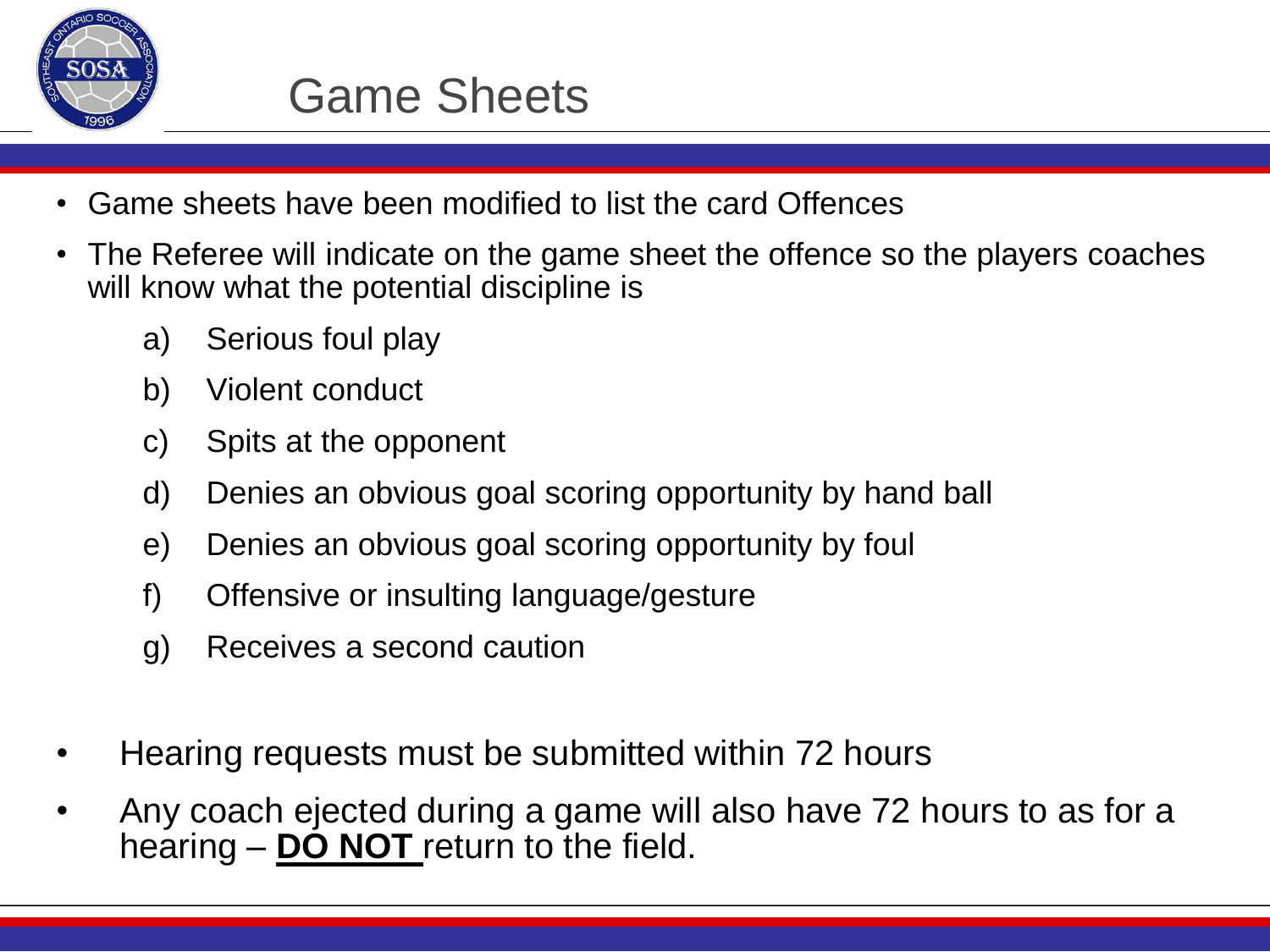

#### Game sheets and Discipline

| Dawn<br>38. Game Sheet<br>×                                                                                                                                                                                                                                                                                                            |                   |                                                             |                                                                            |                                                                                                                                           |  |  |  |  |  |
|----------------------------------------------------------------------------------------------------------------------------------------------------------------------------------------------------------------------------------------------------------------------------------------------------------------------------------------|-------------------|-------------------------------------------------------------|----------------------------------------------------------------------------|-------------------------------------------------------------------------------------------------------------------------------------------|--|--|--|--|--|
| $\leftarrow \rightarrow \mathbf{C} \mid \Box$ sosaleague.com/MyTeam_Gamesheet_Print.aspx                                                                                                                                                                                                                                               |                   | Ξ                                                           |                                                                            |                                                                                                                                           |  |  |  |  |  |
| I certify that all the above players are properly registered with the<br><b>District Association</b><br>Initial: the control of the control of the control of the control of the control of the control of the control of the control of the control of the control of the control of the control of the control of the control of the |                   | 3. Were player cards checked?<br>Yes<br>No                  |                                                                            |                                                                                                                                           |  |  |  |  |  |
| <b>Position</b>                                                                                                                                                                                                                                                                                                                        | <b>Name</b>       | OSA#                                                        | <b>Signature</b>                                                           | 4. Did home team provide 2 goal                                                                                                           |  |  |  |  |  |
| Team Head Coach                                                                                                                                                                                                                                                                                                                        | <b>Erin Byers</b> |                                                             |                                                                            | nets?<br>No<br>Yes                                                                                                                        |  |  |  |  |  |
| <b>Suspended Players</b><br>None                                                                                                                                                                                                                                                                                                       |                   | 5. Did home team provide 4 legal<br>corner flags?           |                                                                            |                                                                                                                                           |  |  |  |  |  |
| <b>Refreee Instructions for Red Cards</b><br>When a red card is issued please enter a code in the R column to show<br>the offence as follows:<br>A. Serious foul play<br><b>B.</b> Violent conduct<br>C. Spits at an opponent<br>D. Denies an obvious goal scoring<br>opportunity by hand ball                                         |                   | opportunity by foul<br>gesture<br>G. Receives a 2nd caution | E. Denies an obvious goal scoring<br>F. Offensive or insulting language or | Yes<br>No<br>6. Did team have correct uniform?<br>(home team change if there is a<br>clash):<br>Yes<br>No<br>Referee:<br>AR #1:<br>AR #2: |  |  |  |  |  |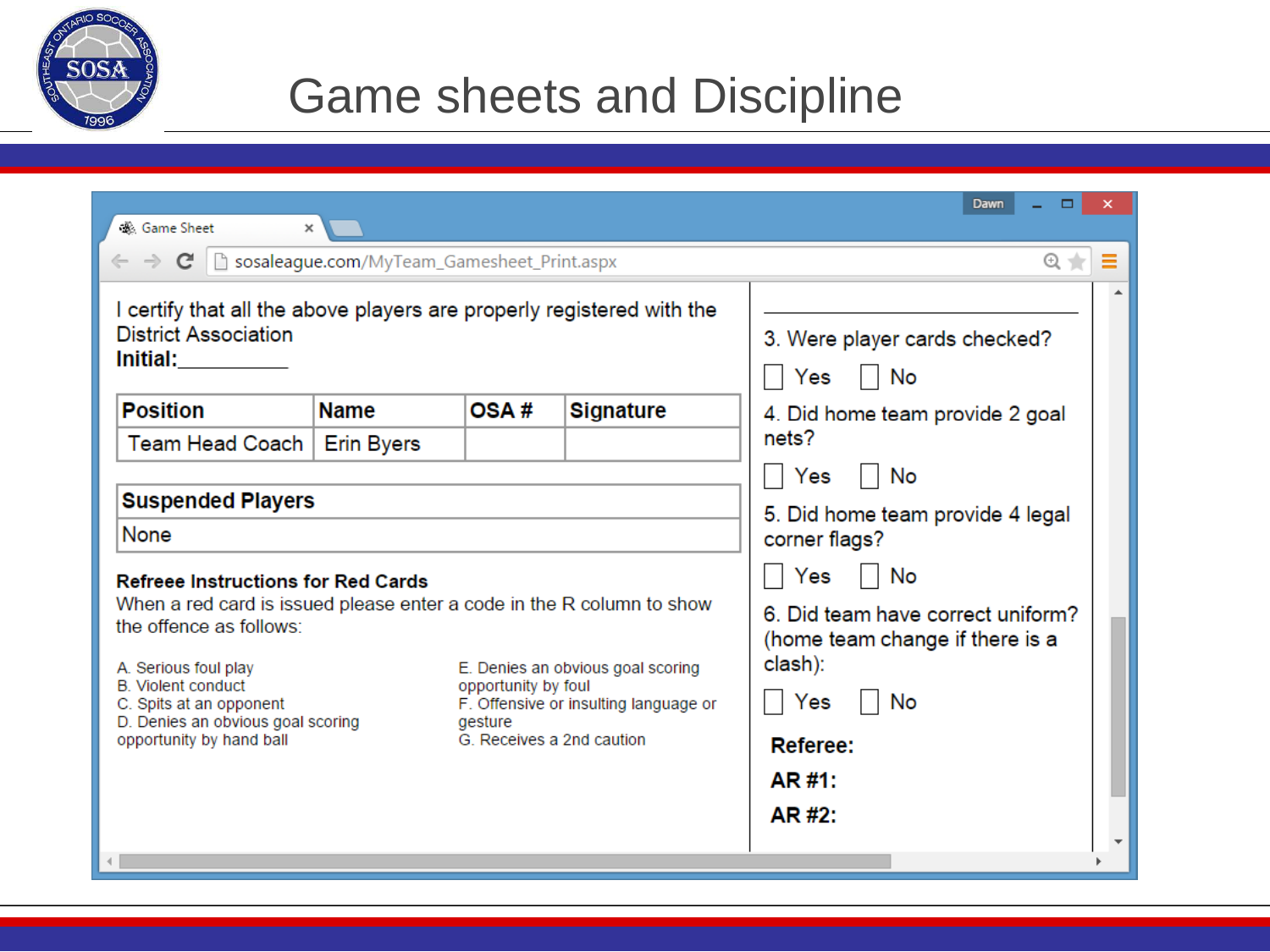

- Following the game, collect your copy of the game sheet from the referee
- Use this report to enter the game report via the web site
- **You must submit your report within 24 hours**
- As soon as **both** team officials have submitted a report the standings are updated
- So if your result is missing don't contact the league contact your opponent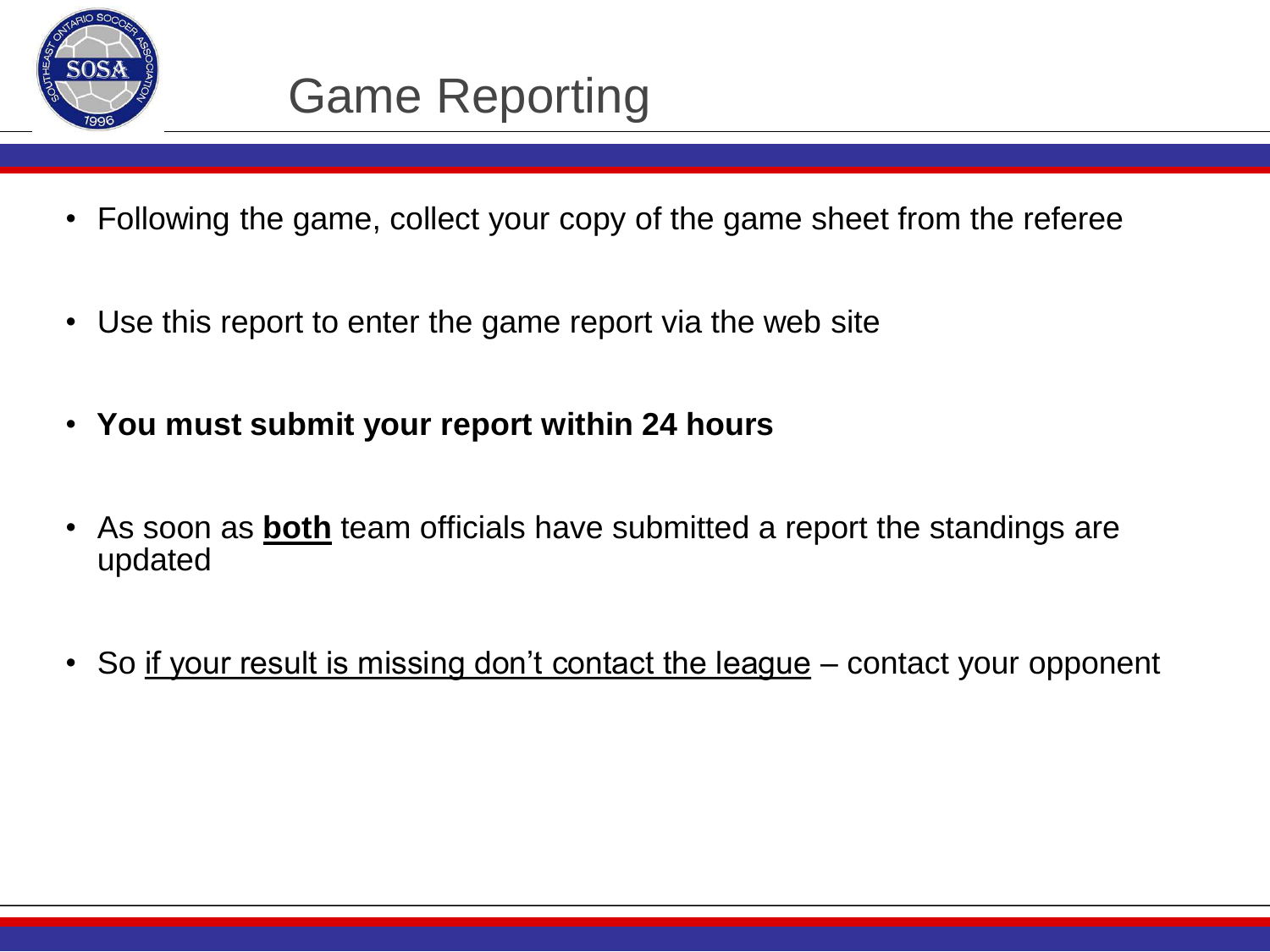

- In the past many have been negligent in reporting game results so there is a rule:
- *Each Coach shall be responsible for entering the game report, including the score, cards issued by the Referee as well as the game feedback on the SOSA League website within twenty-four (24) hours of completion of the game. If the game report is not entered within seven (7) days, the League will utilize the game sheet received from the Referee to complete the game report.*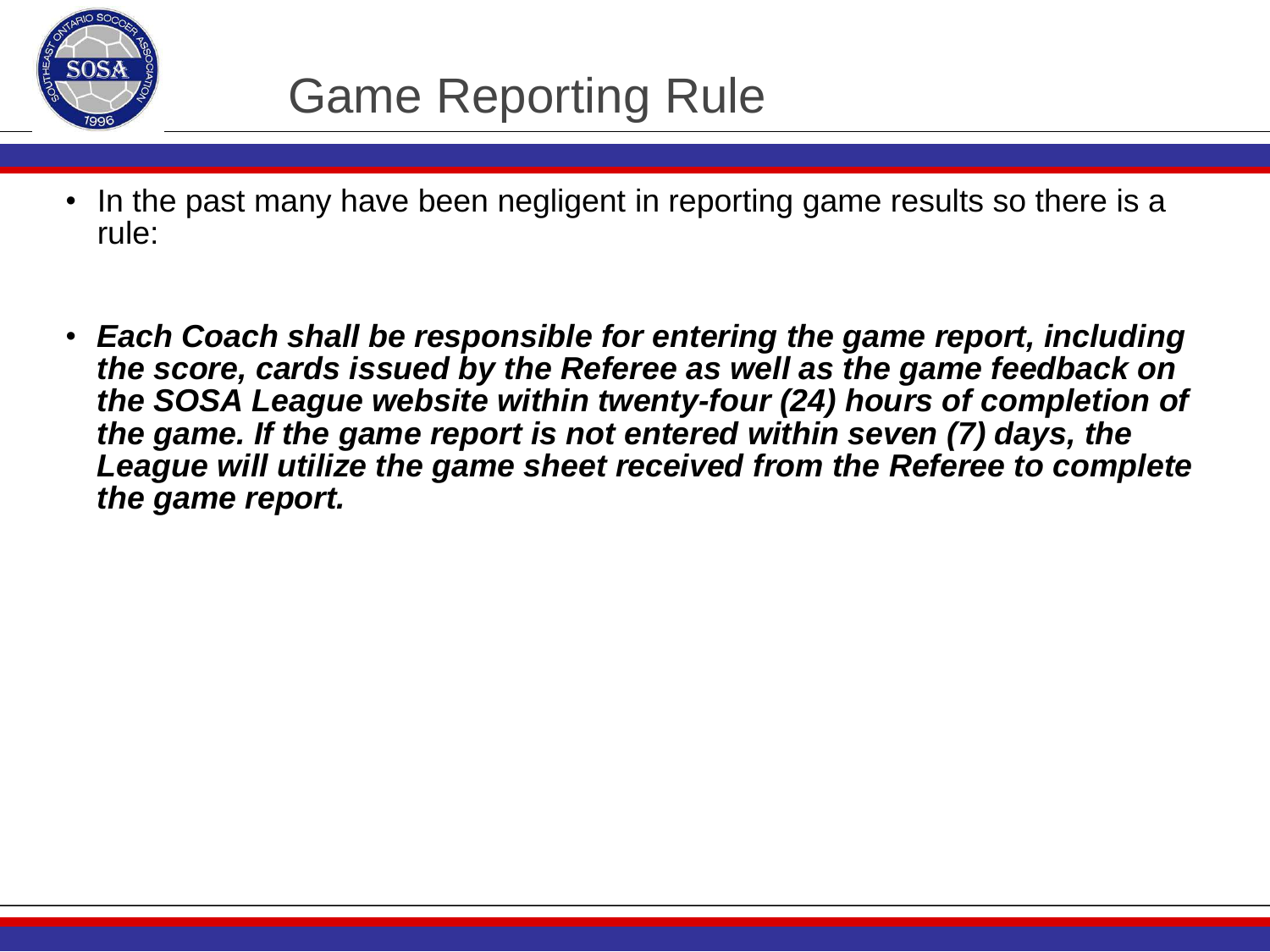

- If you wish to play a game under protest you must inform the referee prior to kick off and ask him to indicate it on the game sheet
- Following the game you must submit the protest fee of **\$50.00** within **48 hours**
- You will be notified if your protest is valid or not
- No protests pertaining the decision of the game official shall be entertained
- Objections to field condition, goalposts, balls or team colours will not be considered as grounds for protest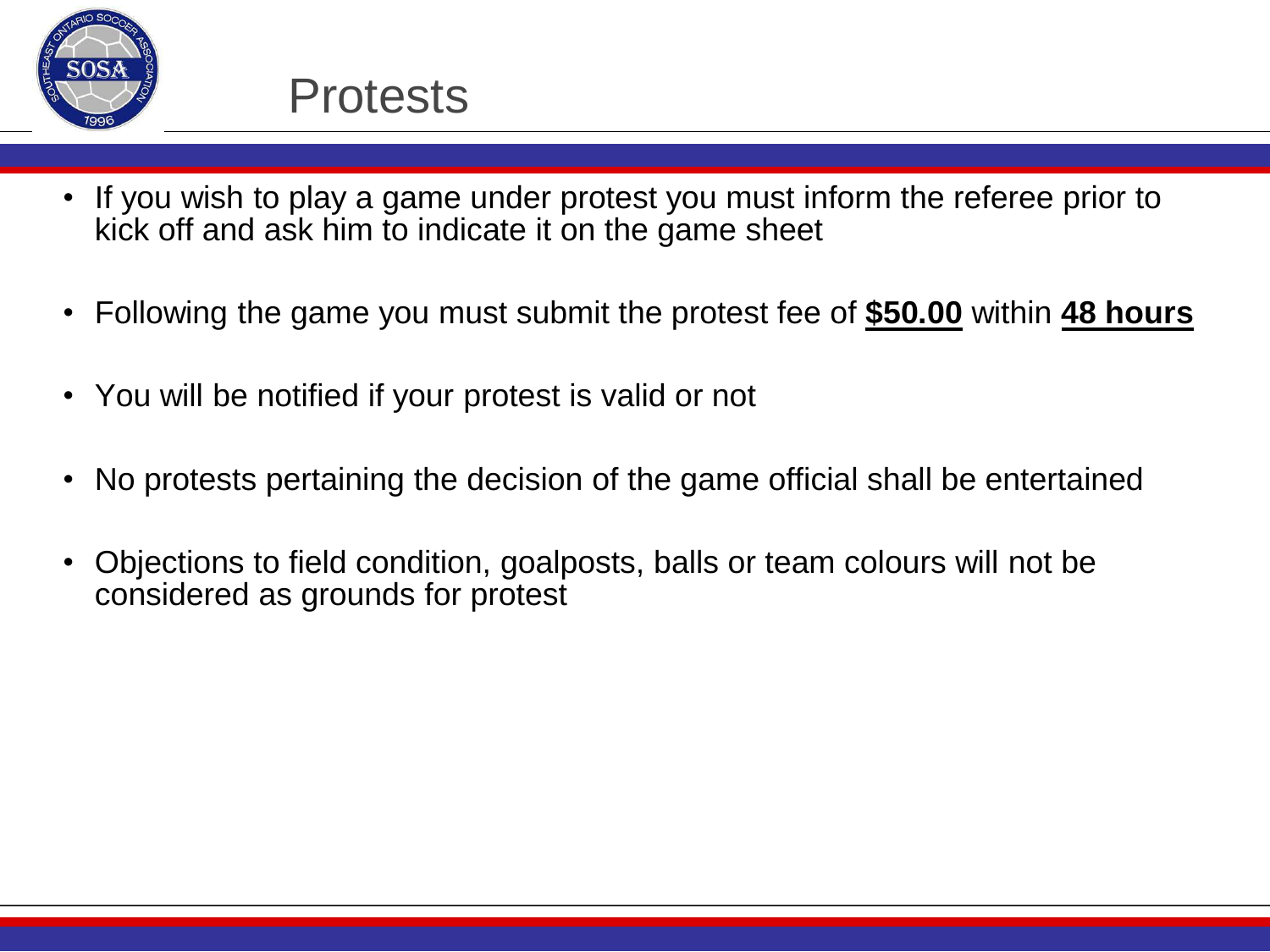

#### **Discipline**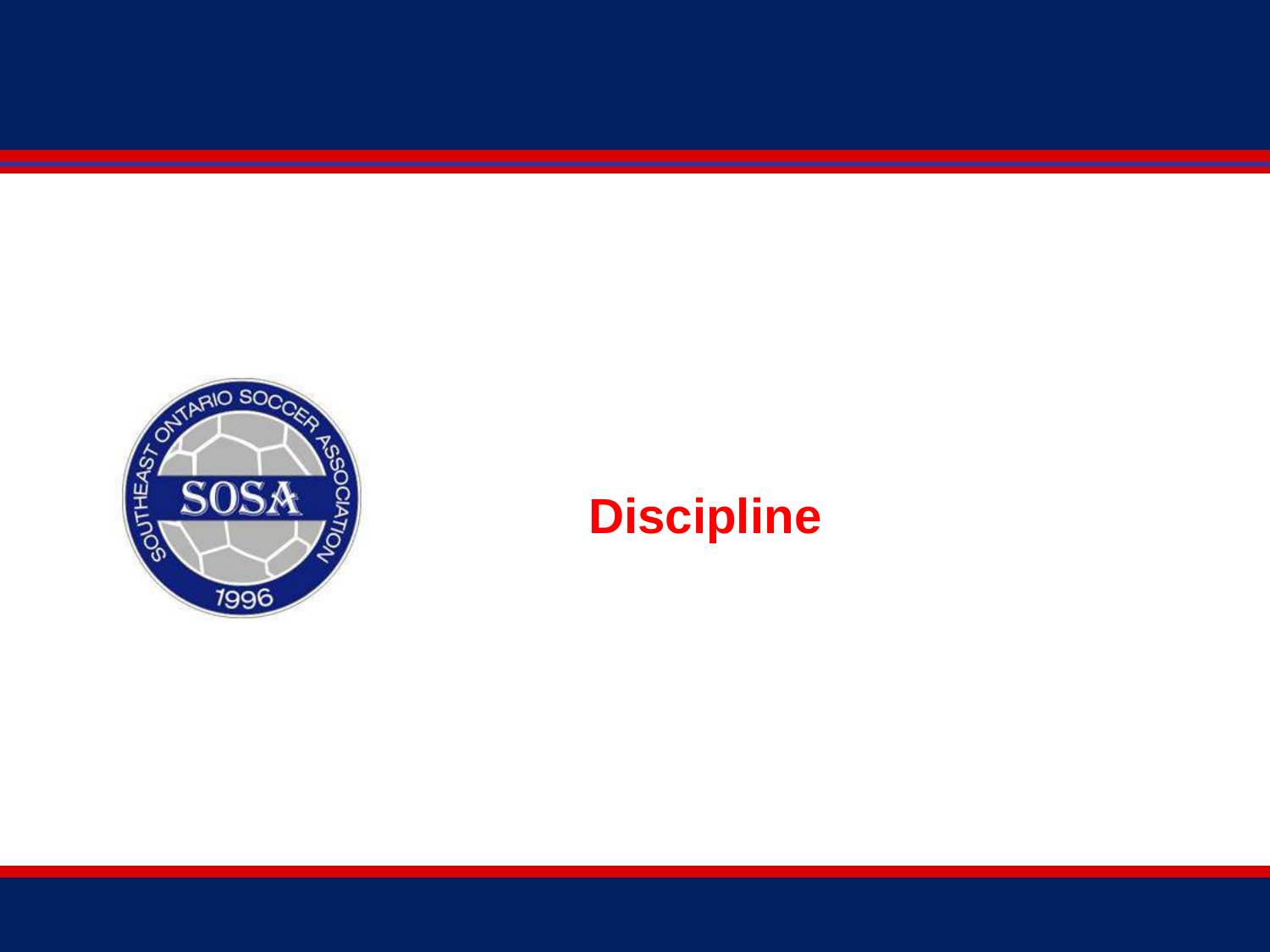

#### **Discipline**

- The OSA discipline policies are procedures are used by SOSA League
- There are 2 Processes:
	- 1. Discipline by Review (DBR)
	- 2. Discipline by Hearing (DBH)
- Following a red card the player can request a hearing within 72 hours of the game, otherwise a discipline by review occurs
- The League may also request the individual to attend a hearing

#### **Coaches need to be reminded that regardless of age – players and parents are their responsibility**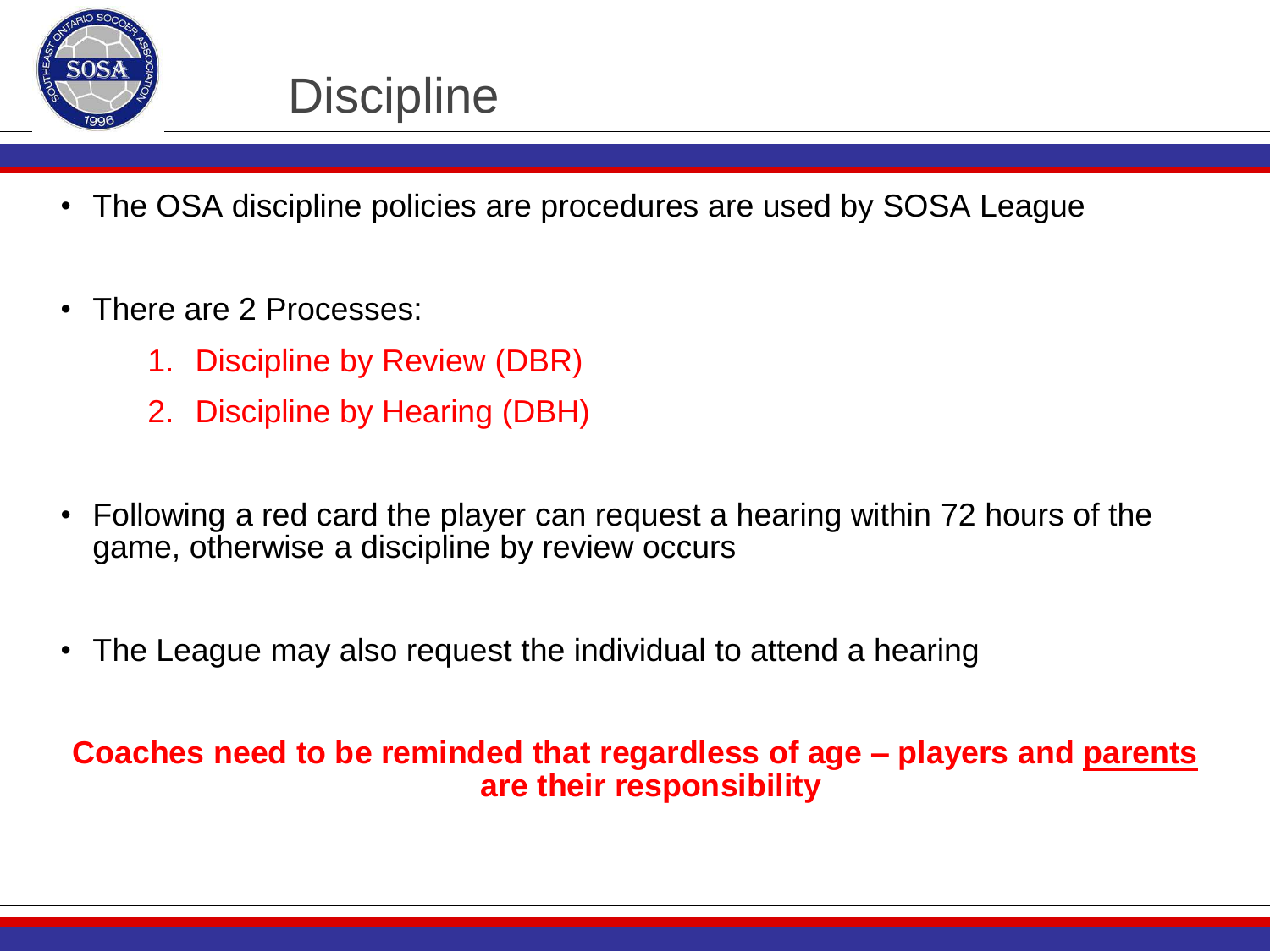

- The SOSA league discipline Committee will review all red and yellow card reports and issue a suspension according to the OSA policy.
- You can not appeal the outcome of a DBR decision.
- In 2016, SOSA League will use the DBR.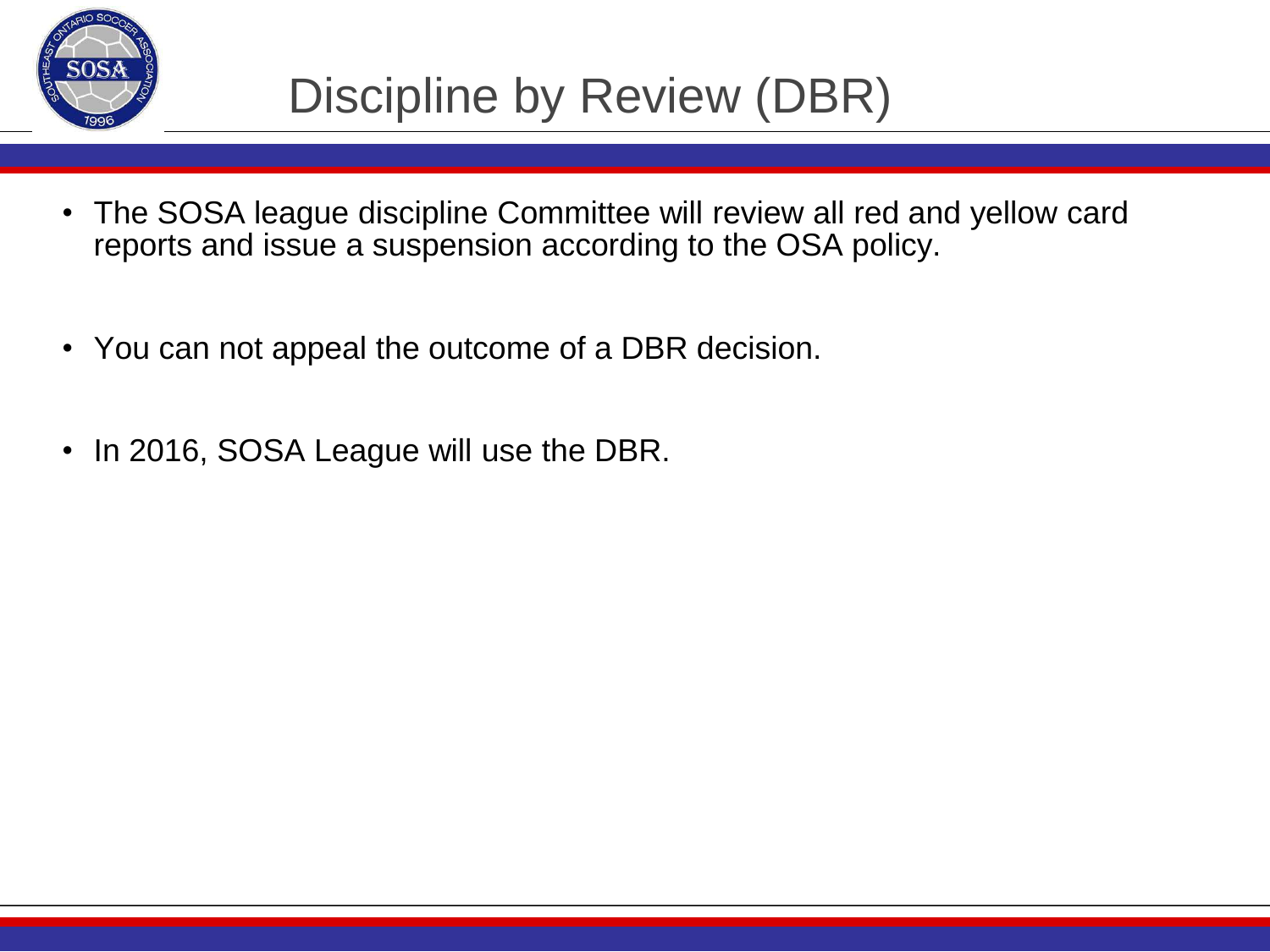

- Discipline hearings when required are held in Kingston
- The hearing dates for 2016 will be posted under the discipline section of the website
- At least 3 people will sit on the panel
- You will have to pay a \$50.00 fee to request a hearing. It is only returned if the individual is found not guilty
- You can appeal the outcome of a DBH decision to the District.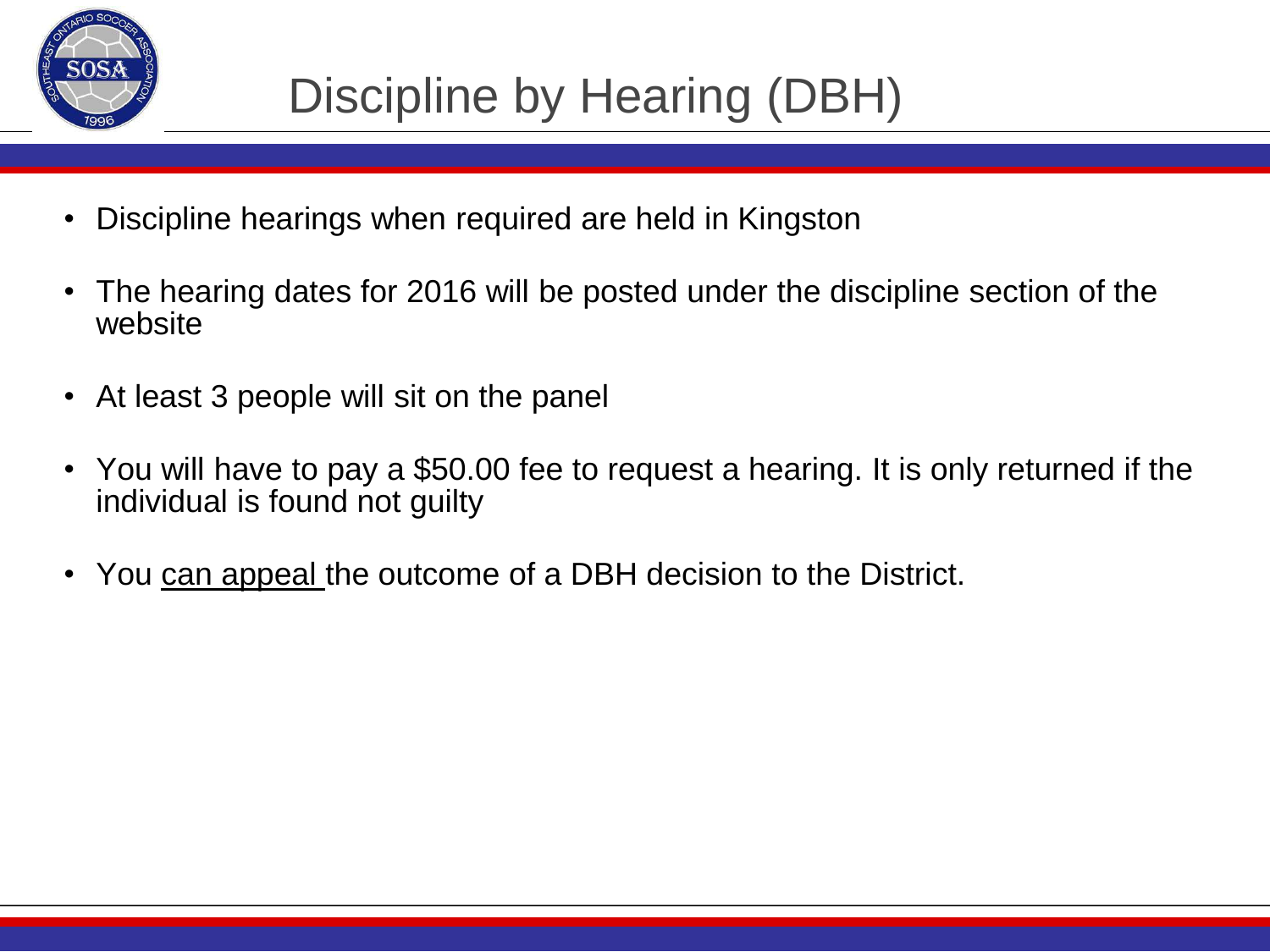

- The league will tell you when a player is suspended
- Do not sit out a player and then expect that to count in a suspension
- A coach will receive email notification of a suspension and given instructions for how he can retrieve the letter from the web site
- The game sheet will also indicate all suspended players on your team
- Where disciplinary action results in suspension, the suspension shall not commence prior to 7 calendar days from the issue of the notice of discipline
- Example: a player is issued a suspension notice on Friday would serve the suspension for the game(s) scheduled on or after the following Friday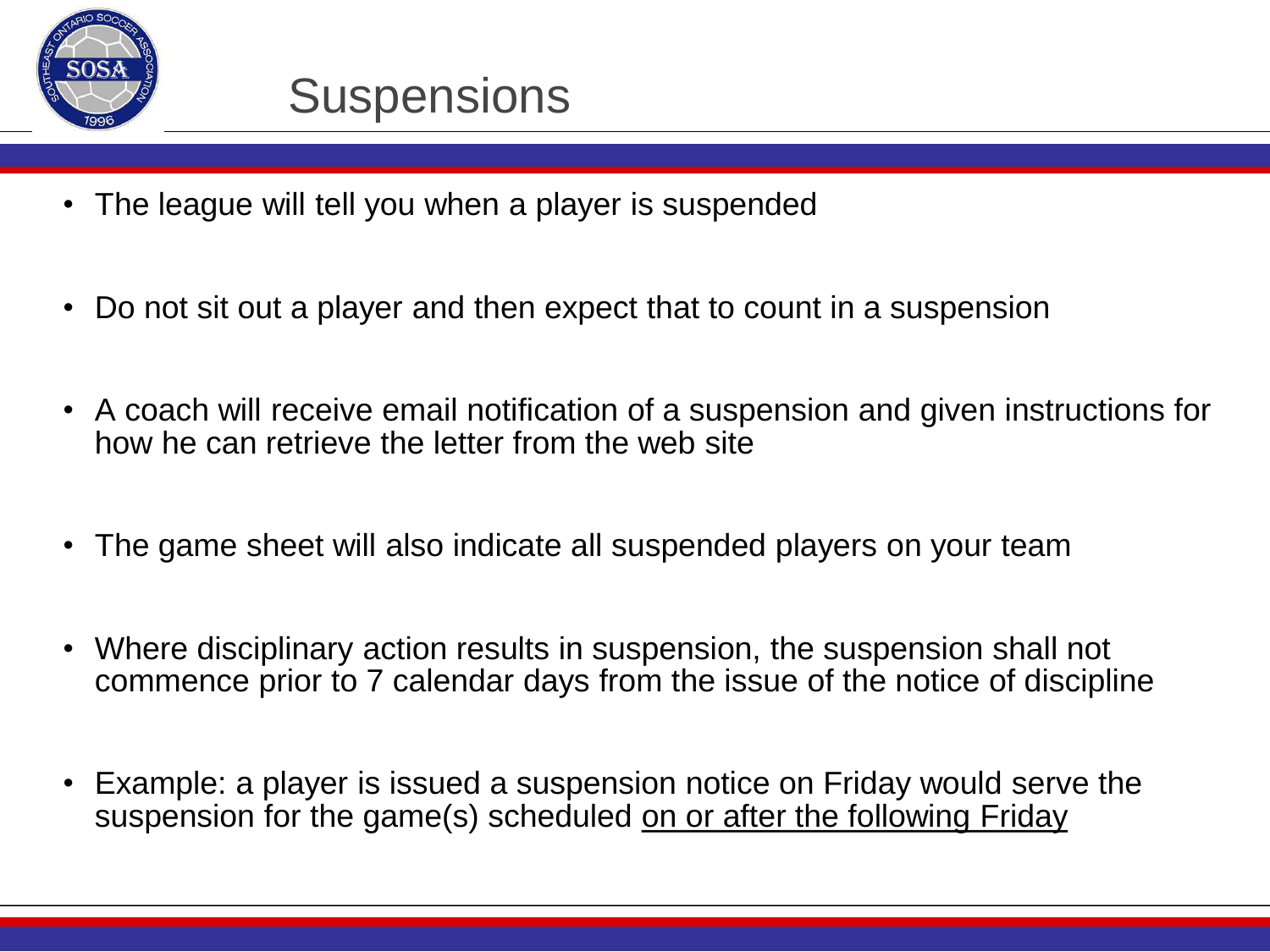

#### **Retreat Line**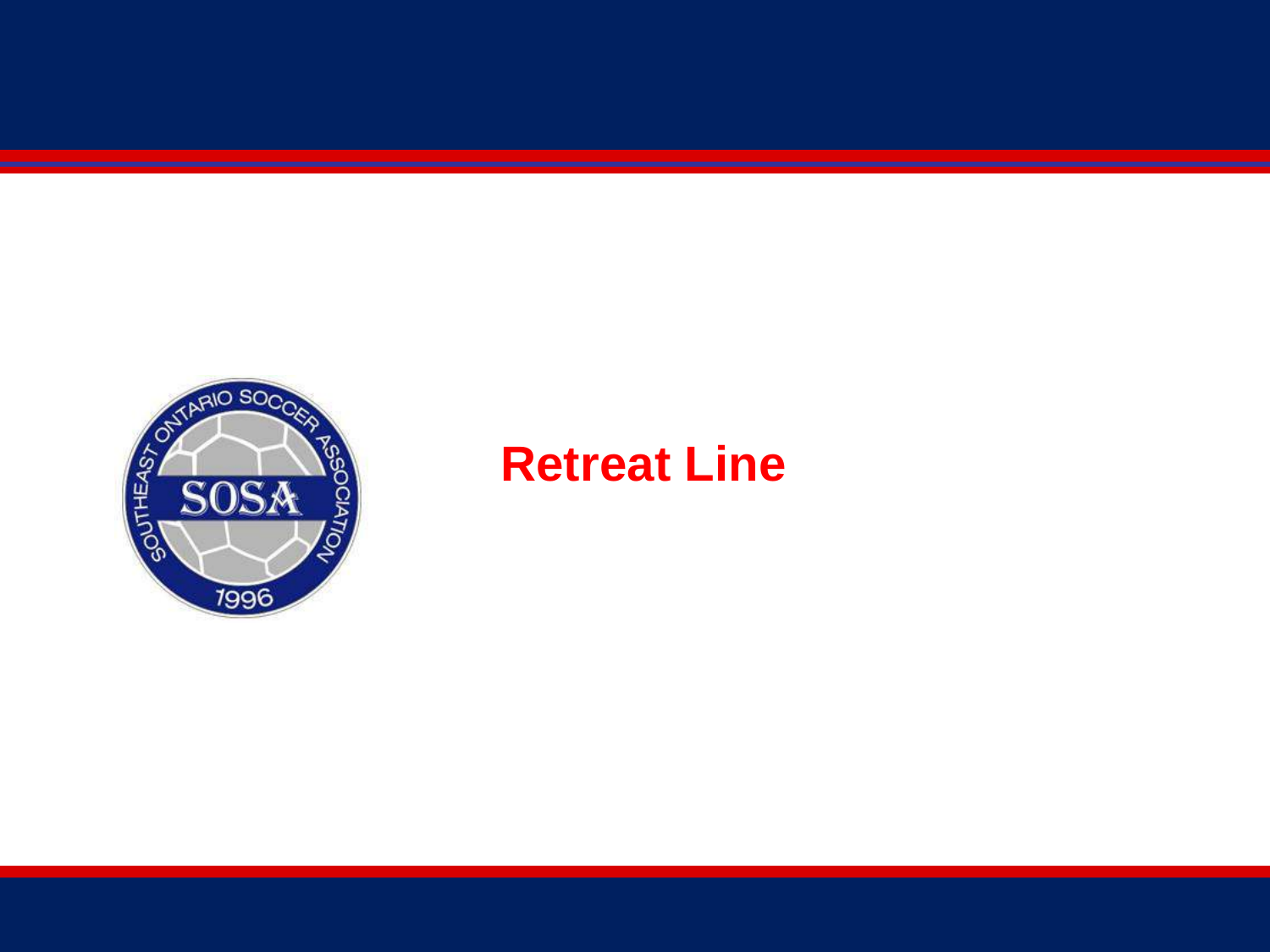

- SOSA League will be using the Retreat Line for U9 to U12 in 2016.
- Options for Goalkeepers 7v7/9v9
- When the goalkeeper has the ball at a goal kick or after making a save the opposing team members would "**retreat**" to the predetermined area of the field.
- The predetermined areas are as follows:
	- $7v7 1/3rds$  line
	- $\cdot$  9v9 1/3rds line
- With the opposition retreating to the correct part of the field the goalkeeper can now successfully throw or pass the ball to a team mate.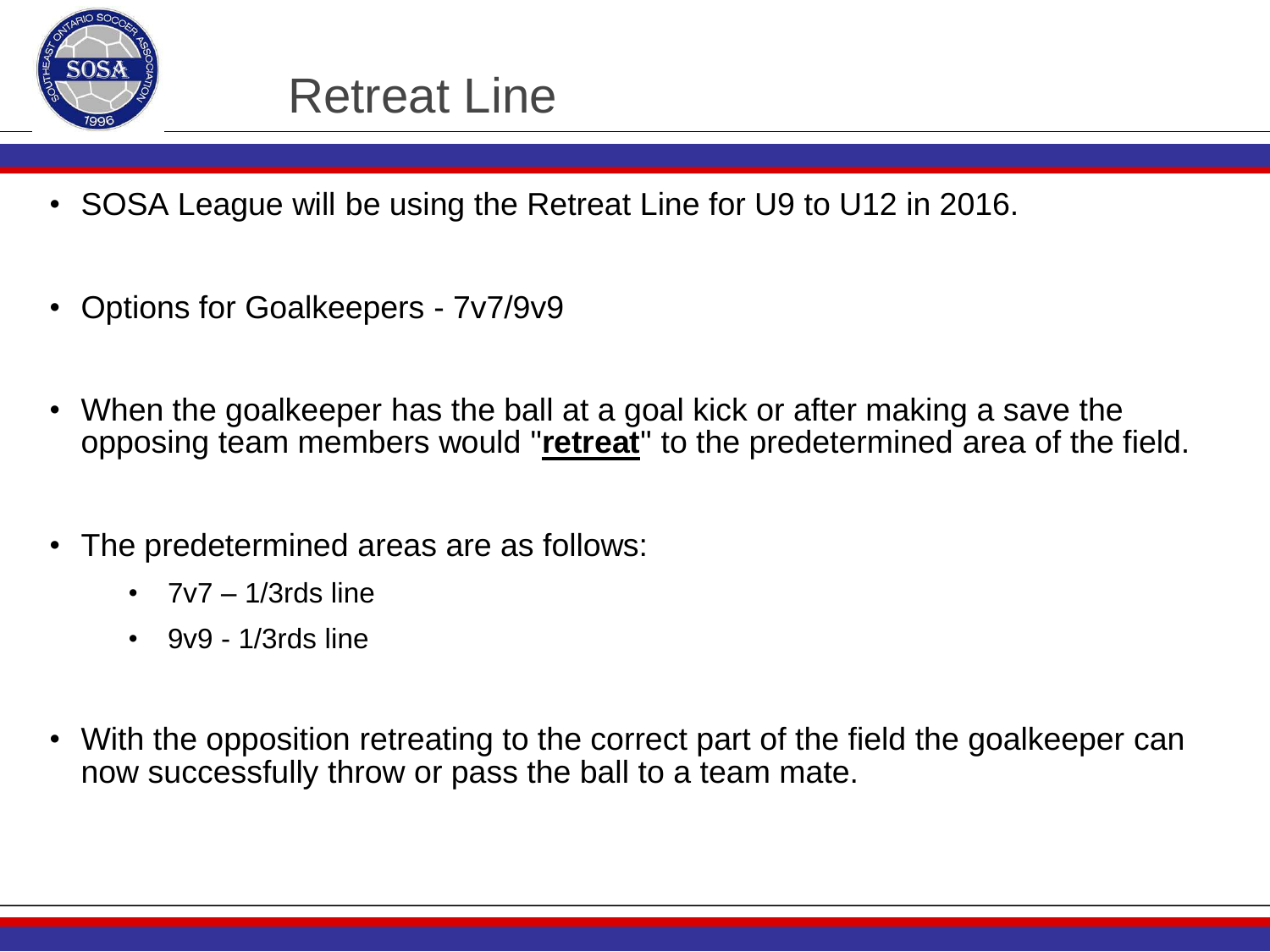

- Once the player receiving the ball from the goalkeeper receives the ball, the ball is in play and the opposition players can pressure and attempt to win the ball.
- If the goalkeeper chooses not to wait for the opposing players to "retreat" and throws or passes the ball down the field, the ball is instantly in play and does not require a player from the goalkeeper's team to touch the ball first.
- The ball is in play once it leaves the penalty area All opponents must be behind the retreat line and cannot cross the retreat line until the ball:
	- Is touched by a player of the team taking the goal kick OR,
	- Leaves the field of play OR,
	- Goes over the retreat line. (If the goalkeeper chooses to play the ball across the retreat line prior to the opposition crossing the retreat line)
- More information can be found on the SOSA League website under About Us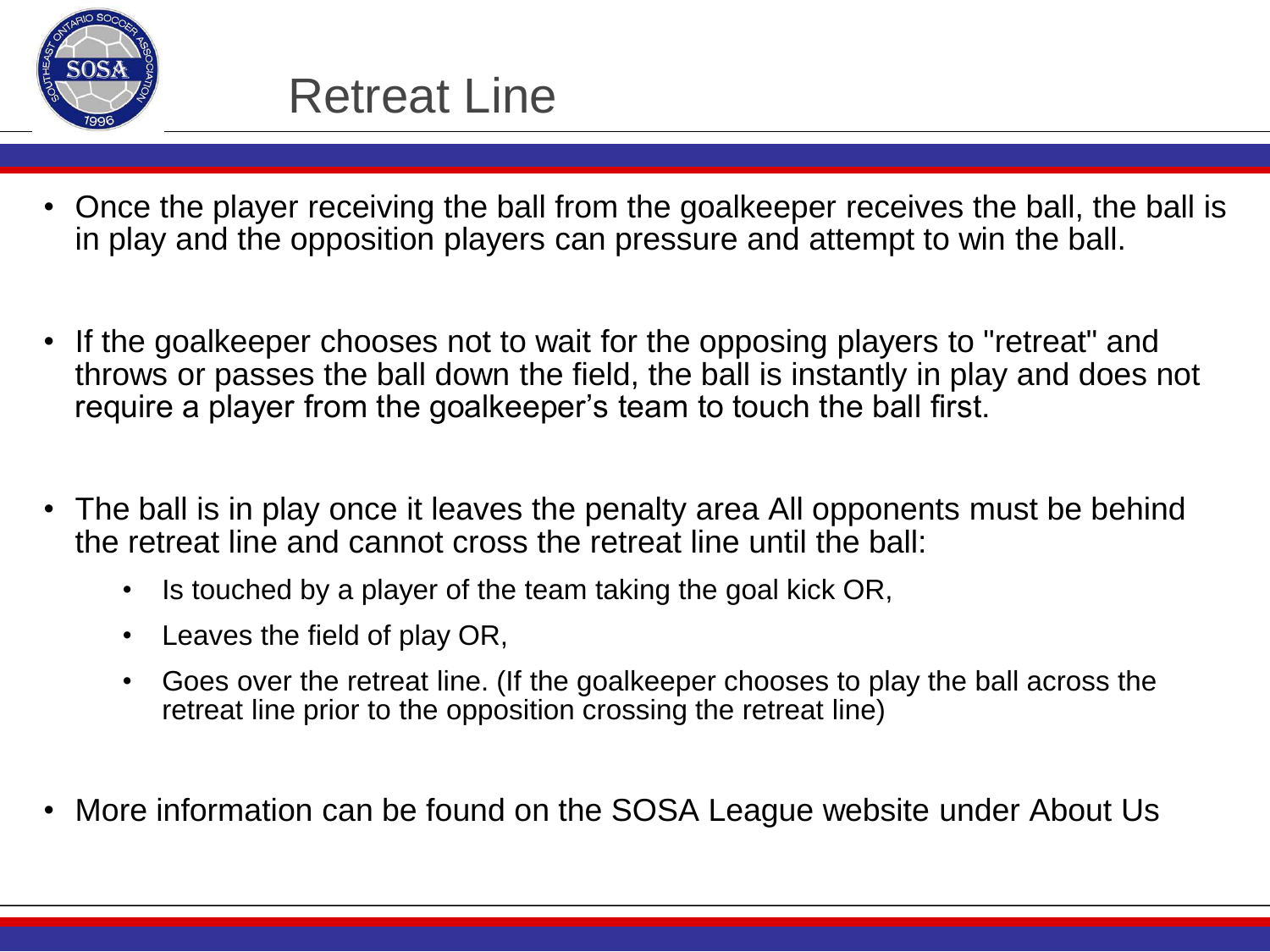

#### Final Standings – Tie Breakers

- If two or more teams in an Age Group are tied in points at the end of the League schedule, then the tiebreaker to determine the team standing shall be determined in the following order:
	- The team with the most points in the head-to-head games played between the tied teams shall be declared the winner of the tie-breaker;
	- The team with the highest goal differential (GF minus GA) in the head-to-head games played between the tied teams shall be declared the winner of the tie-breaker;
	- The team with the most wins in all regular season games shall be declared the winner of the tiebreaker;
	- The team with the least goals against in all regular season games shall be declared the winner of the tie-breaker;
	- If the position is relevant for determining the division champion or the team's eligibility for promotion to a higher level league or division, and if steps a), b), c) and d) do not break the tie, a playoff shall be required between the tied teams, to be played at a neutral site under the direction of the SOSA League (e.g. referee and assistant referees appointed by SOSA League). The game duration shall be the same as specified in these Rules and Regulations for the Age Group of those teams. If the game is tied at the end of regular time, then the game shall be decided by penalty kicks.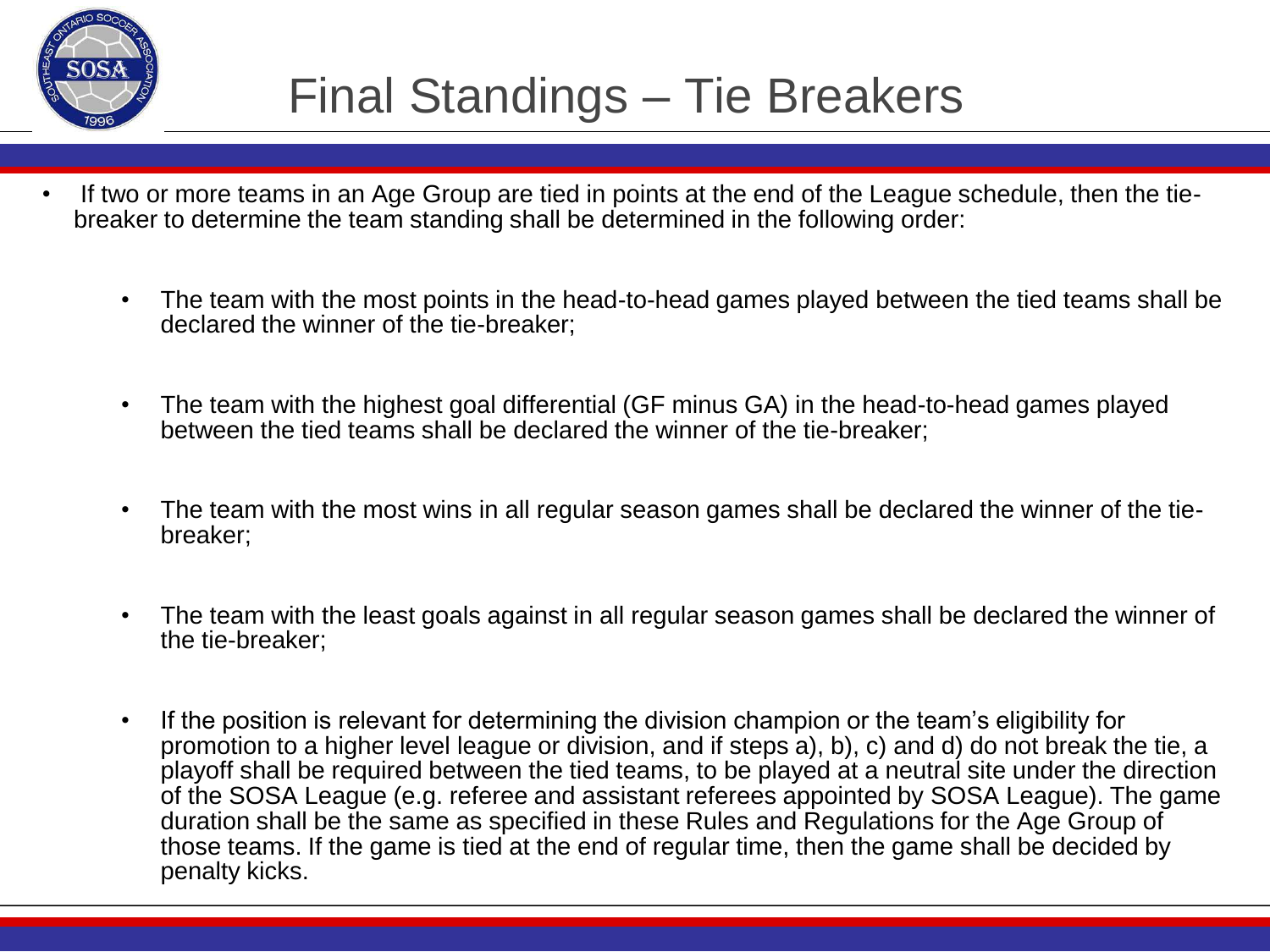



## Questions??